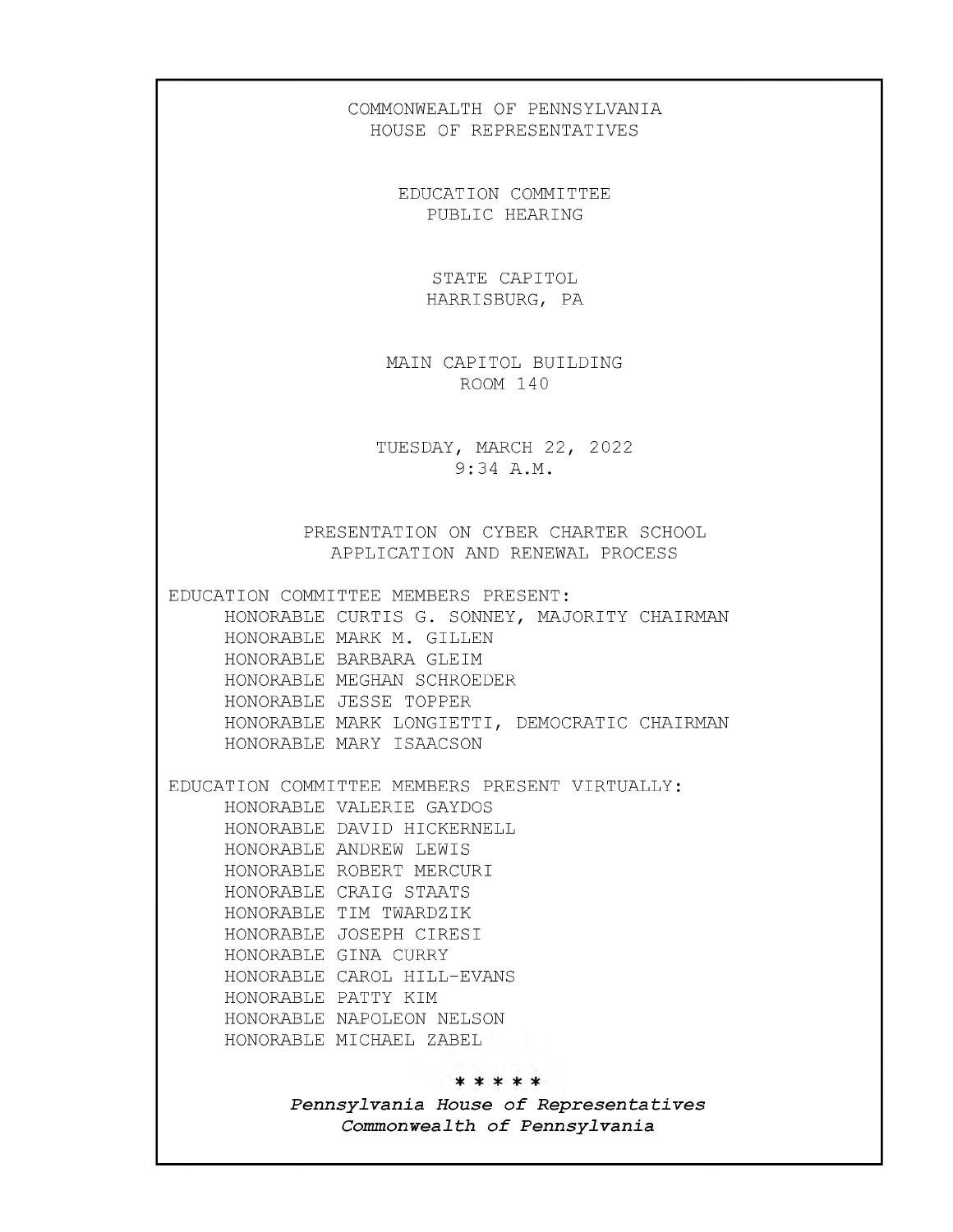COMMITTEE STAFF PRESENT: CHRISTINE SEITZ MAJORITY EXECUTIVE DIRECTOR DANIEL GLATFELTER MAJORITY RESEARCH ANALYST MITCHELL ROSENBERGER MAJORITY RESEARCH ANALYST CHRISTINE CRONE MAJORITY ADMINISTRATIVE ASSISTANT II ERIN DIXON DEMOCRATIC EXECUTIVE DIRECTOR ALYCIA LAURETI DEMOCRATIC SENIOR RESEARCH ANALYST BOB BROWNAWELL DEMOCRATIC SENIOR LEGISLATIVE ASSISTANT MARLENA MILLER DEMOCRATIC LEGISLATIVE ASSISTANT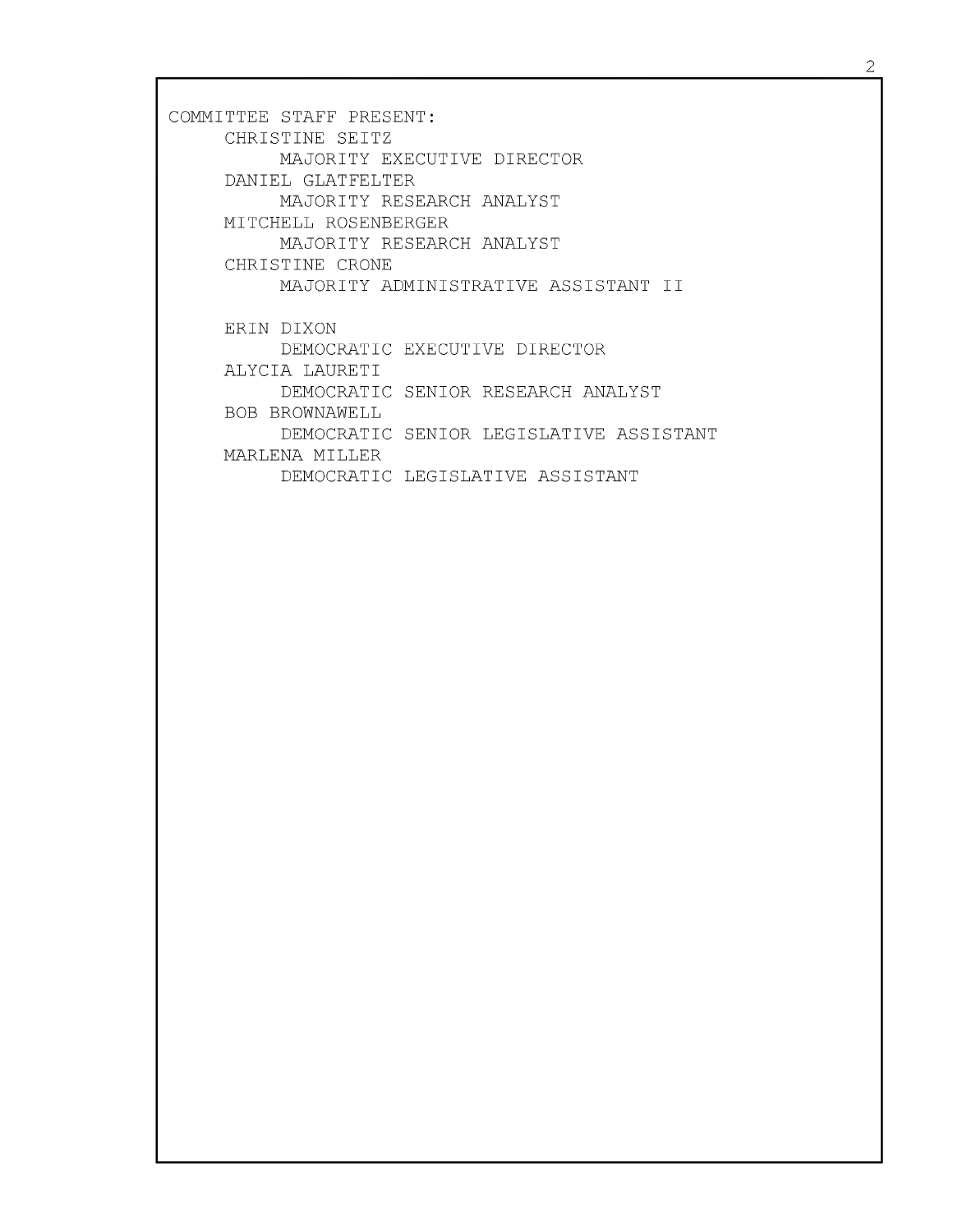3

## I N D E X

TESTIFIERS

*~k k k*

NAME PAGE

DR. SHERRI SMITH DEPUTY SECRETARY FOR ELEMENTARY AND SECONDARY EDUCATION, PENNSYLVANIA DEPARTMENT OF EDUCATION............... 6

ADAM SCHOTT

SPECIAL ASSISTANT TO THE SECRETARY OF EDUCATION PENNSYLVANIA DEPARTMENT OF EDUCATION..............19

SUBMITTED WRITTEN TESTIMONY

## *~k ~k ~k*

(See submitted written testimony and handouts online.)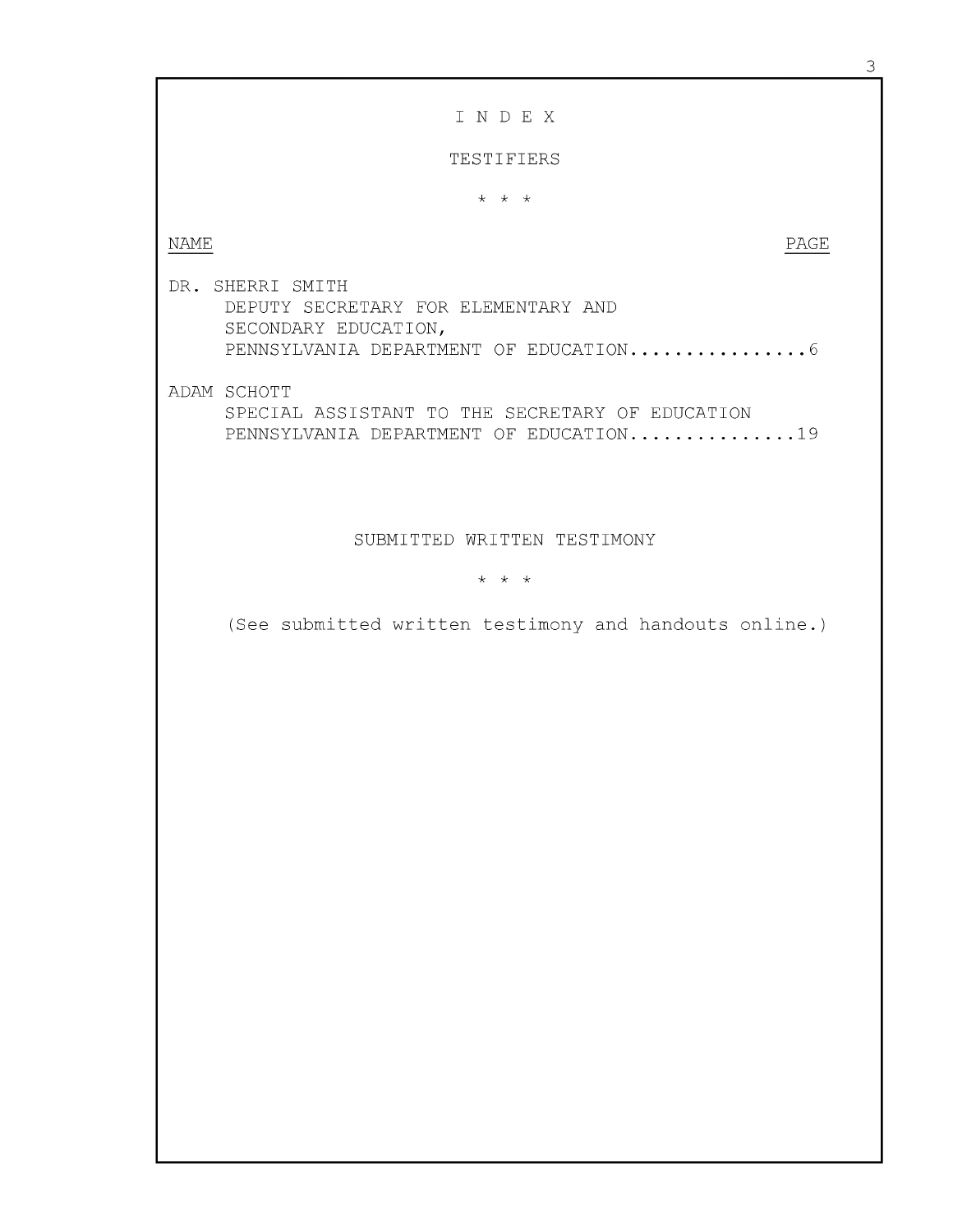| $\mathbf{1}$   | PROCEEDINGS                                                          |
|----------------|----------------------------------------------------------------------|
| $\mathbf{2}$   | $\star$ $\star$ $\star$                                              |
| 3              | MAJORITY CHAIRMAN SONNEY: I'd like to welcome                        |
| $\overline{4}$ | everyone to this hearing of the House Education Committee.           |
| 5              | I'd like to remind everyone that this hearing is being               |
| 6              | recorded and livestreamed, so the public can watch. If we            |
| 7              | experience any technical difficulty, we will recess the              |
| $8\,$          | hearing until those technical difficulties can be                    |
| 9              | addressed.                                                           |
| 10             | In addition to the Committee Members here in                         |
| 11             | person, we are joined by other Members on the virtual                |
| 12             | platform.                                                            |
| 13             | We'll have introductions of the in-person Members                    |
| 14             | now. I'm Representative Curt Sonney. I'm the Majority                |
| 15             | Chairman of the House Education Committee and I represent            |
| 16             | the 4 <sup>th</sup> Legislative District.                            |
| 17             | MINORITY CHAIRMAN LONGIETTI: Good morning. Mark                      |
| 18             | Longietti. I represent the 7 <sup>th</sup> District in Mercer County |
| 19             | and I serve as the Minority Chairman of the House Education          |
| 20             | Committee.                                                           |
| 21             | REPRESENTATIVE ISAACSON: Hi. I'm Representative                      |
| 22             | Mary Isaacson, 175 <sup>th</sup> District in Philadelphia County.    |
| 23             | REPRESENTATIVE GILLEN: Representative Mark                           |
| 24             | Gillen, Southern Berks County.                                       |
| 25             | REPRESENTATIVE GLEIM: Barb Gleim from 199th in                       |
|                |                                                                      |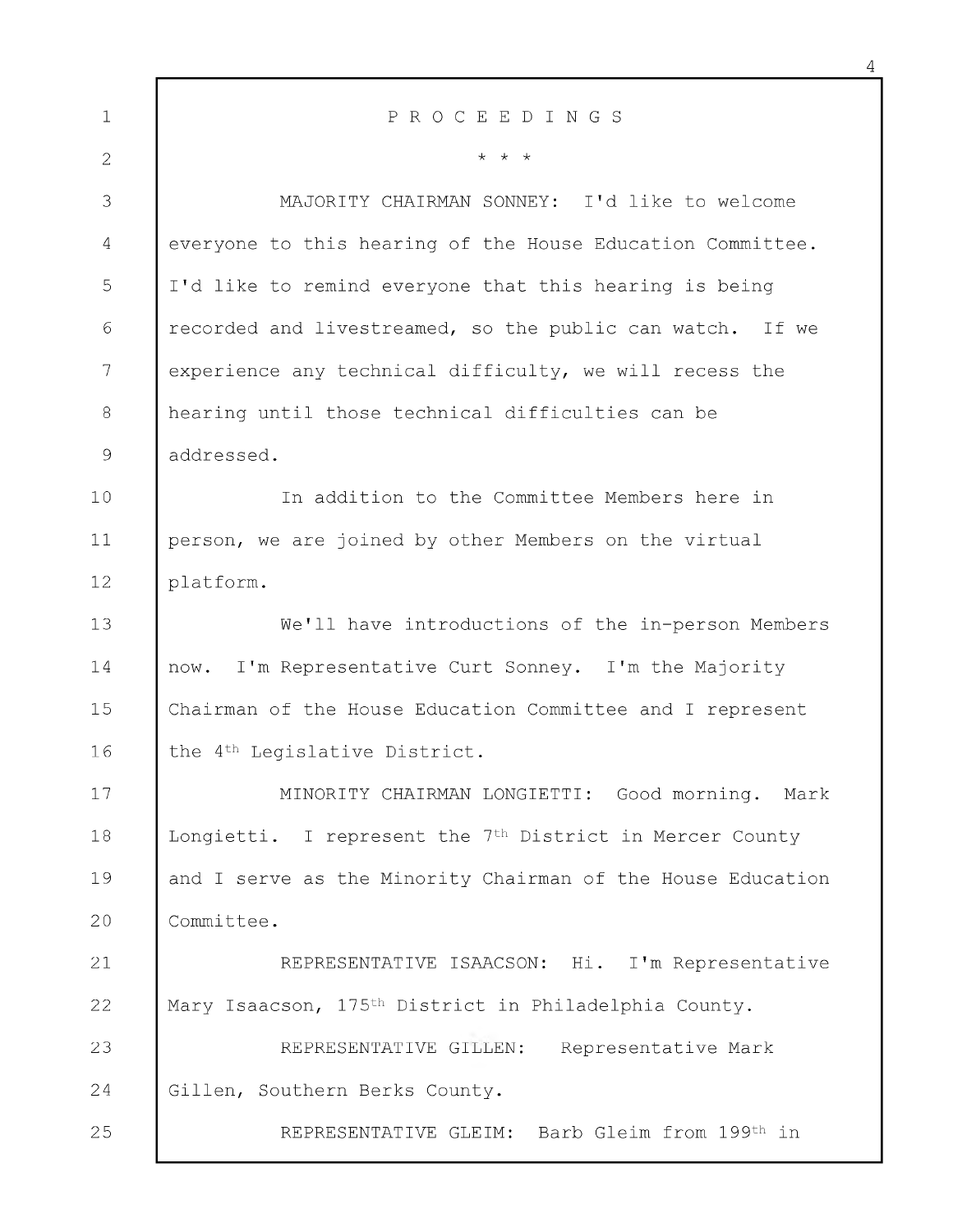1 Cumberland County.

2 3 4 5 6 7 8 9 10 11 12 13 14 15 16 17 18 19 20 21 22 REPRESENTATIVE TOPPER: Jesse Topper, 78<sup>th</sup> District, Bedford, Fulton, and Franklin Counties. REPRESENTATIVE SCHROEDER: Meghan Schroeder, 29th District in Bucks County. MAJORITY CHAIRMAN SONNEY: Attending virtually today are Representatives Gaydos, Representative Hickernell, Representative Mercuri, Representative Twardzik, Representative Hill-Evans, Representative Kim, Representative Lewis, Representative Zabel, Representative Staats, and Representative Nelson. We have received numerous questions and concerns with the Department's Cyber Charter Application and Renewal Process such as the inaction of the Department on cyber charter renewals, third party contractor involvement in the cyber charter school renewal, and whatever involvement that the Governor has had throughout this process. Therefore, I called for this public hearing for the Committee to receive a comprehensive overview from the Department on the cyber charter school application and renewal process, the Charter School Appeals Board or CAB, and third party contractors.

23 24 25 I'm looking forward to hearing from the Department on its new cyber charter application, review, and the evaluation process and the rubrics, assessments,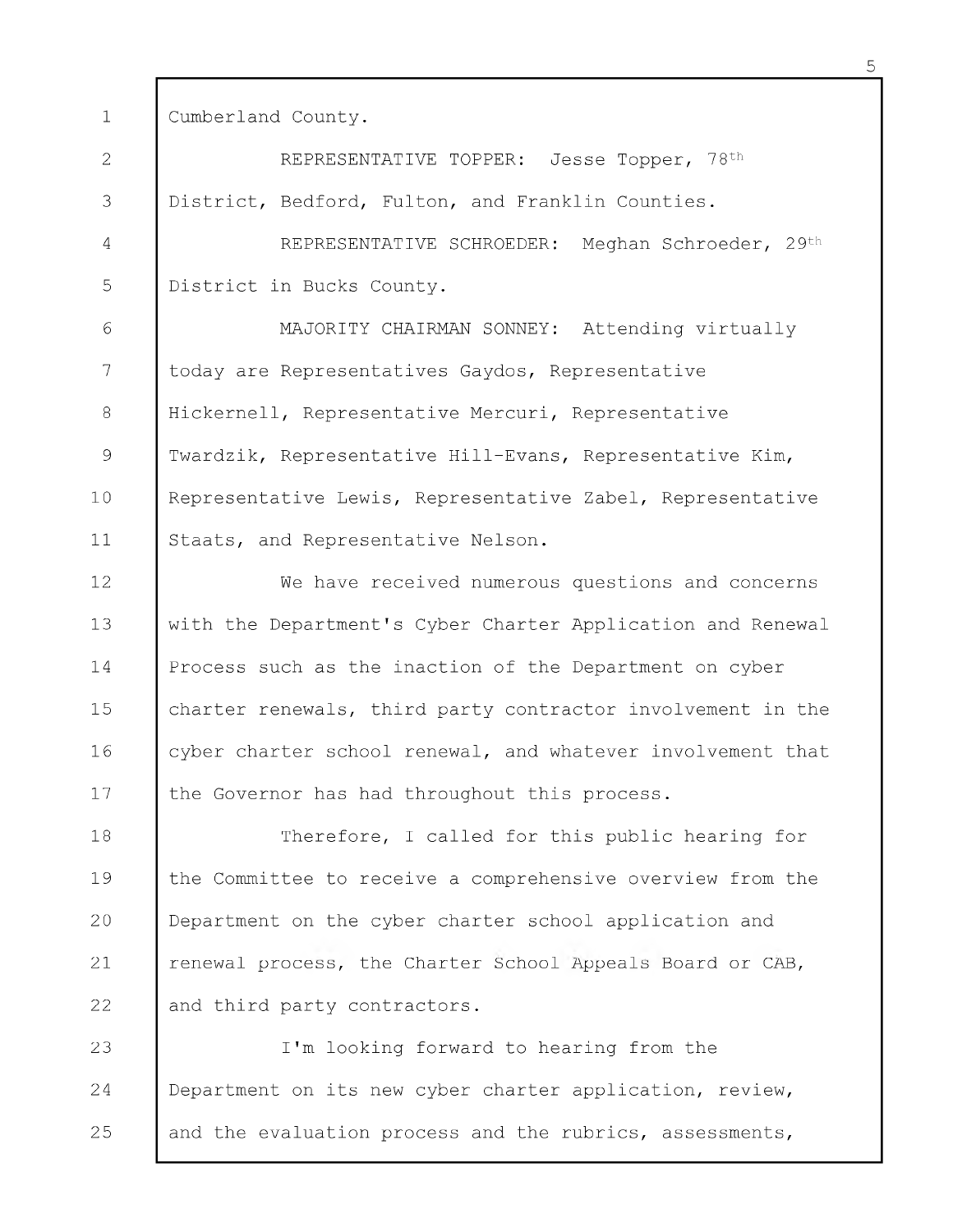1 2 3 4 5 6 7 8 9 10 11 12 13 14 15 16 17 18 19 20 21 22 23 24 25 and standards used by PDE and/or a third party contractor to review and renew. So at this time, we have with us, Dr. Sherri Smith, Deputy Secretary of Elementary and Secondary Education and Adam Schott, Special Assistant to the Secretary of Education. I 'd like to thank you both for being here today and could you please stand and raise your right hand? [The witnesses were sworn.] MAJORITY CHAIRMAN SONNEY: Thank you. And Dr. Smith, you can begin. DR. SMITH: Good morning. And thank you for inviting us here today. A little closer? Okay. Sure. So good morning, Chairman Sonney, Chairman Longietti, and Honorable Committee Members. I'm Dr. Sherri Smith, Deputy Secretary for the Office of Elementary and Secondary Education at Pennsylvania Department of Education. And I 'm joined here today by Adam Schott, our Special Assistant to Secretary Ortega to discuss the Department's work as the authorizer of statewide cyber charter schools. To set context as Deputy Secretary, I oversee the Department's Division of Charter Schools, a four member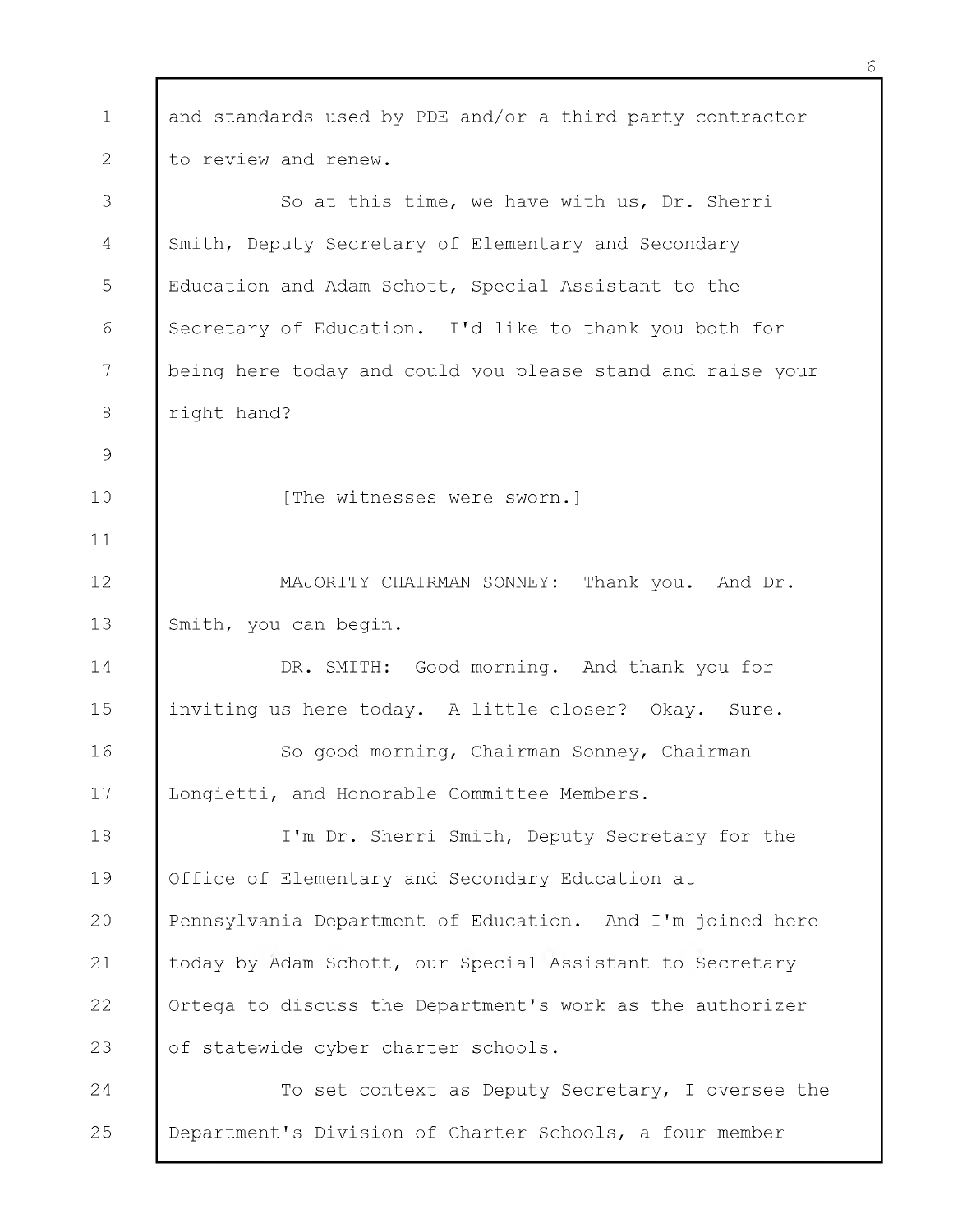1 2 3 4 5 team that provides general technical assistance to Pennsylvania's 179 public charter schools, brick and mortar and cyber alike, and helps coordinate more differentiated and targeted technical assistance to our 14 statewide cyber charters.

6 7 8 9 10 11 Mr. Schott, as a Special Assistant is delegated certain duties of the Secretary of Education concerning oversight of cyber charter schools. This division of functions preserves Secretary Ortega's ability to serve as the final decision-maker on cyber charter school renewals, non-renewals, and revocations.

12 13 14 15 16 17 18 19 It's our understanding that a focus of today's discussion regards the fact that 11 of 14 currently operating cyber charter schools are awaiting a charter renewal decision from the Department. This is true. And we know that statistic is a concern for Members of the General Assembly and the charter school community. It's a concern we share. So let's start there with some background.

20 21 22 23 24 25 Under Pennsylvania's Charter School Law, a charter remains in full effect until number one, it's renewed in form of a new five charter -- year charter. Or two, non-renewed or revoked by the charter school's authorizer and the charter school's considerable appeal rights before the Charter Appeal Board and in the courts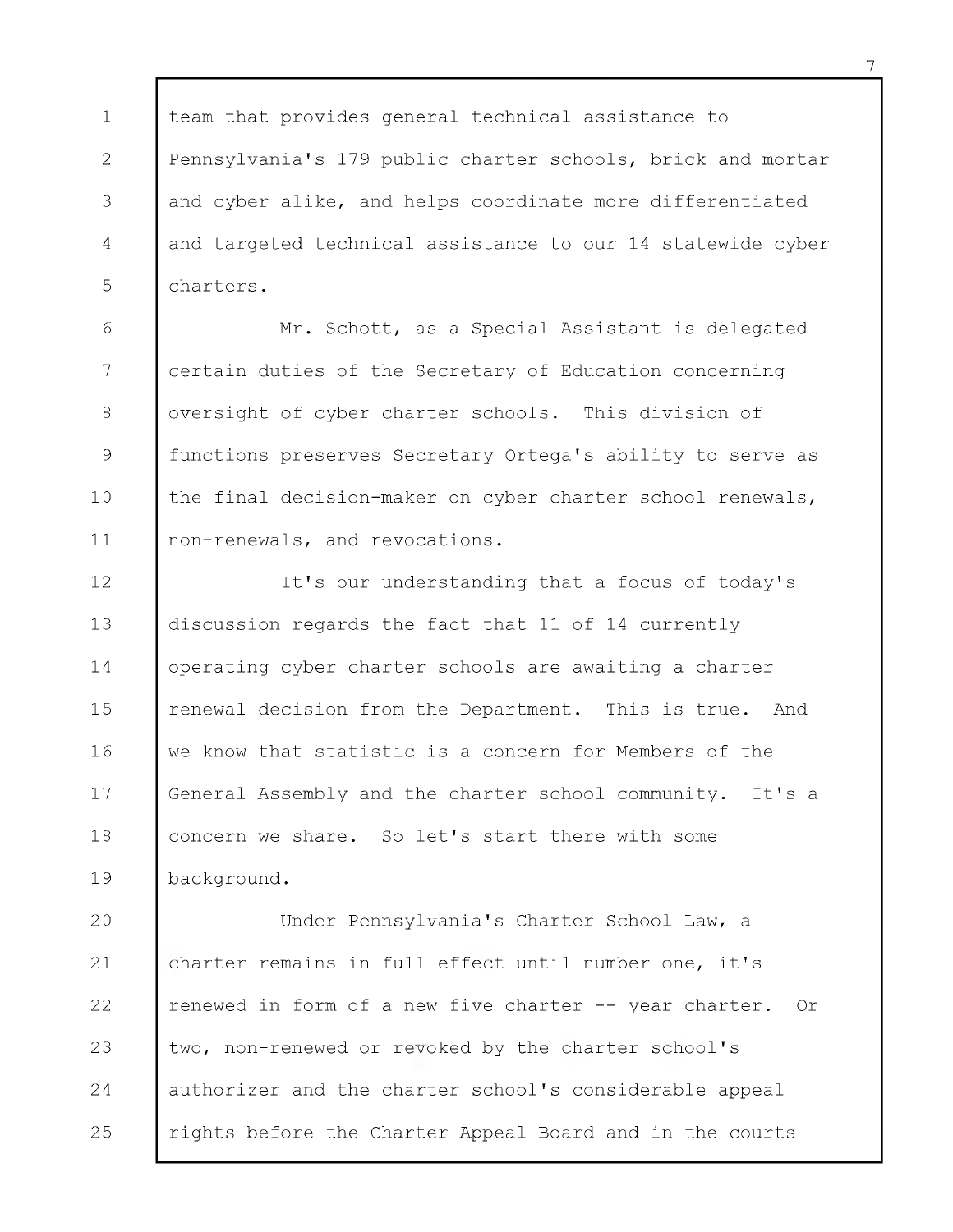are exhausted.

1

2 3 4 5 6 7 8 This binary choice between a lengthy renewal term that may not be supportable based on the school's financial conditions, organizational viability, and student outcomes, or a costly or litigious process that is enormously disruptive for schools and families results in the unfortunate status quo. That is, too many cyber charter schools operating under antiquated charter terms.

9 10 11 12 13 14 15 16 17 18 Notwithstanding the limitations of Pennsylvania's Charter School Law, the Department has made progress in authorizing nativities over the past three years; renewing the highest performing cyber charter schools in the sector, three public schools that collectively educate nearly 15,000 students; securing the closure of the lowest performing cyber charter school in the state, while issuing a notice to close a second school after the school in question rebuffed multiple efforts by the Department in negotiating a gradual winddown of school operations.

19 20 21 22 23 24 25 Designating all 14 cyber charter schools for either comprehensive or targeted supports on the basis of federally required accountability determinations and resuming the renew -- review process for four additional cyber schools with charter terms that came due just prior or to or during the pandemic and issuing decisions, denials on all, on five proposals for new statewide cyber charter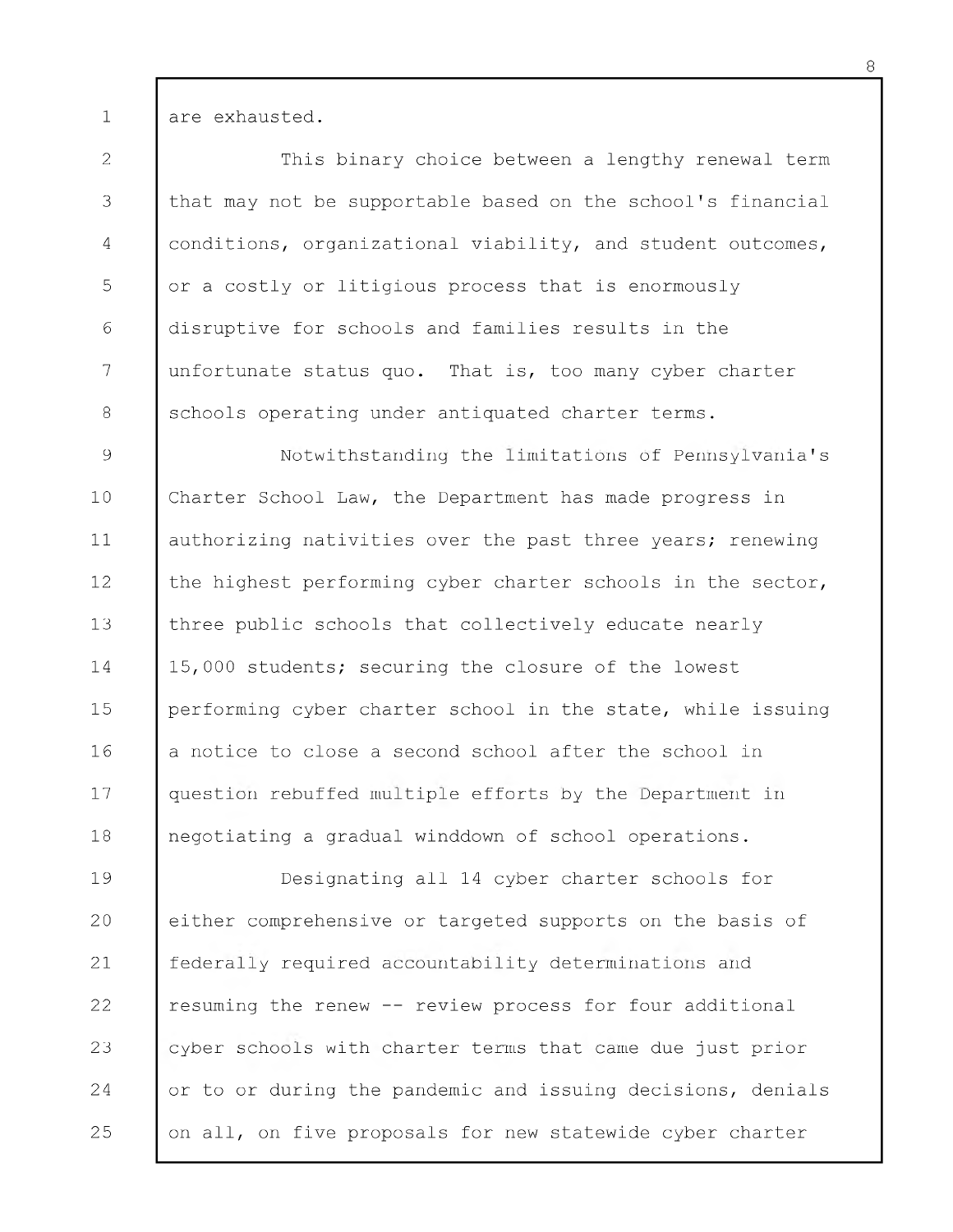schools. More on these denials shortly.

1

2 3 4 5 6 Additionally, the Department commissioned at no cost to taxpayers, cutting edge research by the Center for Research on Education Outcomes, CREDO, at Stanford University on the performance of Pennsylvania Cyber Charter Schools relative to brick and mortar counterparts.

7 8 9 10 11 The CREDO's report found overwhelmingly negative results from online charter schools, any potential benefits of online schooling such as student mobility and flexibility in curriculum are drowned out by the negative impacts on academic growth.

12 13 14 15 16 17 Based on this research, CREDO urged state leaders to assess and strengthen oversight practices, a charge the Department takes seriously and that informed the Agency's engagement in a competitive process to identify an R1 institution, ultimately, Temple University, to support authorizing nativities.

18 19 20 21 22 Researchers from Temple bring expertise and advance quantitative techniques, charter school management, and educator preparation to the renewal process to compliment the work of Public Financial Management in evaluating schools financial and operational domains.

23 24 25 Next, the Department has made substantial efforts to evaluate whether other cyber charters beyond the three higher performing schools referenced above, might be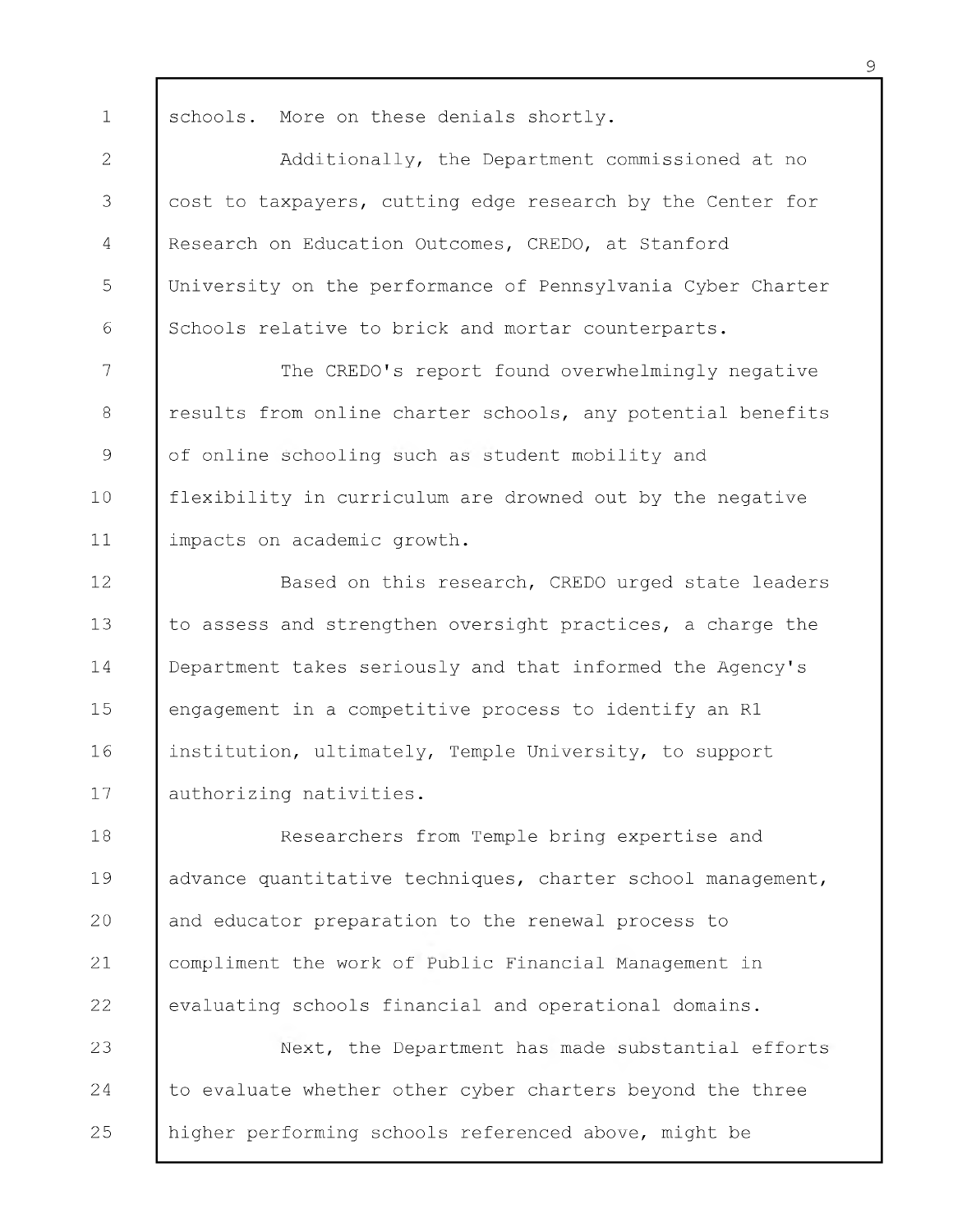1 2 3 4 5 recommended to the Secretary for renewal. While we cannot reveal specific information related to individual schools discussed under terms of possible settlement, the Department has outlined a host of issues that if satisfied, would allow more schools to move towards charter renewal.

6 7 8 9 10 One such issue is an enrollment parameter or cap for cyber charter schools that perform among the bottom 5 percent of all public school statewide and/or fail to graduate one-third of students and that have exhibited these performance challenges over multiple years.

11 12 13 14 15 Enrollment caps or parameters are commonplace across the higher performing brick and mortar sector and have been identified as the best practice nationally by an array of policy, research, and other charter school advocacy organizations.

16 17 18 19 20 21 For cyber charter schools enrollment parameters ensure number one, a focus on student outcomes. Number two, orderly manage student enrollment across the sector. And three, equitable distribution of resources, including state weighted, student weighted federal school improvement grants.

22 23 24 25 Any enrollment parameter would be removed once the school satisfied federal accountability targets. In no instance would an enrollment parameter require a cyber charter school to reduce its current student population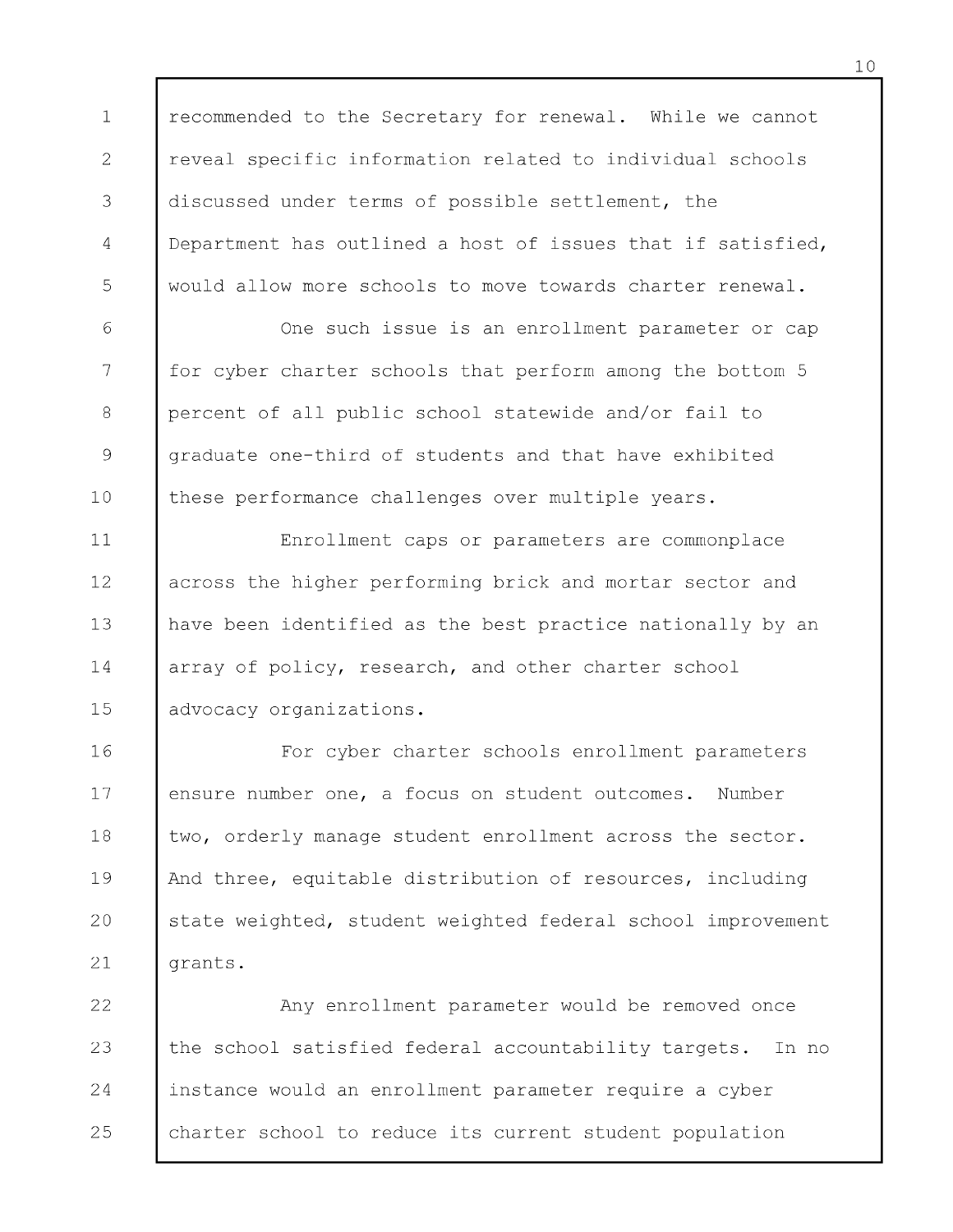1 2 from current pandemic-driven levels or to cut staffing levels.

3 4 5 6 7 8 9 10 11 12 Finally, it must be said that a subset of charter schools is or has been subject to more -- one or more proceedings initiated by governmental agencies other than the Department. And the results of these evaluations or investigations will bear on any possible renewal decisions. Of course, any cyber charter school that is subject to nonrenewal or revocation procedures that rely in whole or in part on the findings from such investigations would be afforded due process as set forth in charter school law, including through the courts.

13 14 15 16 17 18 19 Each of the authorizing challenges outlined above, the blunt authorizing tools, the inability to issue provisional or short-term charter renewals, the inability to reach mutually agreeable charter terms, and operational and other concerns that have drawn the attention of outside bodies would be mitigated by the Governor's proposed amendments to Pennsylvania's Charter School Law.

20 21 22 23 24 25 The charter school law, requires the Department to act on new cyber charter applications within a certain timeframe, meaning new applications must be prioritized over renewals and assistance to current schools. For this reason, it is especially crucial that the General Assembly enact a moratorium on proposals for new cyber charter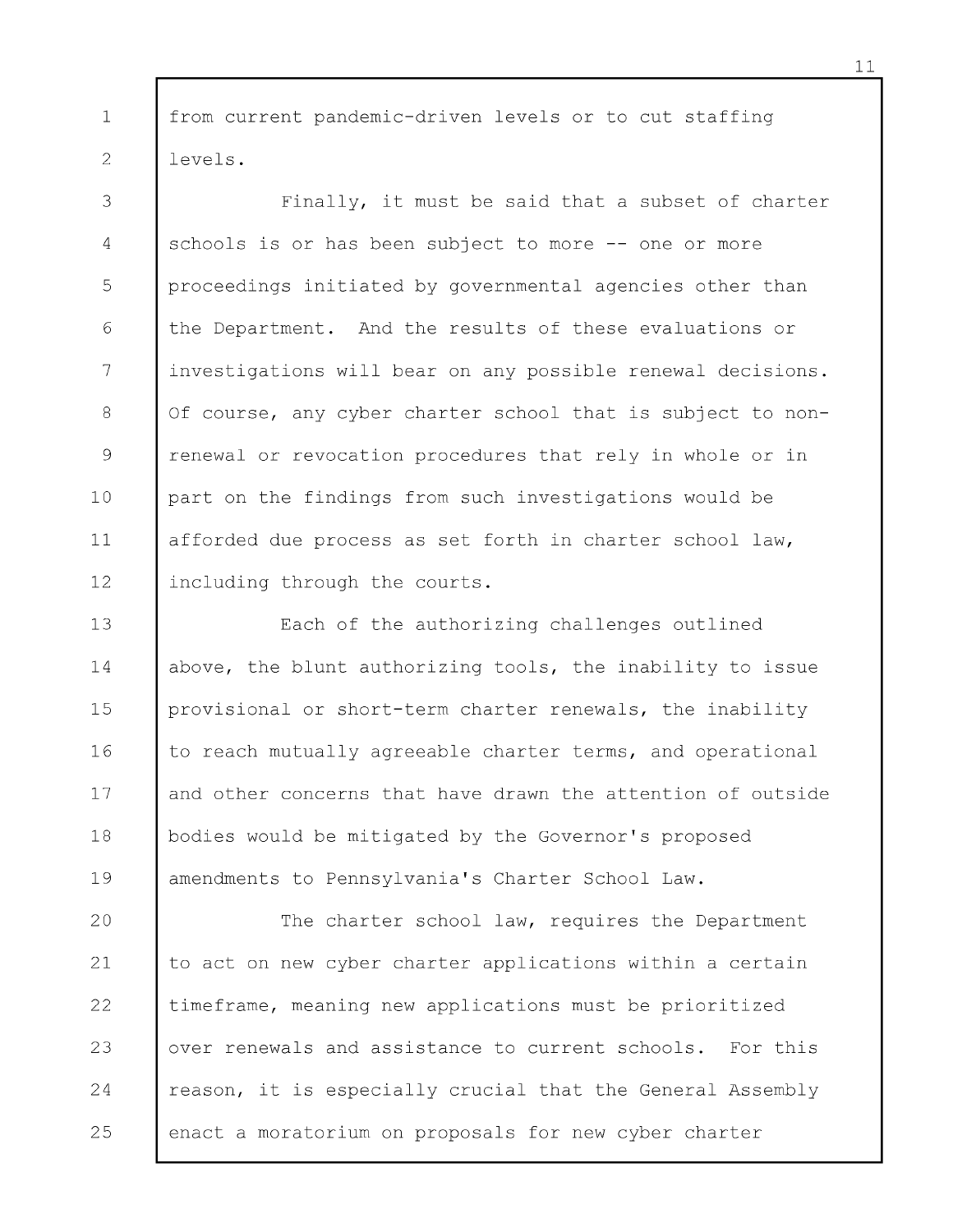1 2 3 4 5 schools given the steady influx of woefully deficient applications that consume thousands of hours Department staff spend reviewing the applications, holding public hearings, and writing exhaustive decisions to protect students and families from programs such as these.

6 7 8 9 10 On your -- on our written testimony are three examples of some of the applications and their -- what they've brought to us as a part of their applications over the last three years. I 'll just read one and then the others are for the Committee to review.

11 12 13 14 15 16 17 18 19 But the one, the applicant fails to cite any assessment system. Fails to discuss high school graduation rate goals. And fails to articulate any post-secondary success goals. The applicant includes a roughly half page swot analysis that is essentially indecipherable. This discussion appears to be premised on the operations of a Saint Paul Community Charter School that does not exist. In one goal, the applicant does advance to attract loads of students for the first day we open our doors.

20 21 22 23 24 25 Wait, I lost it. Here are we. The Department regrets that the current charter school law requires us to provide what's essentially free technical assistance to applications that have proposed inappropriate, illogical, and unlawful programs for our most vulnerable student populations. This is doubly true when these applications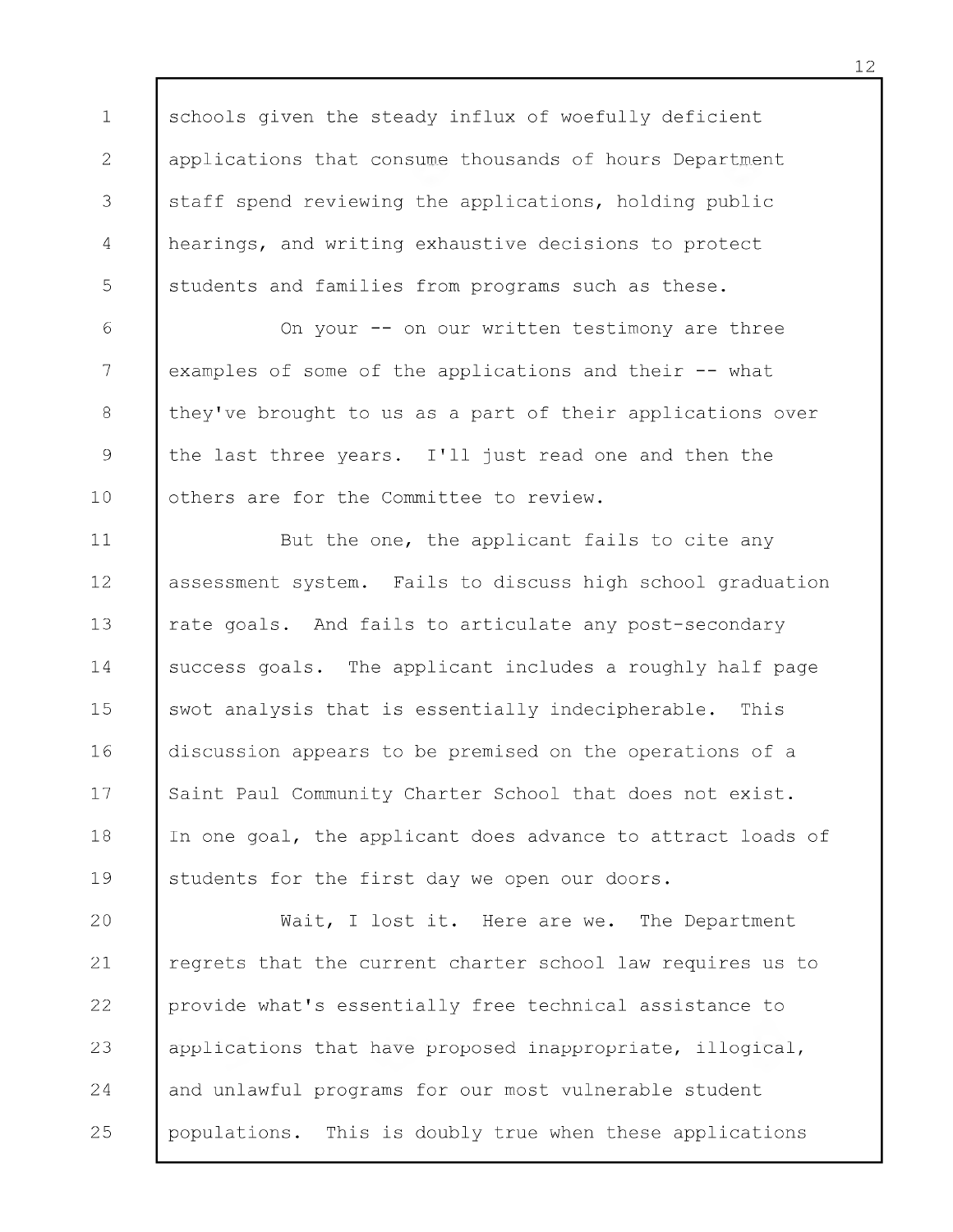1 2 3 4 5 are backed by large for profit, out-of-state management providers. Such reviews necessarily detract from our core functions of an agency, including the provisions of meaningful, technical assistance to existing cyber charter schools.

6 7 8 9 10 To conclude, Pennsylvania's Charter School Law is promised -- premised on the notion of a subset of public schools sparking innovation for others. There's an inherent contradiction between a law based on innovation and a law that is a quarter century old.

11 12 13 14 15 It's also true that the pandemic has fundamentally altered the state cyber school charter sector. How these schools operate, the students and families they serve, and how they account for student performance and progress.

16 17 18 19 20 21 22 23 Accordingly, we urge the General Assembly to act on bipartisan reform such as Representative Ciresi's House Bill 272 to allow the Department to improve accountability within the cyber charter sector, to better manage student growth in schools exhibiting significant academic and other challenges, to issue charter renewals that reflect leading authorizing practices nationally, and to improve school choice for Pennsylvania students and families.

24 25 Thank you for the chance to set this background and for today's discussion. We're happy to take your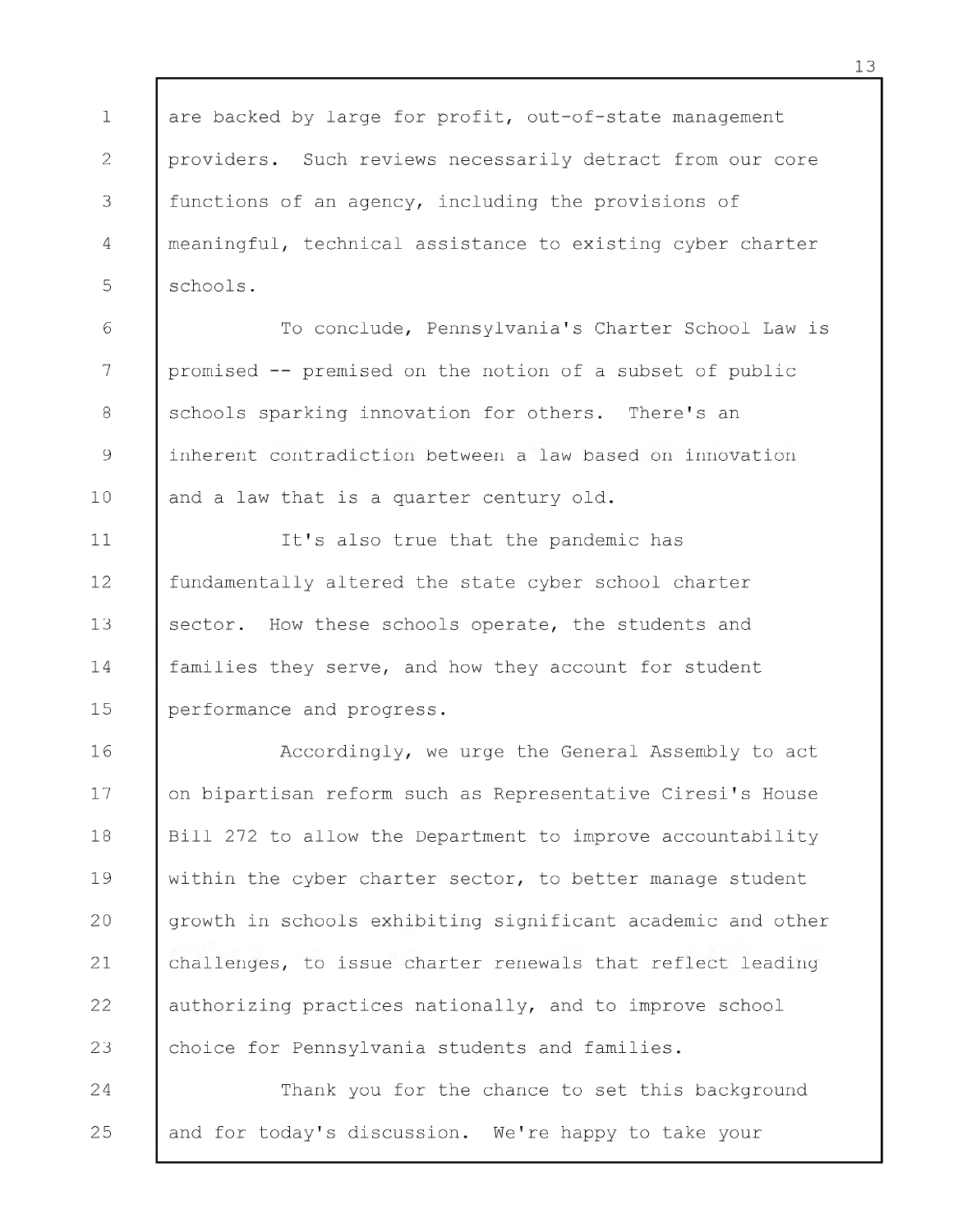1 questions.

2 3 MAJORITY CHAIRMAN SONNEY: Thank you. And I 'll begin with the first question.

4 5 6 7 8 9 10 Do you think that charter schools should be thought of differently than our traditional public schools when it comes to evaluating their performance and -- when it comes to evaluating the performance of the school? Do you think that the processes should be pretty much the same or do you think that cybers are basically a different animal and need to be treated differently?

11 12 DR. SMITH: Thank you for that question, Chairman. That's a really good question.

13 14 15 16 17 So should charters be treated differently I think was the first subset of that. There are public schools paid by public taxpayers and for our students. So there should be accountability that is equal across all of our public schools in that facet.

18 19 20 21 22 23 Cyber charter schools provide -- we're an authorizer to them. So by nature, our interactions with them is very different from any other sector as their authorizers. And, you know, they have a catchment across the Commonwealth which is the only sector that has that ability to draw students across the whole Commonwealth.

24 25 So it -- there are ways that cyber charters just as all charters are same as all public schools and held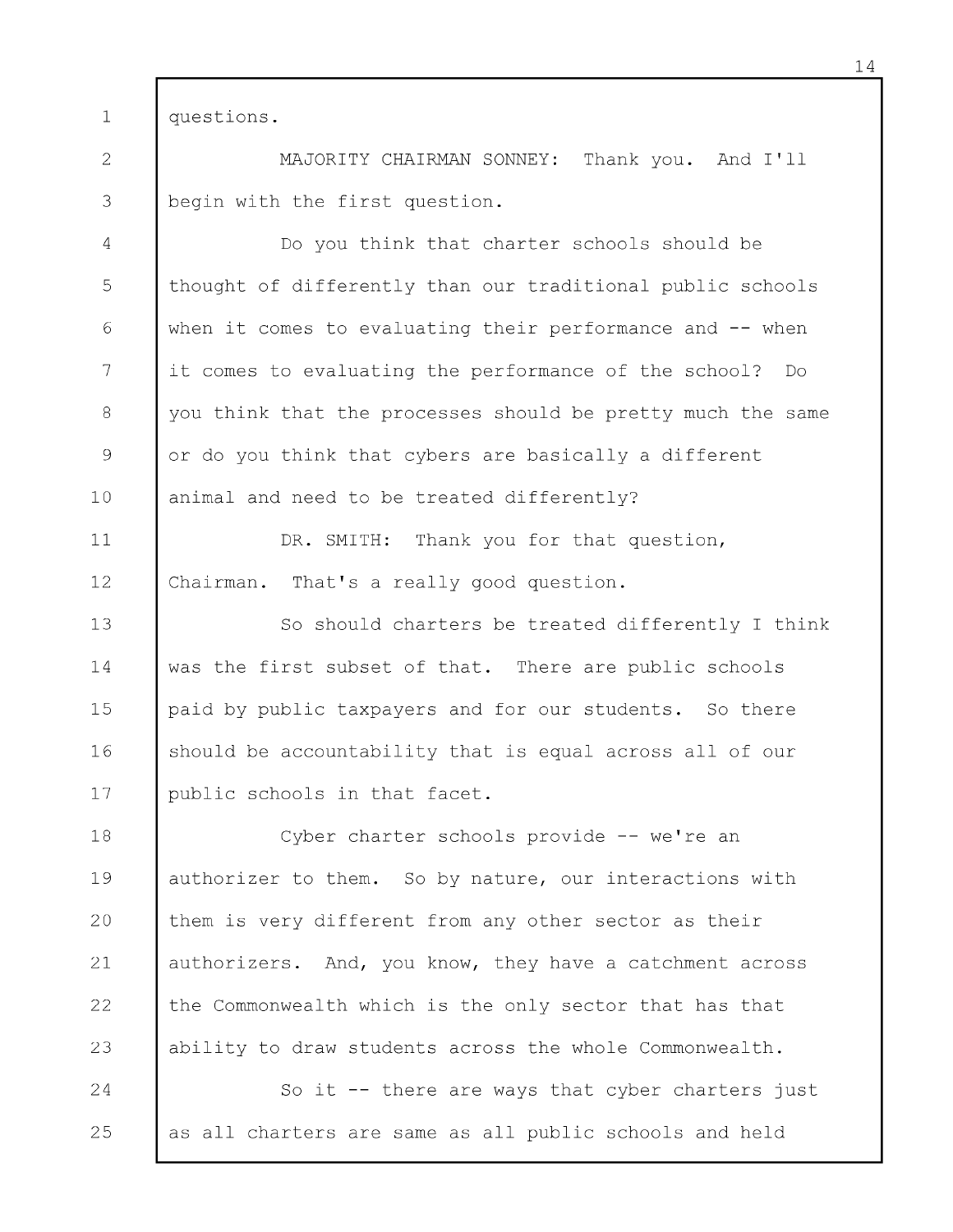1 2 3 accountable, but cyber charter schools do bring challenges that sometimes we have to look at them slightly different than the others.

4 5 6 7 8 9 MAJORITY CHAIRMAN SONNEY: And also, you mentioned in your testimony of asking for a moratorium. Do you think that that would lead to our traditional public schools asking for a moratorium to give them relief from the brick and mortar charters that are trying to operate within their districts?

10 11 12 13 14 You know, you cited that you're basically spending a lot of hours training people how to apply, I guess. And so, you don't think that our traditional public schools are going through that same process that you are with the cybers every day?

15 16 DR. SMITH: That's a -- Chairman, that's an interesting question.

17 18 19 20 21 So, number one, yeah, our schools -- I 'll say this as a past superintendent and now having afforded the opportunity the last four years to work from this lens is, you know, being an authorizer is nothing that any of our school districts were ever trained to do.

22 23 24 25 You know, when charter schools came out, we became authorizers. I remember as a superintendent when that came through, there was no written handbook on how to authorize a charter school. So we've got to get better at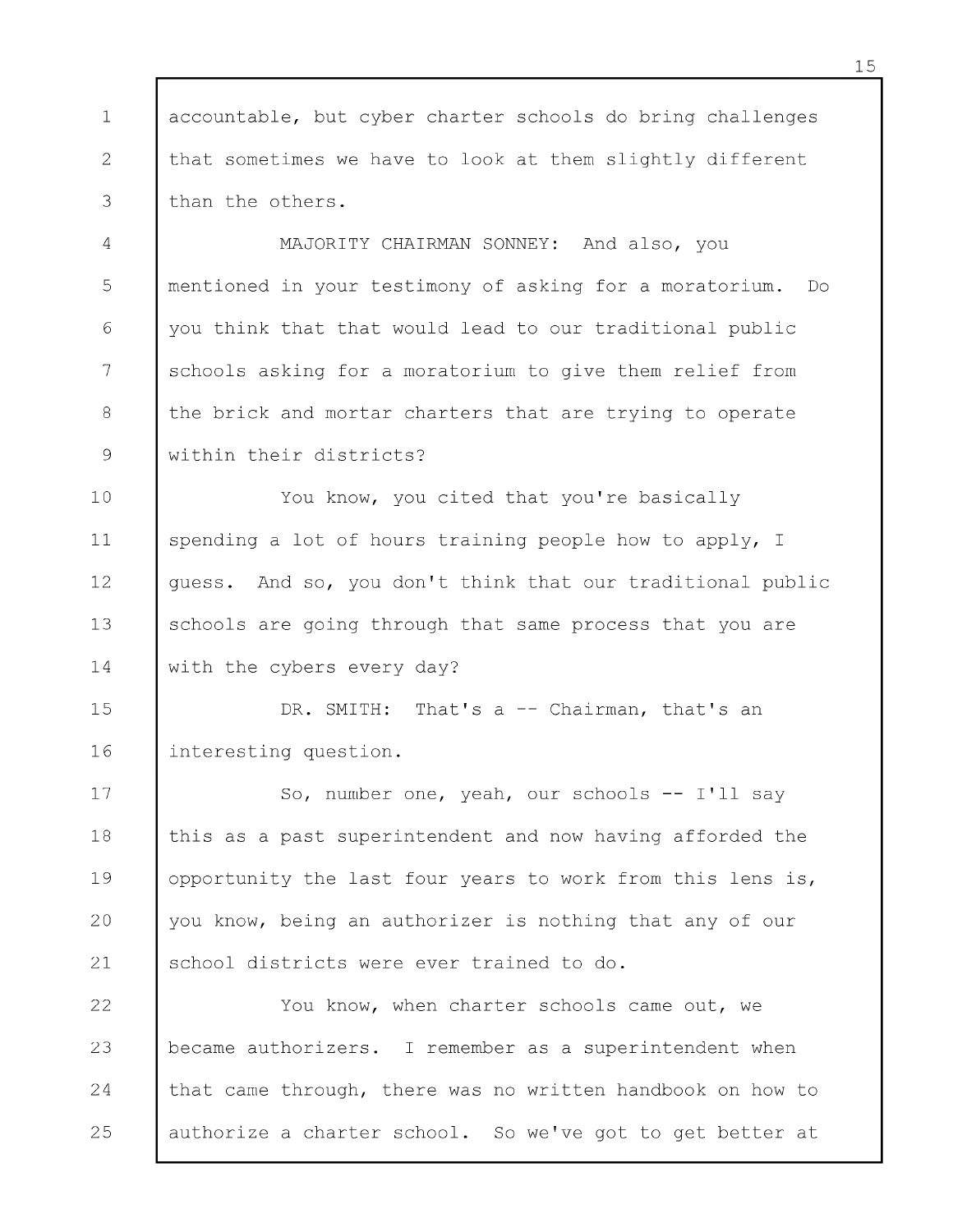1 2 that, I think, even with our school districts as authorizers to our schools.

3 4 5 6 7 8 9 Again, I'll say it differently. We have 14 cyber charter schools across the Commonwealth that any student can apply to across the Commonwealth. That's not necessarily true for a regional or a local brick and mortar school. So there may be areas of the Commonwealth where there's parents or there is an organization that desires to have a brick and mortar that's close to their area.

10 11 12 13 And again, that's the difference, I think, the one difference that I draw the difference on is cybers are across the Commonwealth and can draw any student from any district.

14 15 16 MAJORITY CHAIRMAN SONNEY: Representative Gillen? REPRESENTATIVE GILLEN: Thank you very much. Great to see you again, my friend.

17 18 19 20 21 My family is from Philadelphia, so I 'll just give some reflections on my perspective Philadelphia base. My mother actually lives in South Philadelphia on the same street that she was born on in 1926, so I have a strong frame of reference there.

22 23 24 25 Thirty-six percent of the Philly students -- and what I did was I looked back at a non-COVID influenced period of time, school year 18-19. Thirty-six percent of the students did -- were not meeting proficiency in the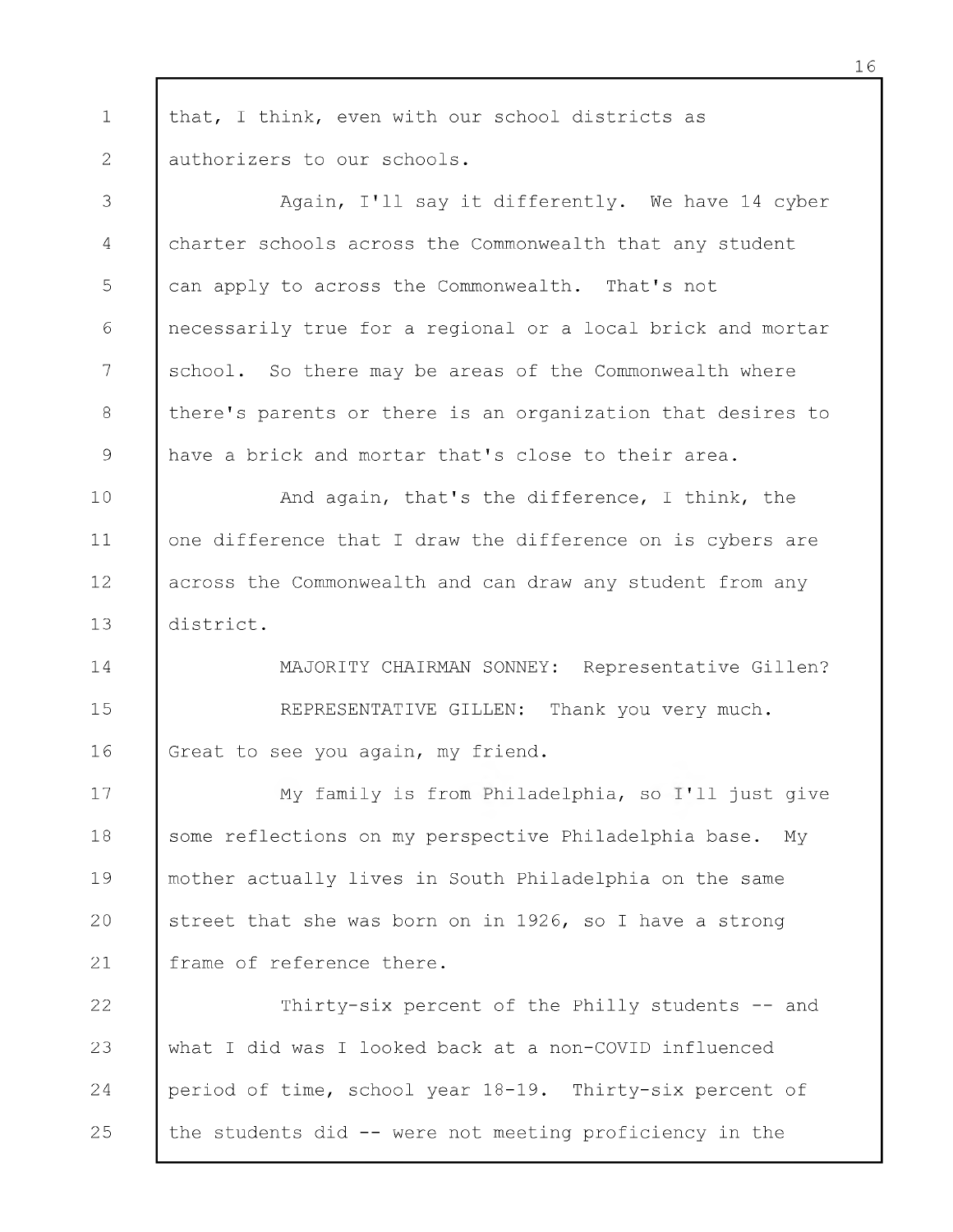1 2 English language arts and 22% were actually proficient in match.

3 4 5 6 7 8 How much does the charter school reflect the feeder school community? In other words, when a student comes out of an educational environment where 22% are proficient in math and they come into a charter school is this more reflective of where they came from versus where they are at?

9 10 11 12 13 You talked about student outcome and I think it's an important measuring stick. And we mentioned oversight practices. How are they being employed in a school district where 36% are proficient in language arts and 22% are proficient in math?

14 15 16 17 18 19 20 21 22 23 Could you -- this is a two-sided question here. Could you let us know the same practices which you've esteemed highly and I think are important as far as measuring charter schools. How are these practices and student outcome measuring sticks being applied in the school district where the overall test scores are so low? And how do you effectively evaluate somebody who comes out of that 22% proficient environment and then comes into a charter school? Is the measure more reflective of the feeder school or where they're actually at?

24 25 DR. SMITH: Thank you. I think I'm going to try to hit all areas of your question there, Representative.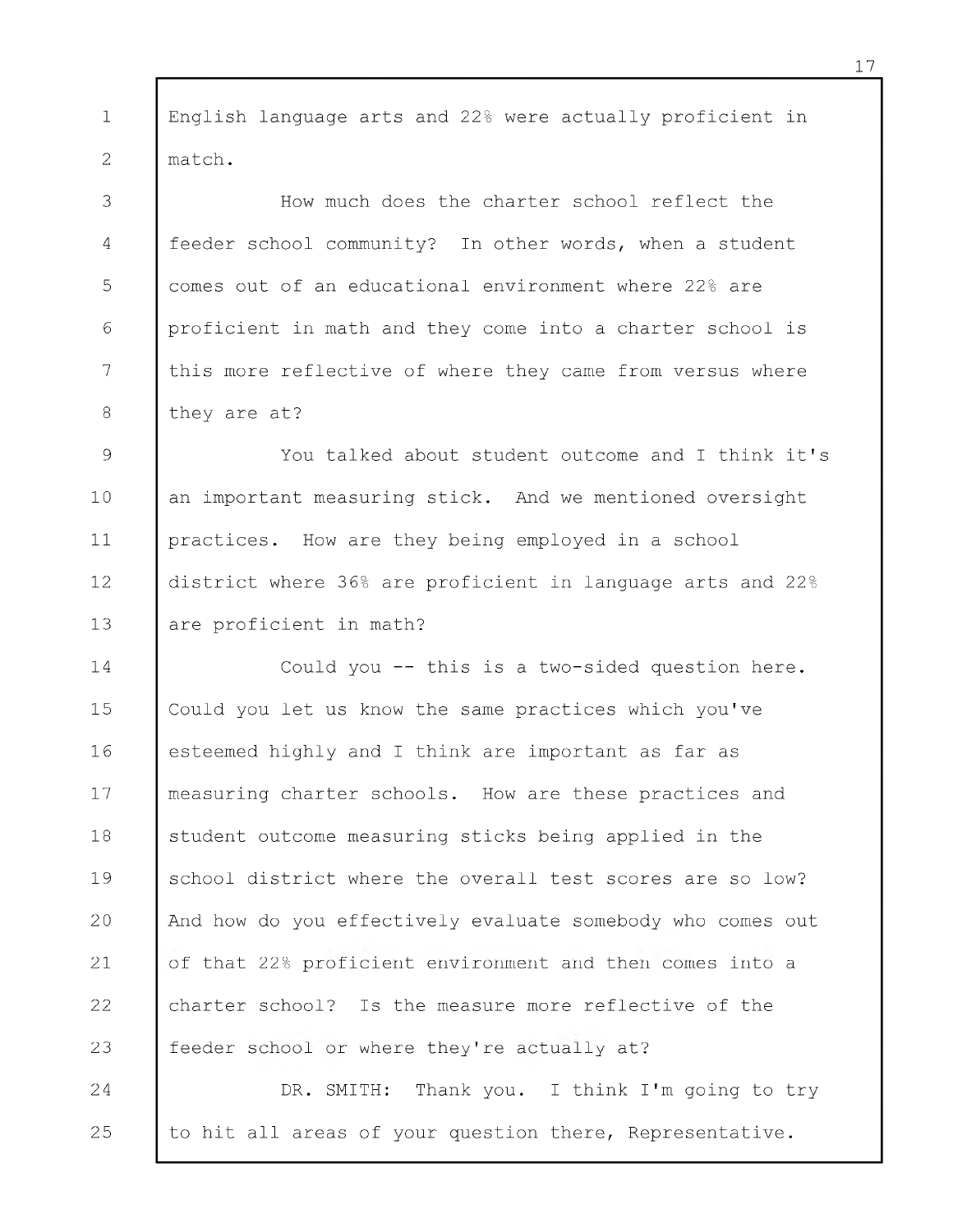1 2 3 4 So, certainly, we look at accountability for any of our schools. We're a local control state. We know that. So where accountability comes in is through our federal accountability of ESSA.

5 6 7 8 9 10 11 12 13 14 Again, the identification of our schools that are comprehensive support and improvement, additional targeted support and improvement, and targeted support and improvement. And through there, we offer once schools are designated in that area and schools that are, you know, performing at the level you are, I would think that are at least in line to be designated under that. We do have greater oversight of them and we provide them support. And we do quarterly kind of updates on their performance and how they're moving forward.

15 16 17 18 19 20 21 22 Additionally, when you're talking about the performance of our brick and mortars compared to the schools that most of the students come from to that brick and mortar, the CREDO study did a really great job of looking at that. They designated it based on the local metrics for the school compared to what the charter, the brick and mortar charter schools did. And there was great comparison, obviously, in that regard.

23 24 25 And if -- I don't want to misspeak, but I would tell you generally, I think the most part that in some areas they performed, you know, at least at the same if not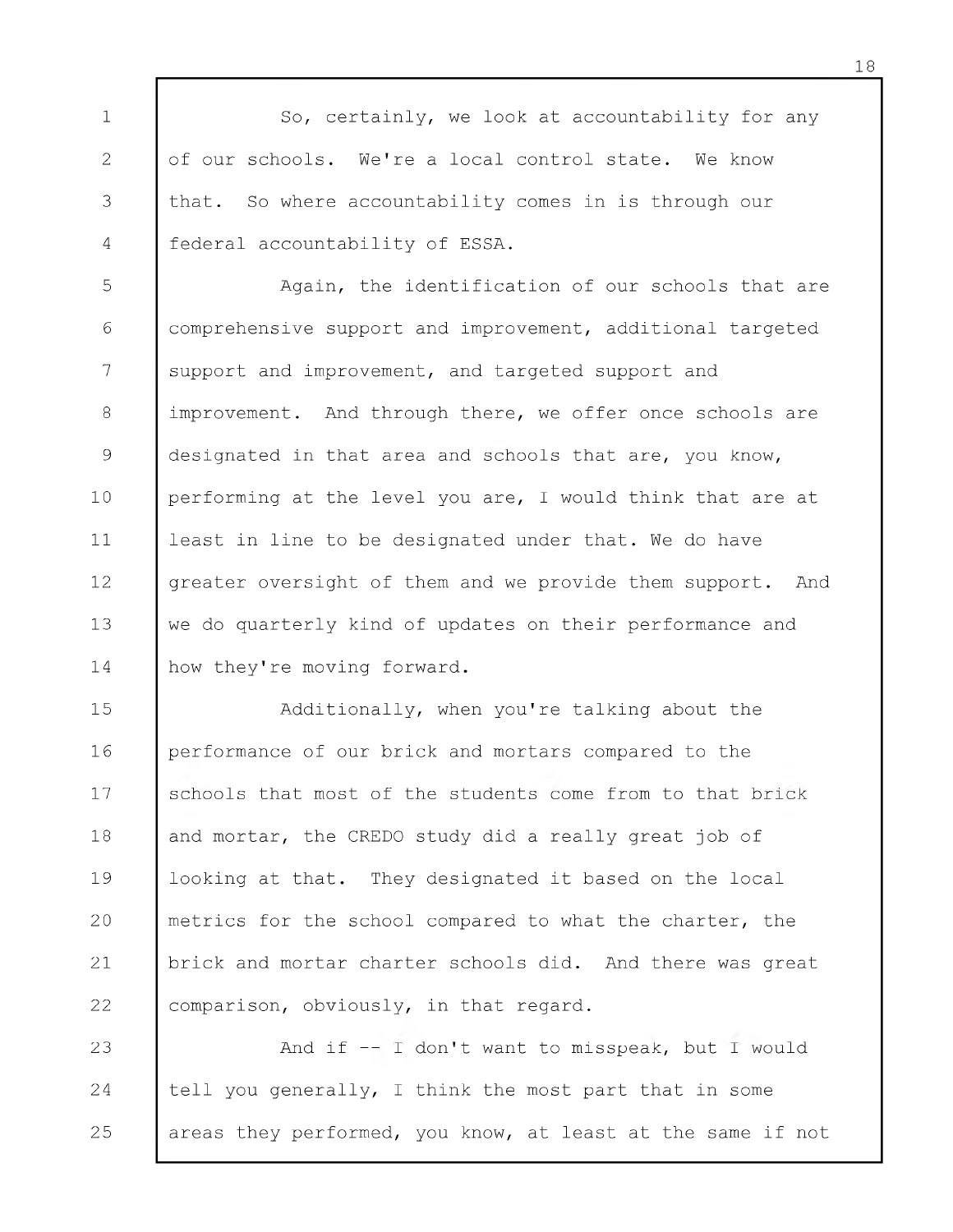1

a bit better in some instances.

2 3 4 5 So I definitely think that locally for a brick and mortar, the feeder schools really have a difference in how you look at the performance of those schools based on the area they're in.

6 7 REPRESENTATIVE GILLEN: So in some cases, you're indicating they actually performed better?

DR. SMITH: In some cases, yes.

8

9

10

11

REPRESENTATIVE GILLEN: Okay. Is it a fair comparison to look at statewide taking, encompassing all of the suburban and rural schools and then statically

12 13 14 15 16 comparing it to the urban feeder school looking at that individual charter school and say this is how they measure against state scores. Would it not be fairer to take it on a more a zip code basis? As you described, they're performing in some cases as well or better.

17 18 19 20 21 So if we're looking at state scores and then transposing them into the urban core which I 'm referring to here, would that be a fairer comparison to say the charters with a high-density of being in the Philadelphia area compare unfavorably with state scores?

22 23 24 25 MR. SCHOTT: So, Representative, the federal accountability system that Dr. Smith referenced includes multiple measures that are derived from multiple years. Eleven of our 14 cyber charter schools are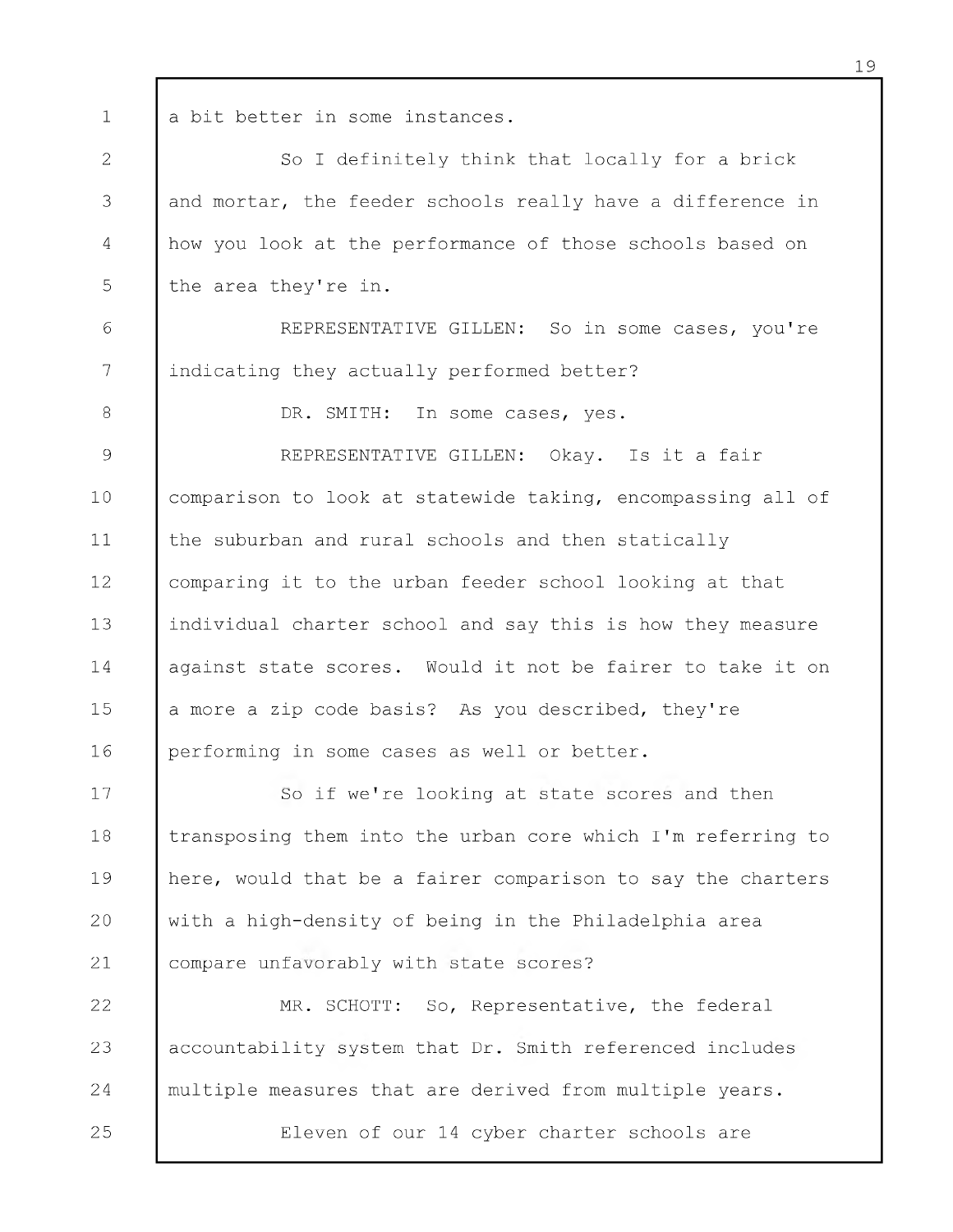1 2 3 4 5 6 7 designated for federal accountability under those rules that fairly compare traditional public schools with cyber charter schools. The measures do include achievement. They include graduation rate. They include a measure of regular attendance. But they also include a student growth measure which calculates the expected achievement for a student based on their prior testing history.

8 9 10 11 So that is encompassed in our accountability system and it looks at all public schools, again, brick and mortar or virtual using that same -- using that measure along with other measures derived from multiple years.

12 13 REPRESENTATIVE GILLEN: Thank you. And if the Chairman could indulge me for a moment.

14 15 16 17 18 19 So the metrics are looking at individual student achievement and then actual growth of the individual student? So you -- the data is that succinct, and precise, and surgical to follow individual students and where they were at and their grown when they arrive at the charter school?

20 21 MR. SCHOTT: That's what the system's designed to do, it's used for -

22 23 24 25 REPRESENTATIVE GILLEN: I understand what it's designed to do, I 'm just looking at the efficacy, that's really the nature of my question, whether it is producing that kind of accuracy and data.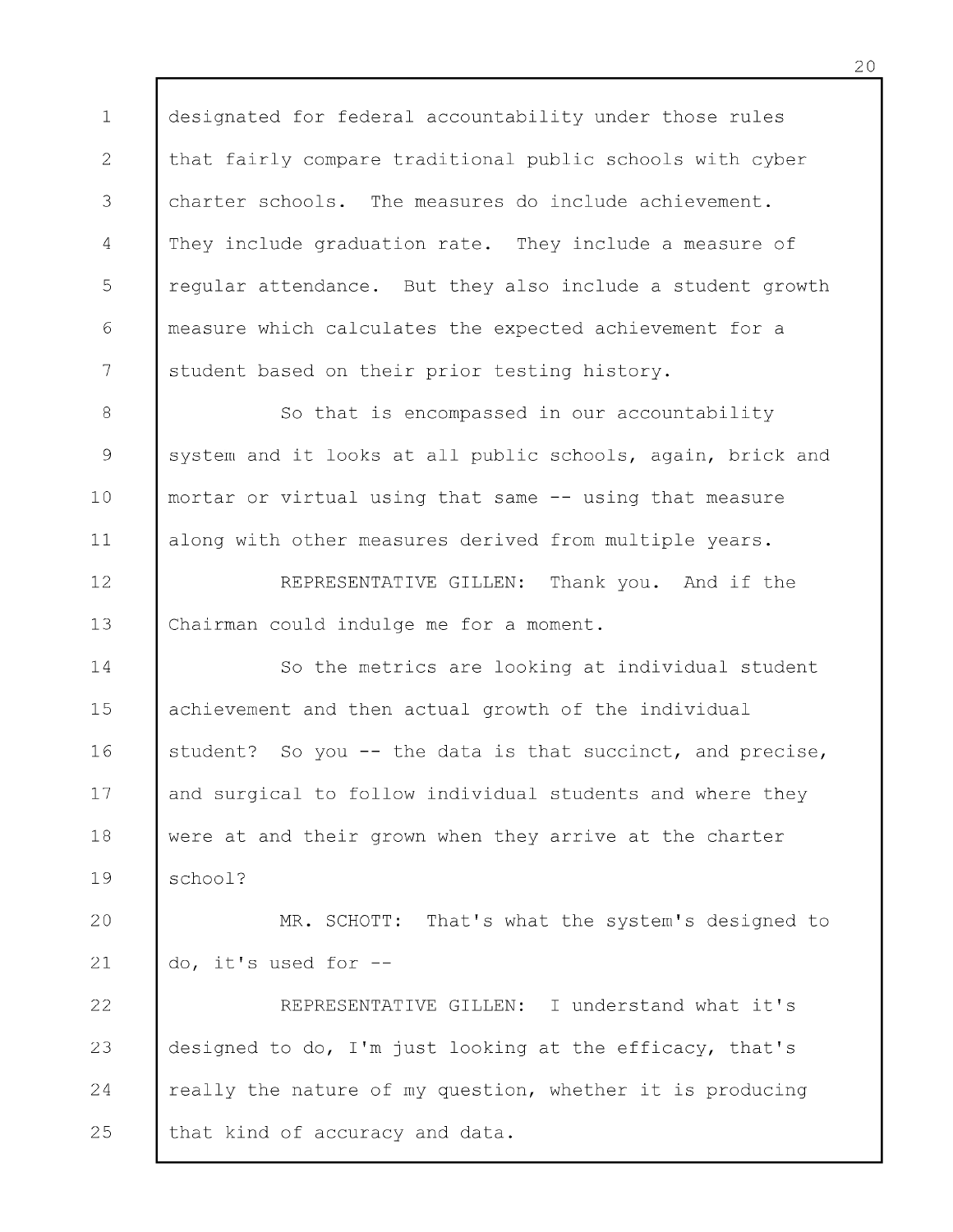1 2 3 4 5 6 7 8 9 10 11 12 13 14 15 16 17 18 19 20 21 22 23 24 25 MR. SCHOTT: So, yes. We have a robust student growth system in the state that is used for both federal accountability, so it's subject to peer review. It is also used for educator evaluation and using that measure, 11 of the 14 cyber charter schools have been designated for federal accountability. REPRESENTATIVE GILLEN: Okay. And just to follow-up, just so I understand with the oversight practices, and measuring sticks, and student outcome and so on, are we satisfied with the progress in the brick and mortar in the Philadelphia School District? MR. SCHOTT: I think Dr. Smith and I don't typically talk about it in this way, but it must be said that there is no sector of public education in Pennsylvania that performs in the way that cyber charter schools do. REPRESENTATIVE GILLEN: Thank you very much. Thank you, Mr. Chairman. MAJORITY CHAIRMAN SONNEY: Thank you. We have been joined by Representative Curry on the virtual platform. And Representative Isaacson? REPRESENTATIVE ISAACSON: Well, it's certainly fitting that I get to go next since I actually am from Philadelphia. And I appreciate your mother's still residing there and I appreciate your interest in the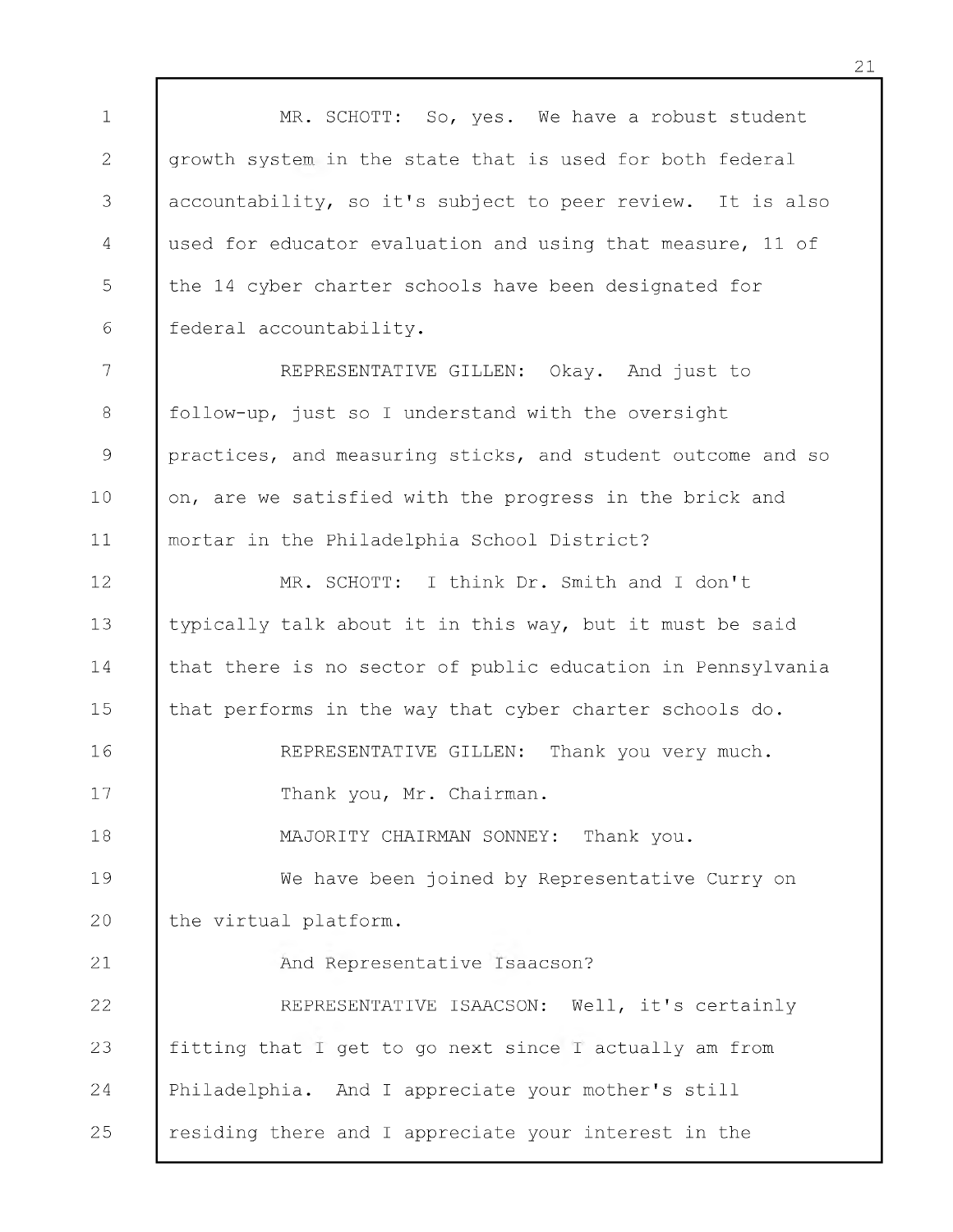1 2 3 4 schools and the funding across Pennsylvania, considering Philadelphia is the largest school district and it is also the school district that manages the most charters than any place else.

5 6 7 8 9 10 In fact, the charter schools in Philadelphia under their management is larger than even Allegheny County or Pittsburgh. And we certainly have our troubles and struggles. And I, personally, in my district, have numerous blue ribbon schools afforded by the federal government for their high performing achievement.

11 12 13 14 15 16 17 18 19 20 So the education system in Philadelphia is certainly working. It just doesn't mean that we are going to take a negative tone because there are areas that have trouble, have socioeconomic issues, have language barriers, and we certainly have plenty of first generation citizens that need to be educated. And perhaps if there was more support from Pennsylvania, considering we have the highest poverty congressional district in the entire country located in Philadelphia, there needs to be more support from the -- here in Harrisburg.

21 22 23 24 25 So while we take all these things into account as we're educating our children in Philadelphia, we also have the charter schools which again, I have some high performing charter schools in my district. I 'm not necessarily anti-charter. I certainly think that a law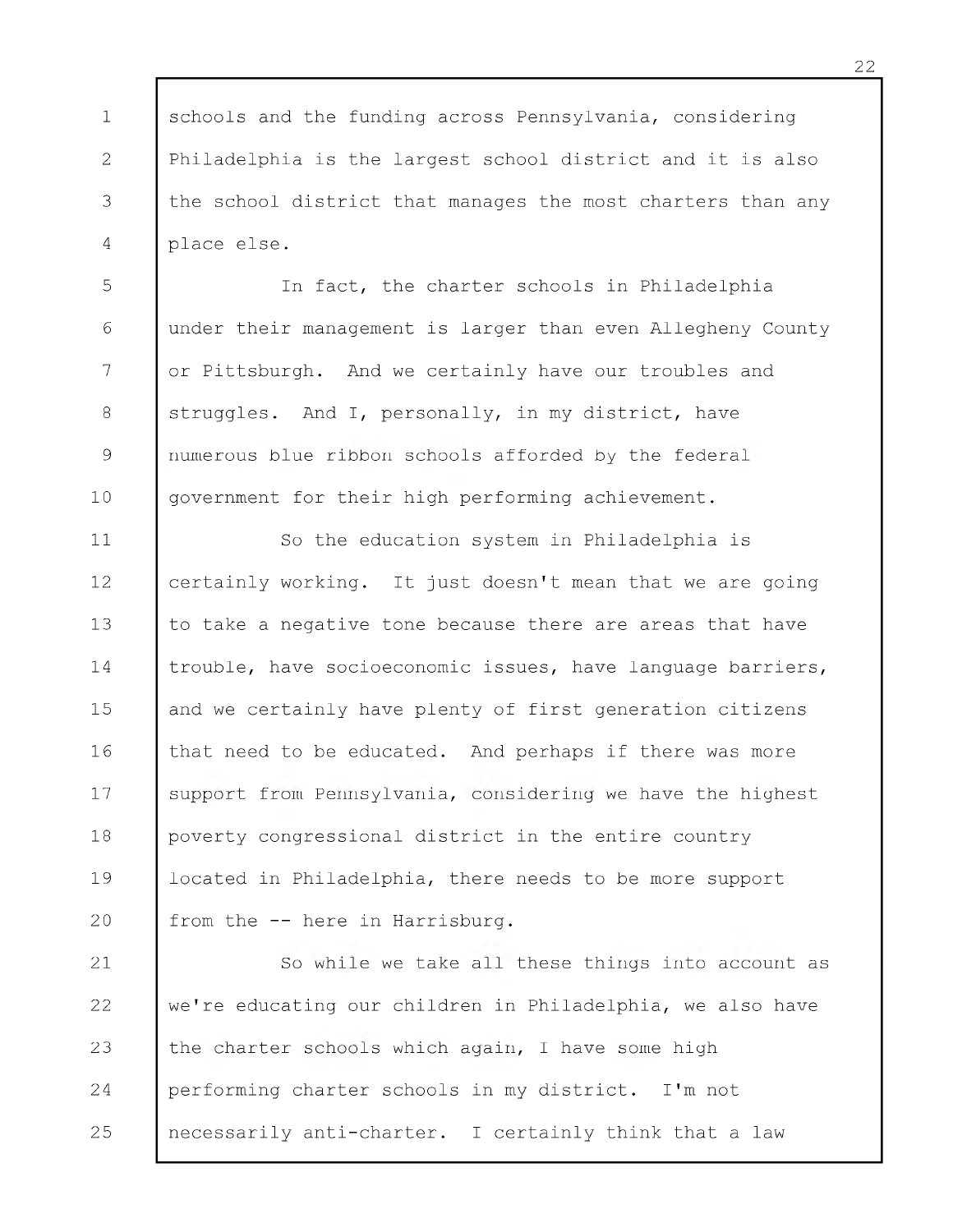1 2 that hasn't been revised or touched upon in 20 years needs to be revisited.

3 4 5 6 7 8 9 But that being said, to address some of the things that were brought up. When we're talking about proficiency, you mentioned 11 of the 14 are targeted. Could you talk about the proficiency of  $-$  and the goal meeting of the cyber charters with regard to educating children, regardless of where they're coming from in the Commonwealth?

10 11 12 DR. SMITH: Could you restate the question? REPRESENTATIVE ISAACSON: The proficiencies that -- what goals are they meeting?

13 14 15 16 17 18 19 20 DR. SMITH: Okay. So based if they are targets, once you're designated, your targets are based on where your deficiencies are upon your identification. So if your achievement and growth are the first step in designating any of the schools. It's a combination of those two things. So obviously, student achievement and student growth. Growth on their academics is something that is a metric that all of our schools that are designated work on.

21 22 23 24 25 But if they were designated for graduation, low graduation rate, then that certainly one of their targets and are one of the goals that they need to work on and address to be honest with you, to exit out of designation or to stop being redesignated in the next round of the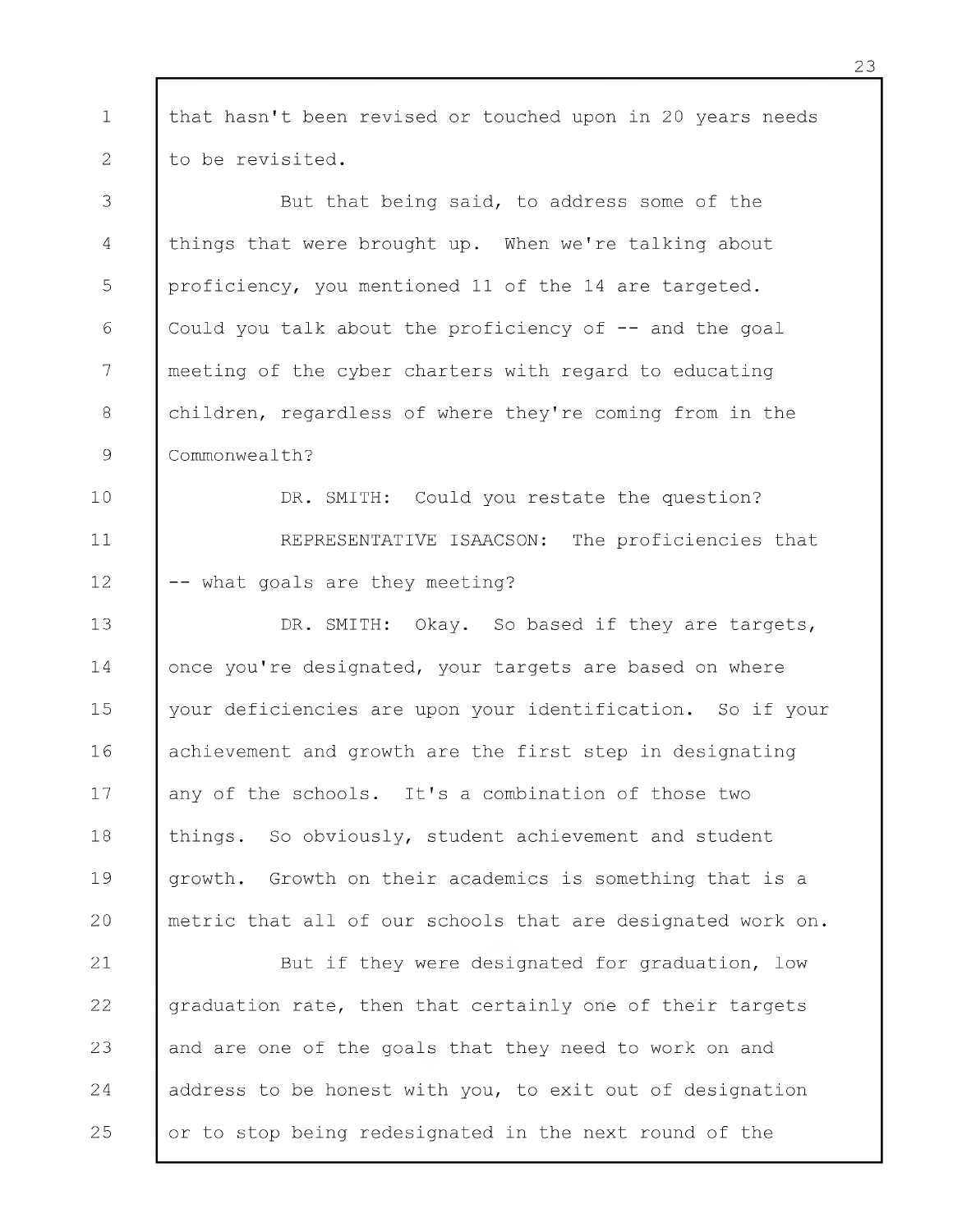1 2 designations which by just by nature happens to be coming this fall.

3 4 5 6 7 8 And also, it's the EL growth. How your English language proficiency of your student group. It's your career readiness performance, your attendance are all secondary metrics that are if they're -- that's one of the reasons why they're designated is what their goals are built upon for proficiency.

9 10 11 12 13 14 15 16 17 18 REPRESENTATIVE ISAACSON: Okay. So we're having these issues and let's publicly state here their reimbursement per student is the same amount per student per school district of any brick and mortar. Am I correct on that? So they're getting the same amount of money to educate the students within their registration who are mostly working virtually from their homes and their proficiencies are challenged, even with all the money they're receiving without having to maintain a brick and mortar school for the children to attend. Correct?

DR. SMITH: That would be correct.

19

20 21 22 REPRESENTATIVE ISAACSON: Okay. So they get all that money and we're not meeting the benchmarks is what we're saying. Thank you very much.

23 24 25 MAJORITY CHAIRMAN SONNEY: Chairman Longietti? MINORITY CHAIRMAN LONGIETTI: Thank you, Chairman Sonney.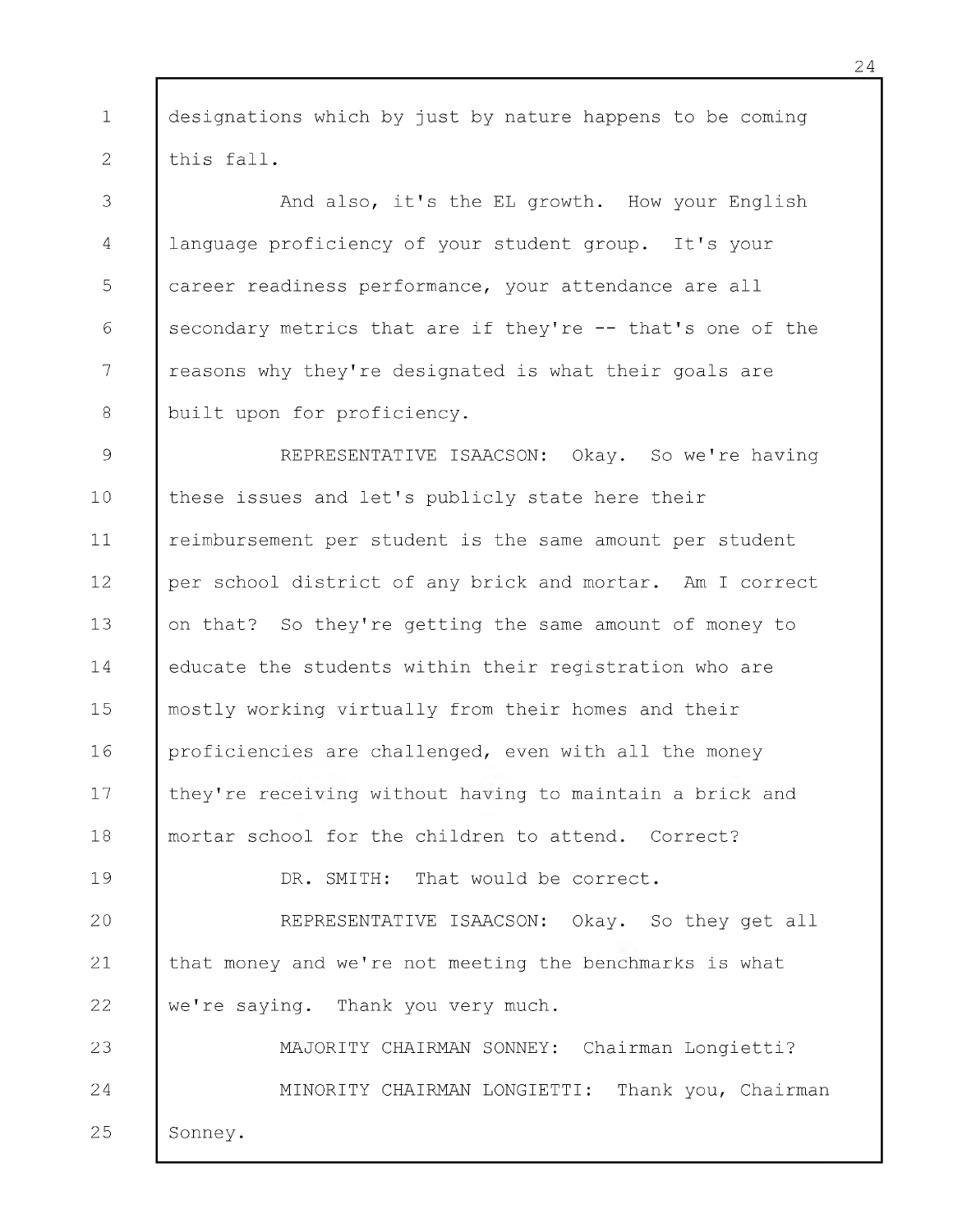1 2 And thank you for the testimony and for appearing here today and answering questions.

3 4 5 6 So from what I hear from you all is that additional flexibility would be important. So as I understand it, you're saying that under current law, you've got two options. Renew for a five year term or revoke.

7 8 9 10 11 12 13 You know, probably not the best analogy, but I can't help but think of a sports analogy. Those that are Pittsburgh Steeler fans know they brought in Mitch Trubisky. Been in the league five years. Not stellar results. But they didn't give him a five year contract, they gave him a two year contract and they put some stipulations in there which seems to make sense, right?

14 15 16 17 18 19 20 21 So I just want you to explore a little bit further exactly what that flexibility ought to look like in your point of view. And under the current system, how does it work, you know, is the Department able to say look, we're not so sure we're going to renew because we have some concerns here. And we might renew if you would agree to the following things and how that process works and what the additional flexibility ought to look like.

22 23 DR. SMITH: Thank you, Chairman Longietti for that question.

24 25 So, certainly, I think what you just presented would be an option that would be very helpful to us. So if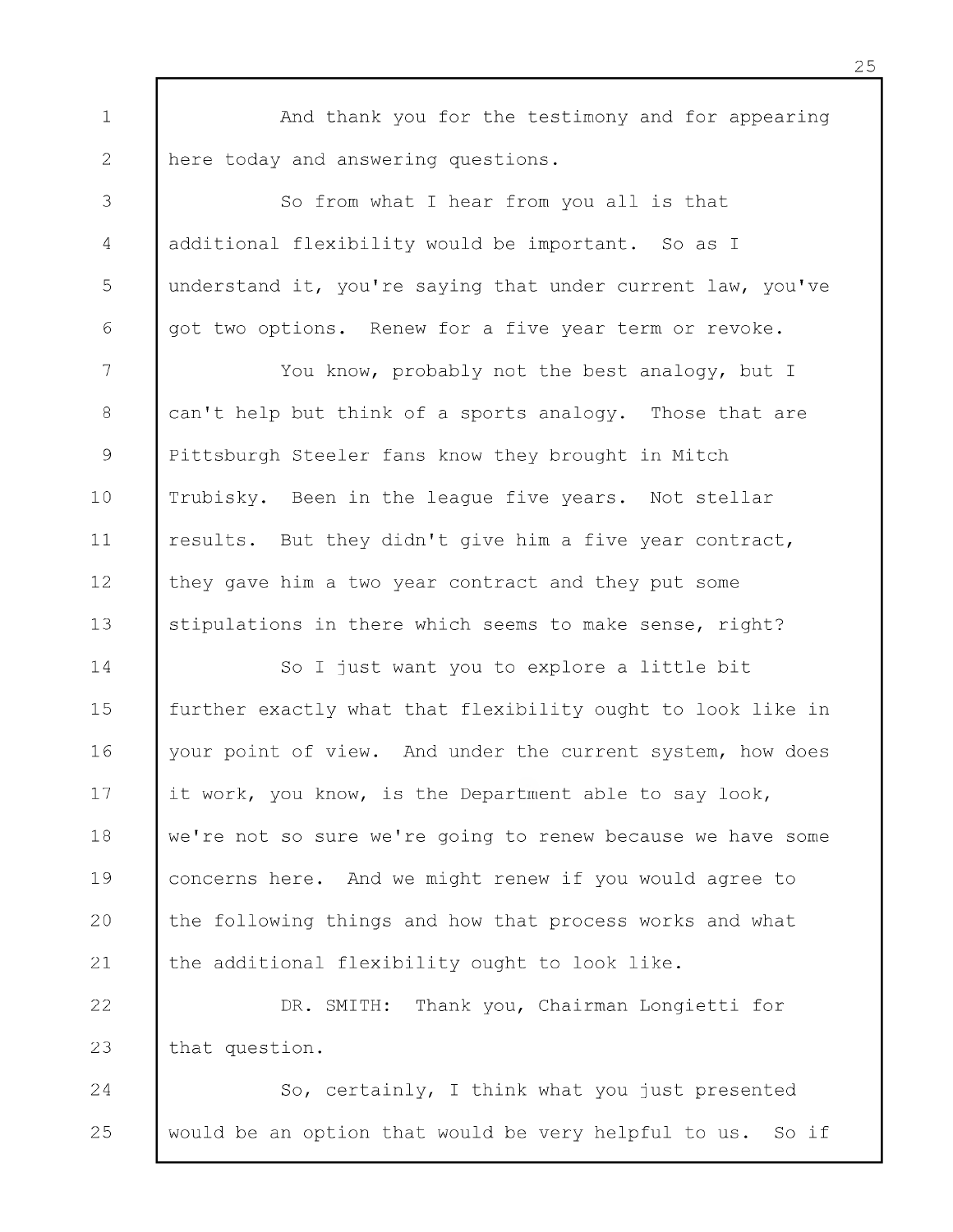1 2 3 4 5 6 7 we're looking at a renewal of a charter meeting with them and they're not meeting or falling under the charter school law provisions which is our responsibility to ensure that they're following that law. And we have provisions that we say they need to fix having maybe a one year in term for them to reach that and then come back to us would be one very helpful component of that.

8 9 10 11 12 13 Secondly, you know, and I'll speak broader than just the cybers, but the brick and mortar charters is, you know, if they're high performing and doing well, you know, it probably would be a benefit to our charter sector to have, you know, a longer term than that, as long as they're continuing to meet their performance level and doing well.

14 15 16 17 18 19 20 21 22 But having only two options and knowing that, you know, as an authorizer, you are to hold them accountable to exactly what's in that charter school law and the requirements, ties us to any opportunity other than, you know, here's a charter with all the things you need to fix and you have to feel confident that they have the financial and the operational viability for five more years. That's a huge issue. These are taxpayer dollars. We take that job very responsibly.

23 24 25 And to allow a school to continue to drop in a year or two and not be able to financially have, even have the wherewithal, much less the academic performance is not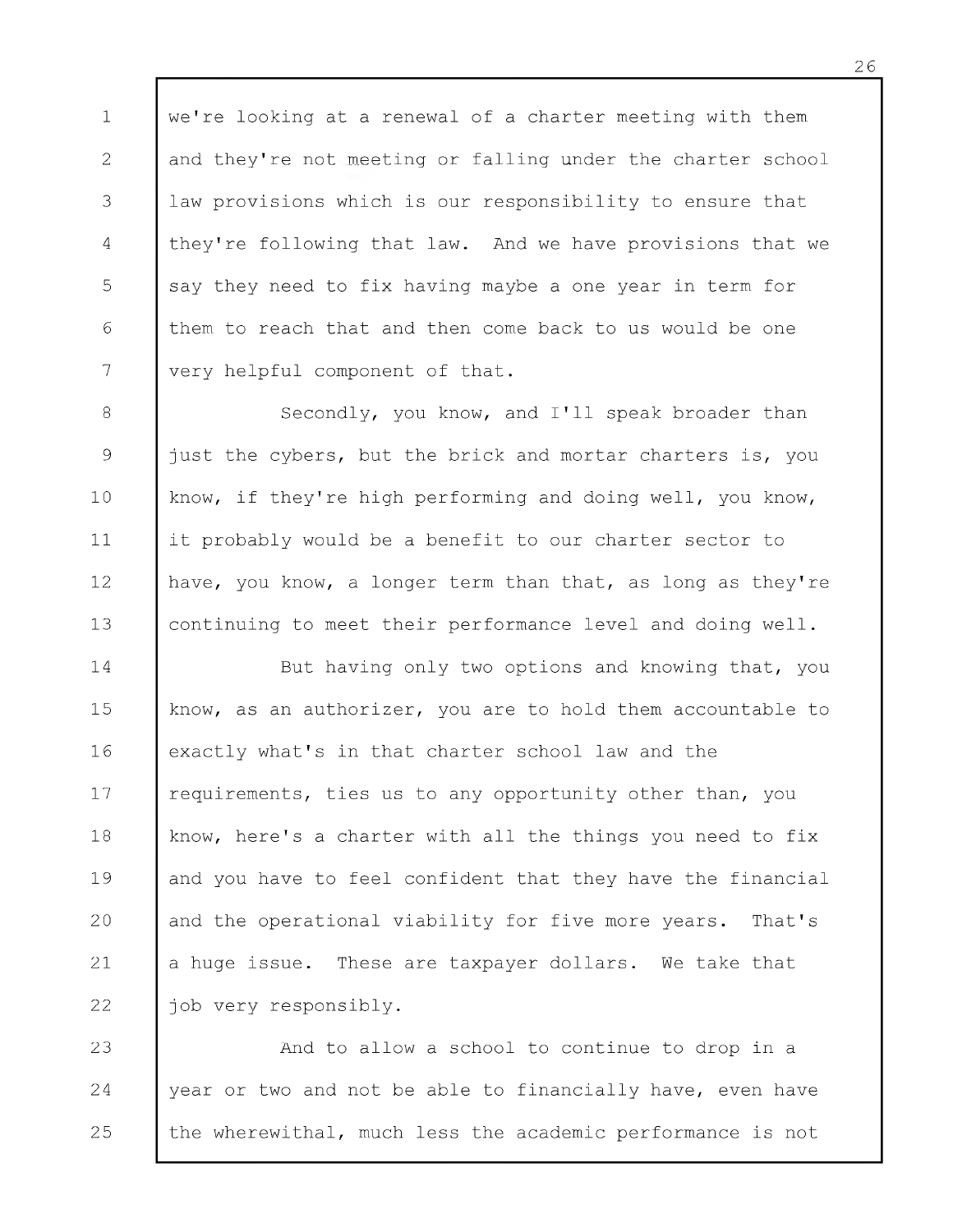1 2 3 4 5 something that we feel that we can, you know, provide for them. But maybe if you had a year opportunity to provide for them, to show that growth or whatever that's a part of the charter school law, maybe that would help us to have options, rather than an all or nothing.

6 7 8 9 10 MINORITY CHAIRMAN LONGIETTI: Thank you. And I just want to, you know, revisit your testimony. You talked about student growth. And you talked about the CREDA report from Stanford University and then engaging Temple University.

11 12 13 14 15 16 17 And so if I understand what you're saying CREDO in their report indicated, because we hear sometimes from some cybers, look, you know, we're receiving students that are very challenging. And I'm sure that they are. And so, they haven't been performing well perhaps at the traditional public school and now they come to us and this is what we have to try to deal with.

18 19 20 21 22 23 24 25 But the CREDO report is talking about student growth, right? And so, it's recognizing that. It's recognizing where that student is at this particular time, but ought to be able to if I have them for a year, be able to hit a certain growth level. And they're finding that that's not happening by and large, not everywhere, but by and large it's not happening online cyber charter schools. So I just want to affirm that. And then, what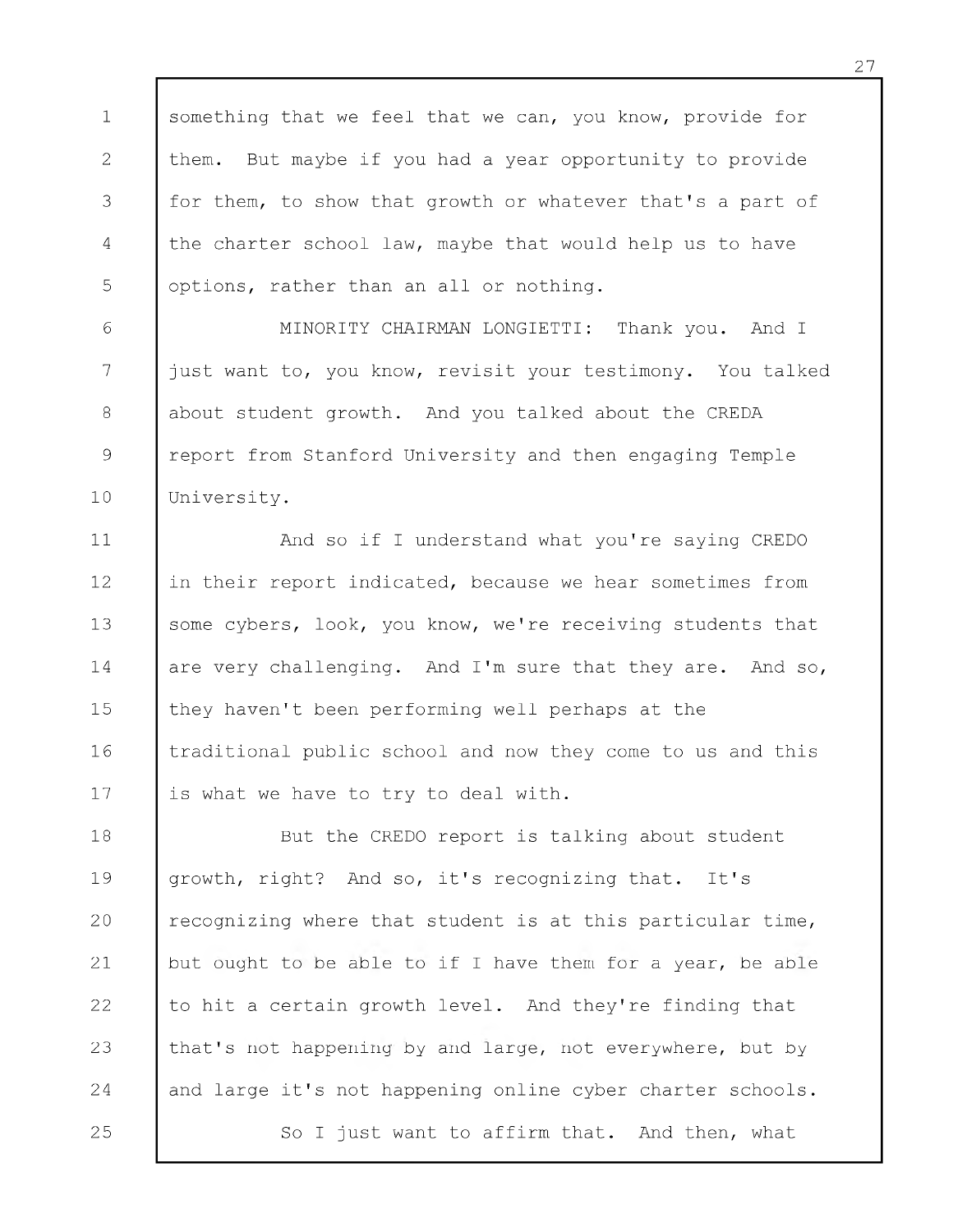1 2 3 4 5 6 7 8 9 10 11 12 13 14 15 16 17 18 19 20 21 22 23 24 25 exactly do you see Temple University doing to help? DR. SMITH: Thank you for that question. And we're actually, I think, very proud of that component of it. You know, again, I 've been at the work now for four years at the Department. And we want to get better at what we're doing as the authorizer. You know, again, we've taken that job very  $-$  I think very seriously and we want to do a good job. We want to do a good job for our cyber charter schools. We want to do a good job for our students and our families. And so, the one thing that, you know, Temple provides for us is expertise that we don't have internally to PDE to be able to analyze sometimes and look at what their operations are. They have the quantitative and qualitative abilities to be able to look at that. We want it to be not just a five year, you know. One of the things that I will tell you that I don't think is an effective practice, whether it's a brick and mortar with the school districts or for us as a department with our cybers is to only look at them every five years when it's time for renewal, right? That's not -- to be honest with you, I don't think that's fair of the charter school. And it's certainly, we need to look at a yearly, how are they doing? How are they performing? And what kind of support and professional development and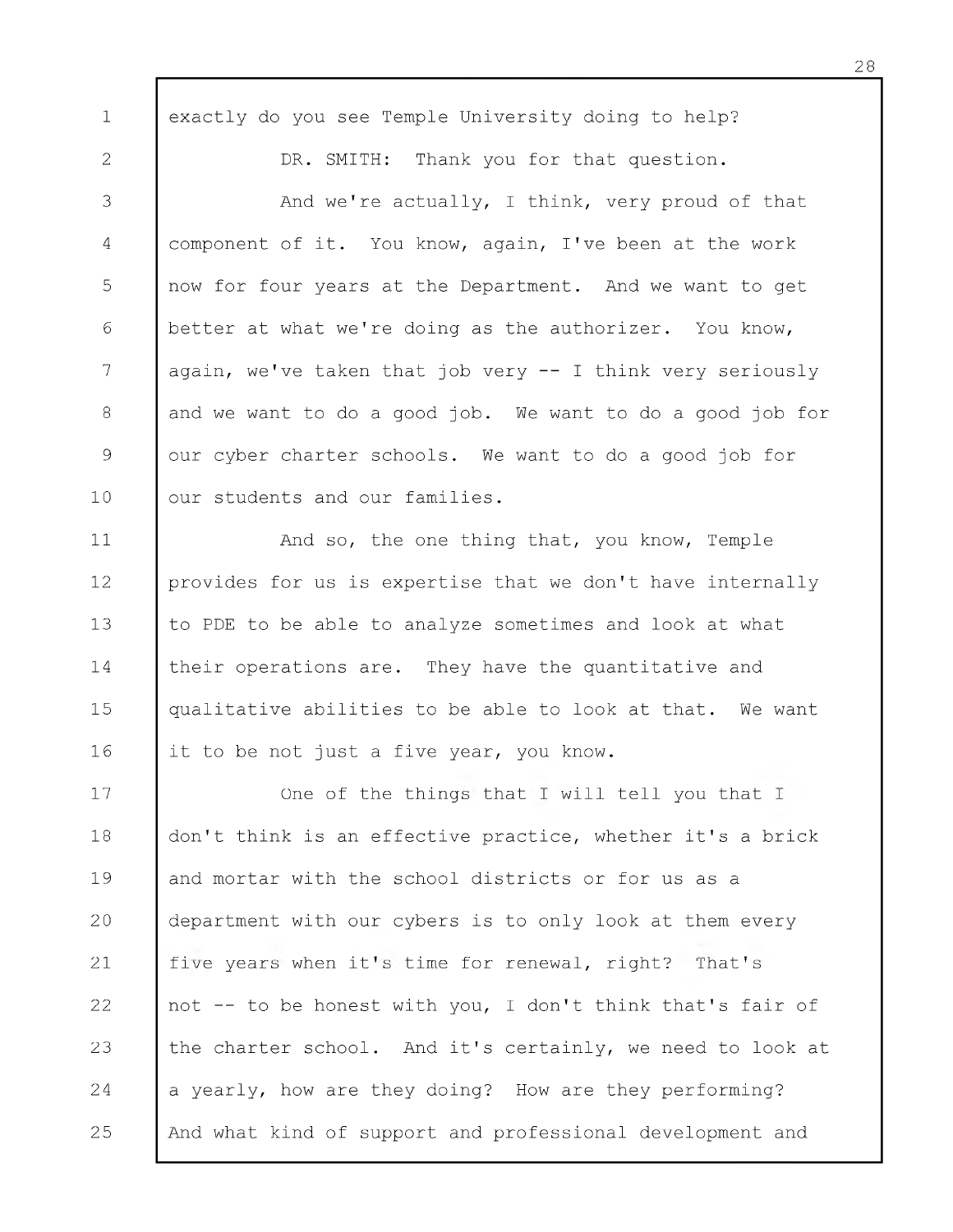1 2 3 4 5 6 7 8 those types of things can we help them in this environment? You know, 25 years ago, cyber education was new. And I think we're get  $-$  we should be getting better at it. And the fact that in many areas we're not seeing that growth, challenges us all. And our researchers and others to be able to help support how do we get that growth for our students that choose a virtual environment for them to learn in?

9 10 11 12 13 14 15 16 So that's what Temple provides for us. I think they, you know, they separate themselves from us on biases as they review and meet with them and work them because no matter what, we have that dual purpose of an authorizer and their supporter and that's hard sometimes. Even in the relational aspect of it which makes me sad because I care about all teachers. I care about all schools. And I care about all students.

17 18 19 20 And so, you know, Temple provides that opportunity to go in, build those relationships. Hopefully, do some additional professional development, research and helping them.

21 22 23 24 So that's our intent of it. And not to be a five year review, but on a yearly annual basis so that when it comes renewal time, it's more systematic and it's more natural as to the next steps in the process.

25

MINORITY CHAIRMAN LONGIETTI: Very good. Well, I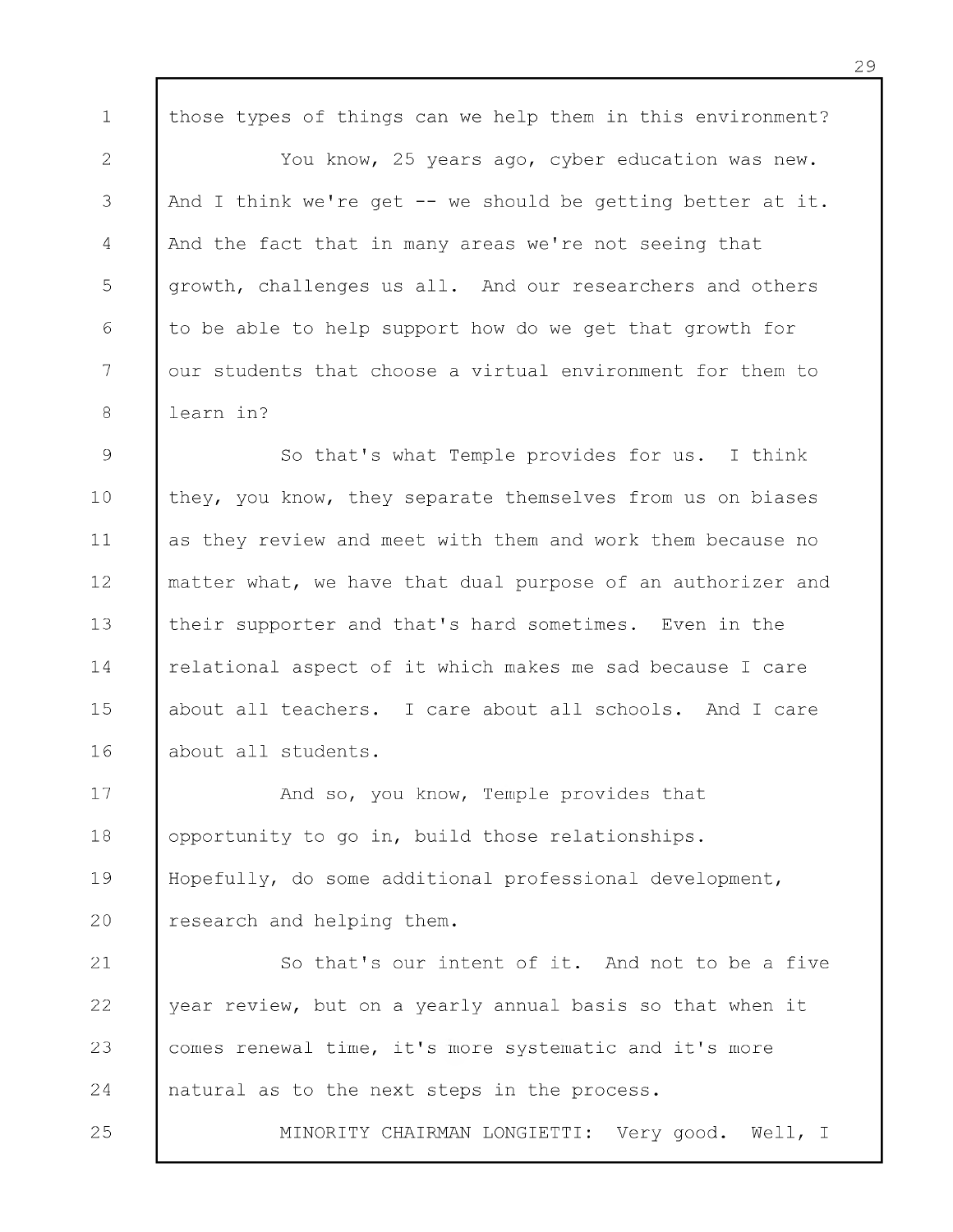1 2 3 4 5 6 7 8 9 think that makes sense. I certainly commend you for, you know, we have some wonderful world class higher education institutions in the Commonwealth and Temple is among them. And it makes sense for us to partner with organizations like that. And so I certainly commend you for doing that and it makes sense too to have more regular and systematic review and contact with our cyber charter schools. Thank you. MAJORITY CHAIRMAN SONNEY: Okay. Representative

10 11 12 13 14 Curry, I believe had a question. Her hand was up, but I 'm not sure if she's there. Are you there, Representative? REPRESENTATIVE CURRY: Yes. Good morning. MAJORITY CHAIRMAN SONNEY: Good morning. Go ahead.

15 16 17 18 19 20 21 22 23 24 REPRESENTATIVE CURRY: So I was curious to know not being fully versed in the cyber charter law around the renewals. If there is a renewal every five years, which is my understanding, how is the student population informed if PDE decides that they're not going to keep that particular charter, cyber charter. Like is there a communication that goes back-and-forth to the school population because they're not brick mortar? I was just curious how that process works. How's the -- how are the families involved in this process with a renewal?

25

MR. SCHOTT: Representative, that's a great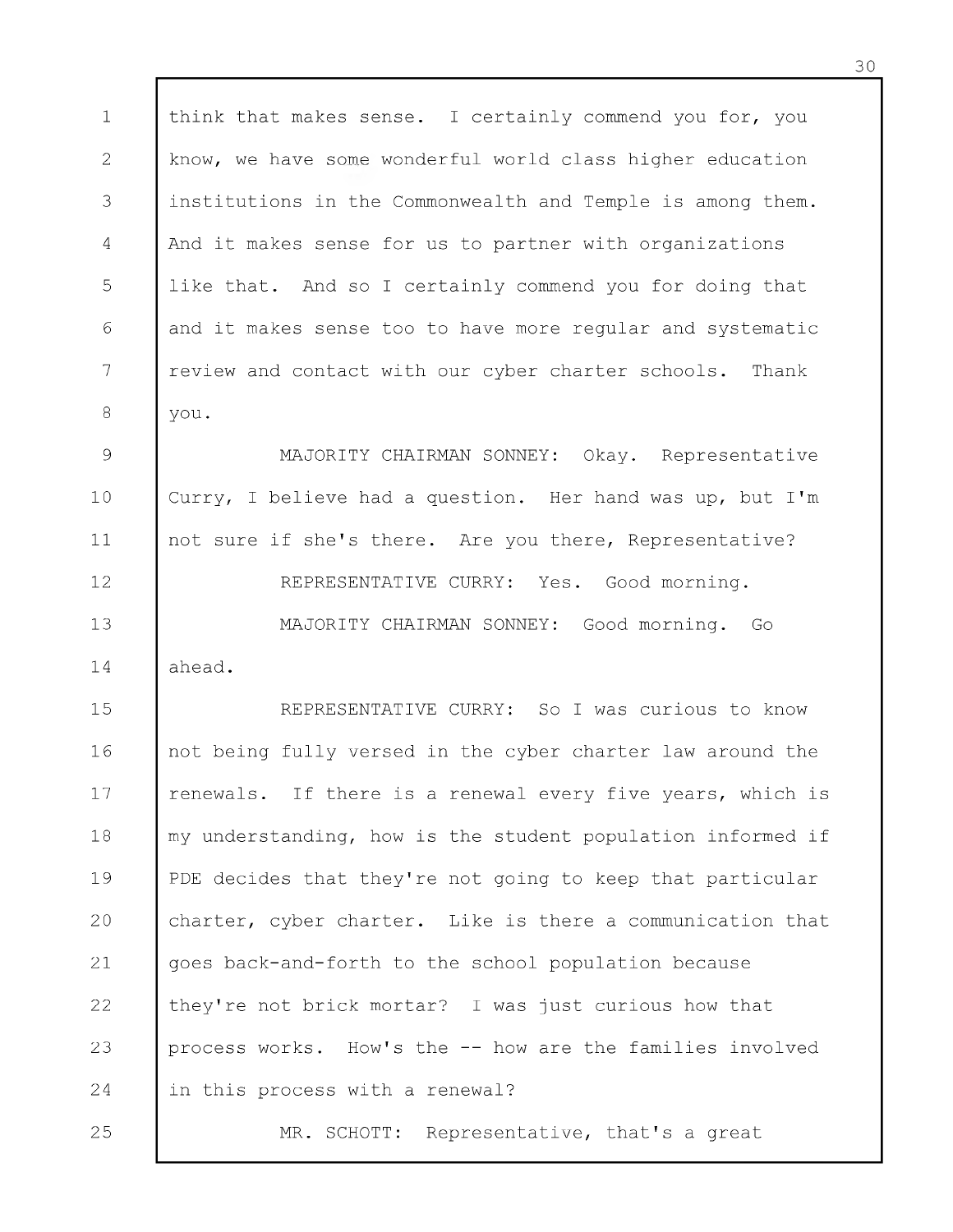1 question.

2 3 4 5 6 7 8 Just as backdrop, I want to underscore that until a charter would be revoked and a charter school would have exhausted all of its appeal rights, the charter remains active and valid, so charters can continue, brick and mortar or cyber, they can continue to enroll students. They can continue to employ staff and run all of their programs.

9 10 11 12 13 14 15 As the authorizer of statewide virtual schools, we have not gotten to the point yet where a school has exhausted those rights, but we always stand ready to support a school that would be going through a non-renewal procedure and winding down operations to help them communicate transparently with parents to help students find other educational settings.

REPRESENTATIVE CURRY: Thank you.

17 18 19 20 21 22 23 24 MAJORITY CHAIRMAN SONNEY: Would you say that you give the same supports to the charter community schools that you do to the traditional public schools? I find that interesting that you have to hire and outside agency to do evaluation work on the charter schools when you don't do that for the traditional public schools, yet you're using the same federal guidelines to measure all of the schools. Correct?

25

16

DR. SMITH: So, Chairman, I think the difference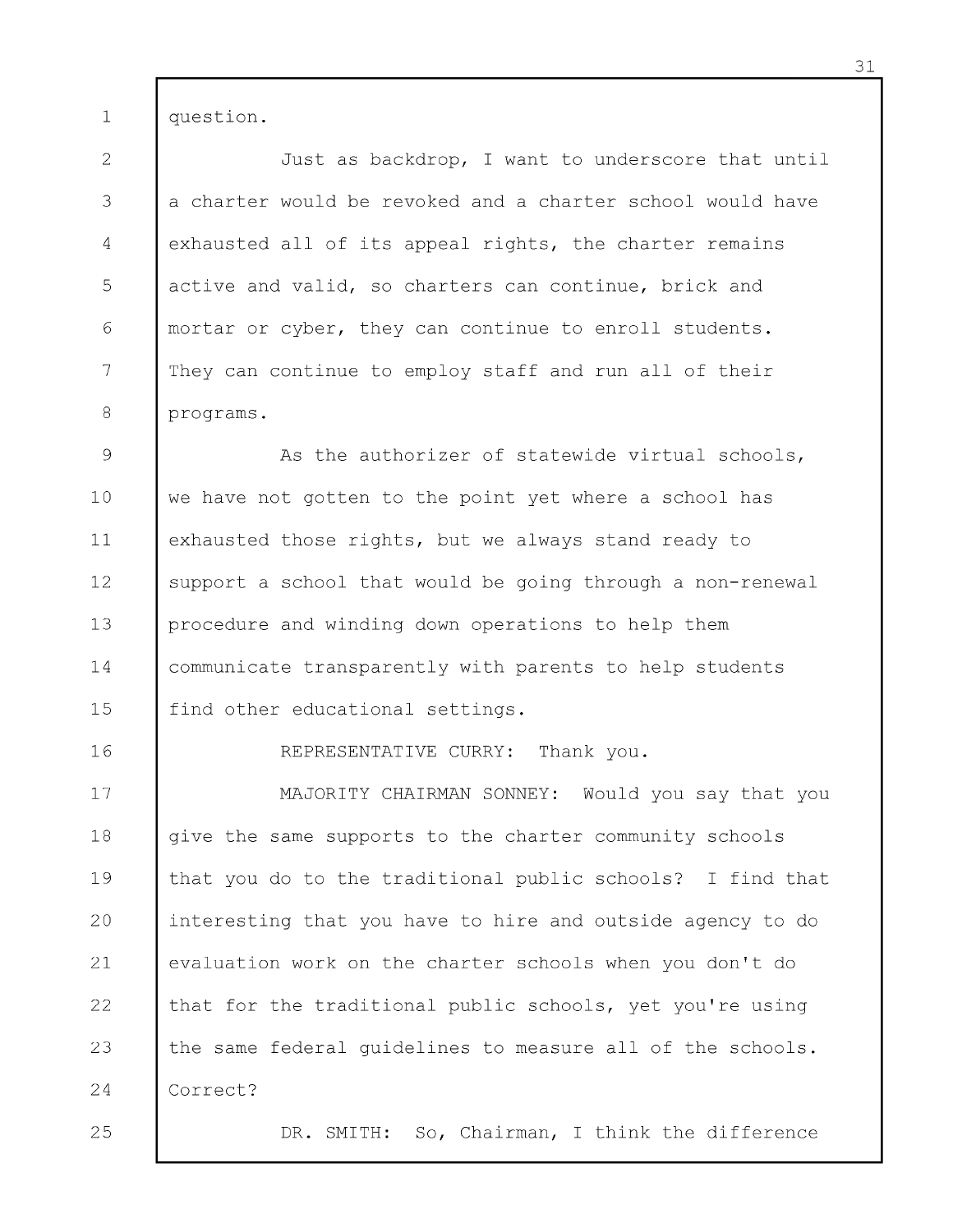1 2 3 4 5 is we're the authorizers for the cyber charters. So it's not brick and mortars. We don't use Temple for any of the brick and mortars as we're not their authorizers. We use them to assist us with the cybers or our reviews of their renewals as that. So that's the difference.

6 7 8 9 10 11 12 13 14 15 MAJORITY CHAIRMAN SONNEY: But you're still looking at the same metrics. Correct? Student performance, financially viable, student outcomes, right, that you -- it's still the same type of metrics that you would use on their traditional schools. Of course, you're not authorizing them. You know, they are the public system. But, of course, charter schools are public schools. Would you say that you have given the charter schools whether brick and mortar or cyber charters, you know, the same type of developmental help that you -

DR. SMITH: Yes.

16

17 18 19 20 MAJORITY CHAIRMAN SONNEY: -- continually, you know, give our traditional schools, you know, daily? We, obviously, know that our traditional public schools, they aren't all superior in everything that they do.

21 22 23 24 25 MR. SCHOTT: Right. So there are approximately 90 schools statewide that are designated for comprehensive support and improvement under our ESSA state plan. 11 of 14 cyber charters are so designated, but there's robust technical assistance for all of those schools, whether a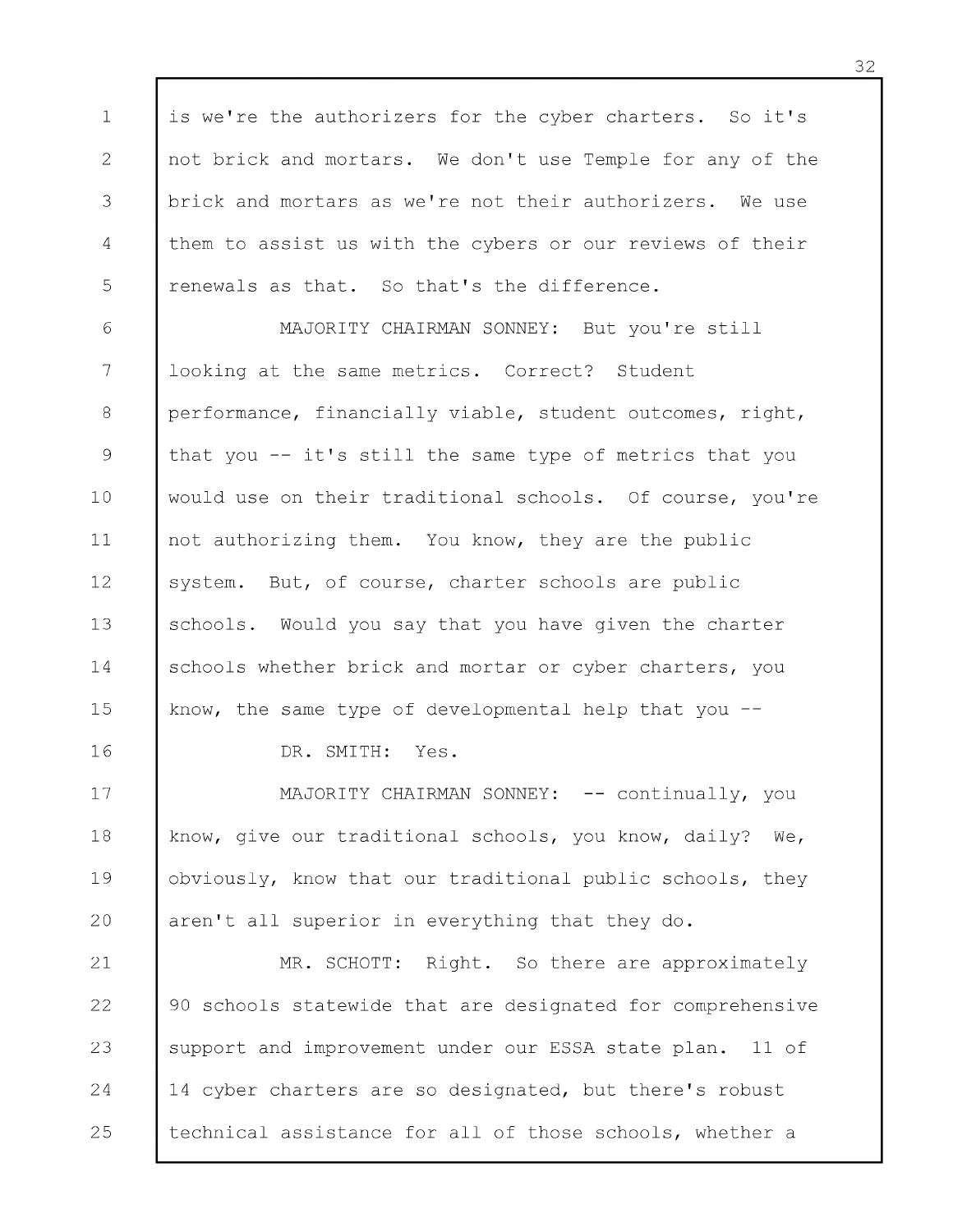1 2 3 4 5 6 traditional public school, a brick and mortar charter, or a virtual school. As Dr. Smith said, the difference is that we are the authorizer, so we have specific additional responsibilities to the 14 cybers and there are specific requirements under the law that we need to meet relative to their renewal procedures.

7 8 9 10 11 MAJORITY CHAIRMAN SONNEY: But when it comes to, you know, shutting one down, which obviously, nobody likes to do, you know, you only do that if you absolutely believe it's necessary, right? But you can't shut down a traditional public school or can you?

12 13 14 15 MR. SCHOTT: There are requirements under the charter school law that relate to the operations of a cyber charter. Traditional public schools do close, but that's not within our authorizing responsibility.

MAJORITY CHAIRMAN SONNEY: Thank you.

Representative Topper?

16

17

18 19 20 21 REPRESENTATIVE TOPPER: Good morning. And Dr. Smith, good to see you again. We've been spending a lot of time together in these hearings between Appropriations and Education and I appreciate your time.

22 23 24 25 In light of just some of the questions that we've heard, including the conversation that was -- we just had with Chairman Sonney, are you comfortable with PDE being an authorizer or is it time to move to a more independent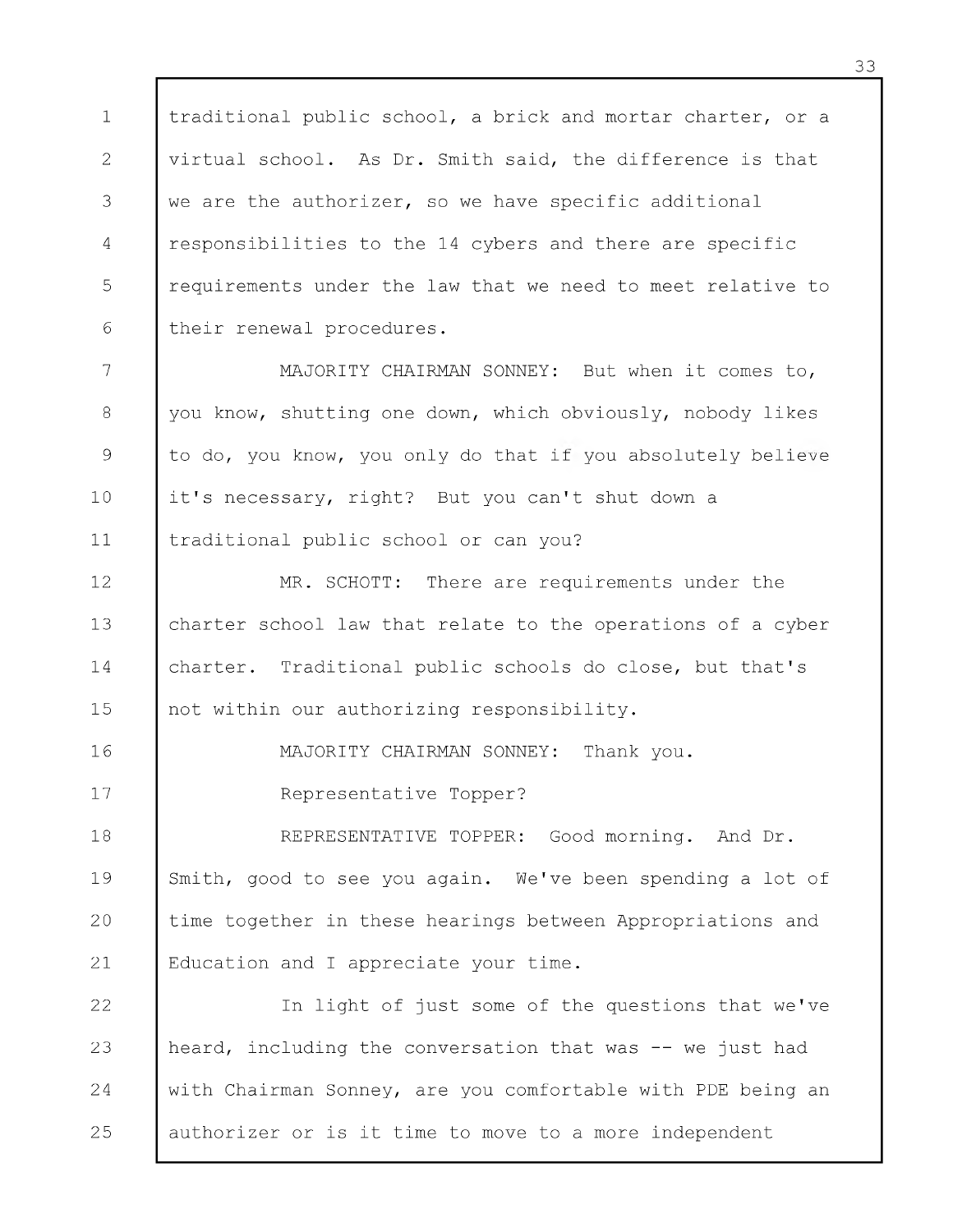1 model for cyber charters?

2 3 4 5 6 7 8 9 I mean, it seems that, you know, when I read things in the testimony that the charter school law requires us to provide what's essentially free technical assistance to applicants that have proposed inappropriate, illogical, and unlawful programs, I mean is it time to take that and have a different authorizer or do you feel that you're still able to accomplish your mission and act in this facility?

10 11 12 13 14 MR. SCHOTT: Representative, we feel strongly that we are a high quality authorizer doing difficult work. And we believe that given the vast sum of public resources that flow to these schools, that it is a public responsibility that ought to be held by a public agency.

15 16 17 18 19 20 21 22 23 24 25 REPRESENTATIVE TOPPER: All right. So now let's talk about the authorizers in terms of the brick and mortar, even though I know this hearing is centered around cyber charters. But Dr. Smith, something that you said caught my ear which is that you believe that many of the authorizing school districts, the traditional K thru 12 buildings are not prepared. That they would need, you know, they would need training to become effective authorizers. Is it time to move to at the very least, a standardized brick and mortar application process which we have talked about during the past 20 years?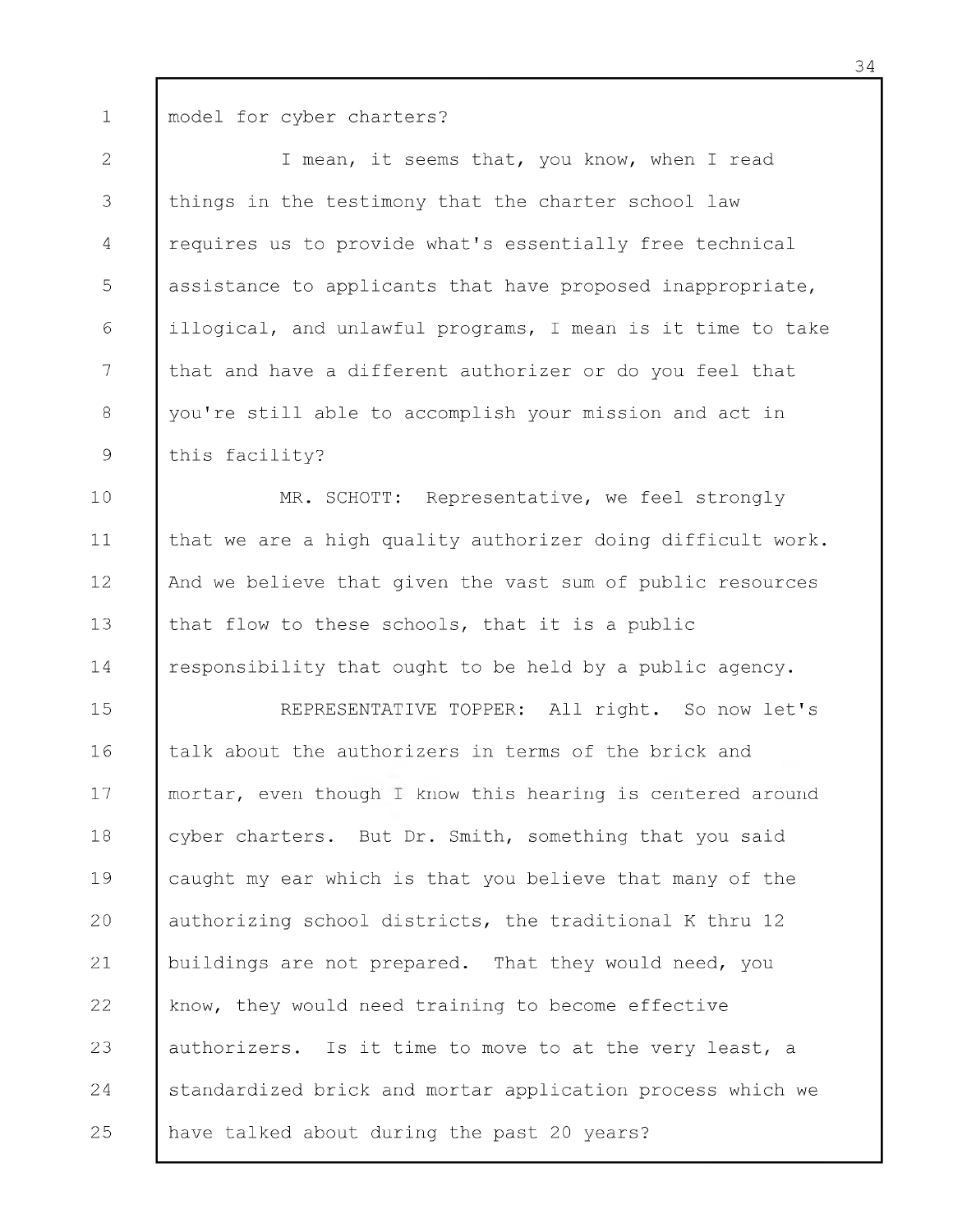1 2 3 4 5 6 7 I mean, I want to be very clear that one of the reasons -- there are many reasons why this law hasn't been updated in 20 years, but certainly lack of trying in this body in the House of Representatives has not been one of them. I mean, we've passed charter reform bills, I believe in every section that I've been here and I've been here for nine and, you know, working on more.

8 9 10 11 12 13 So is that, does that need to be part of the conversation with  $--$  if school districts are perhaps not  $--$ I mean, if they're not trained, if they're not ready, at least having a standardized application, would that be something that the Department would consider? A little closer, please.

14 15 DR. SMITH: There we go. Thank you. I quess I'm button challenged this morning.

16 17 18 19 20 21 22 So absolutely do agree. And, you know, an application that actually through regulations yesterday is what we discussed is just that common expectation that sometimes happen between an authorizer and a charter think will help our authorizers, I think to, hopefully, you know, know their responsibilities a little bit better to the charters and build better relationships.

23 24 25 And so, I think some of the conformity of those types of things helps to lessen some of the stress and the frustrations that, to be quite honest with you, I hear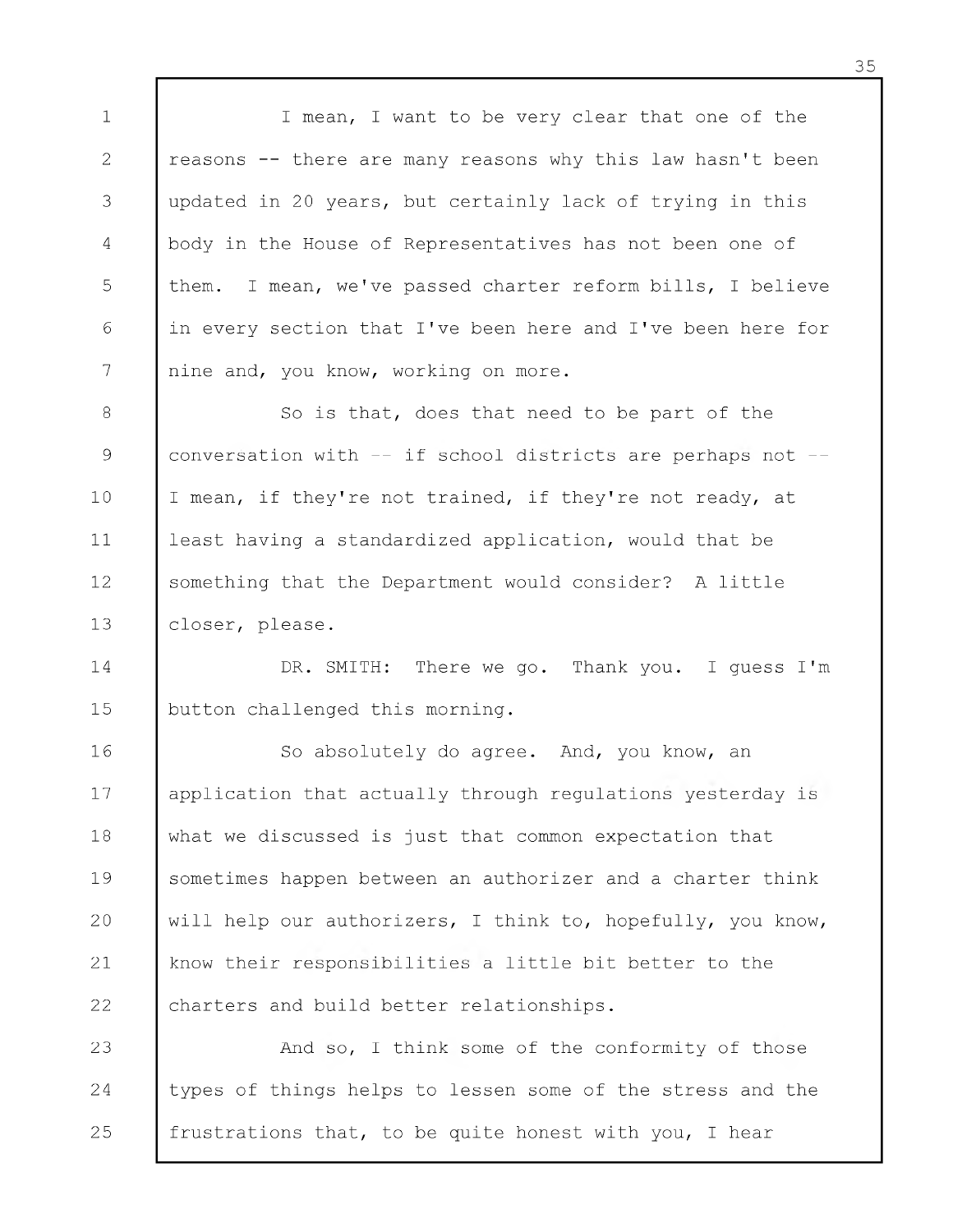1 2 whether I'm talking to school districts and I hear from our charter colleagues when they try to engage.

3 4 5 6 7 8 And so, obviously, there's some things in law such as the financing of charter schools that I think causes a lot of frustration between our charters and our schools. That's something beyond our control, obviously, as a Department, but what can we do within those constraints such as, you know, an application.

9 10 11 12 13 14 And we actually, a few years ago, developed -and to be honest with you, COVID got in the way. We developed an authorizer tool kit to try to help support how do you, you know, look at yearly. How do you look at when it's time for renewal. How do you look at a new application that comes through for our schools.

15 16 17 18 19 20 21 Obviously, we have some systems that have many charters in such as Philadelphia and Pittsburgh are more used to. How to engage with our charters, but for our school districts across the Commonwealth that have one charter and such, they could probably use the support and some of the training to be able to know how appropriately engage and work with their charters.

22 23 24 25 REPRESENTATIVE TOPPER: That's encouraging. And hopefully, the standardized application for brick and mortars will continue to be part of the conversation as we, you know, work to negotiate a better solution in terms of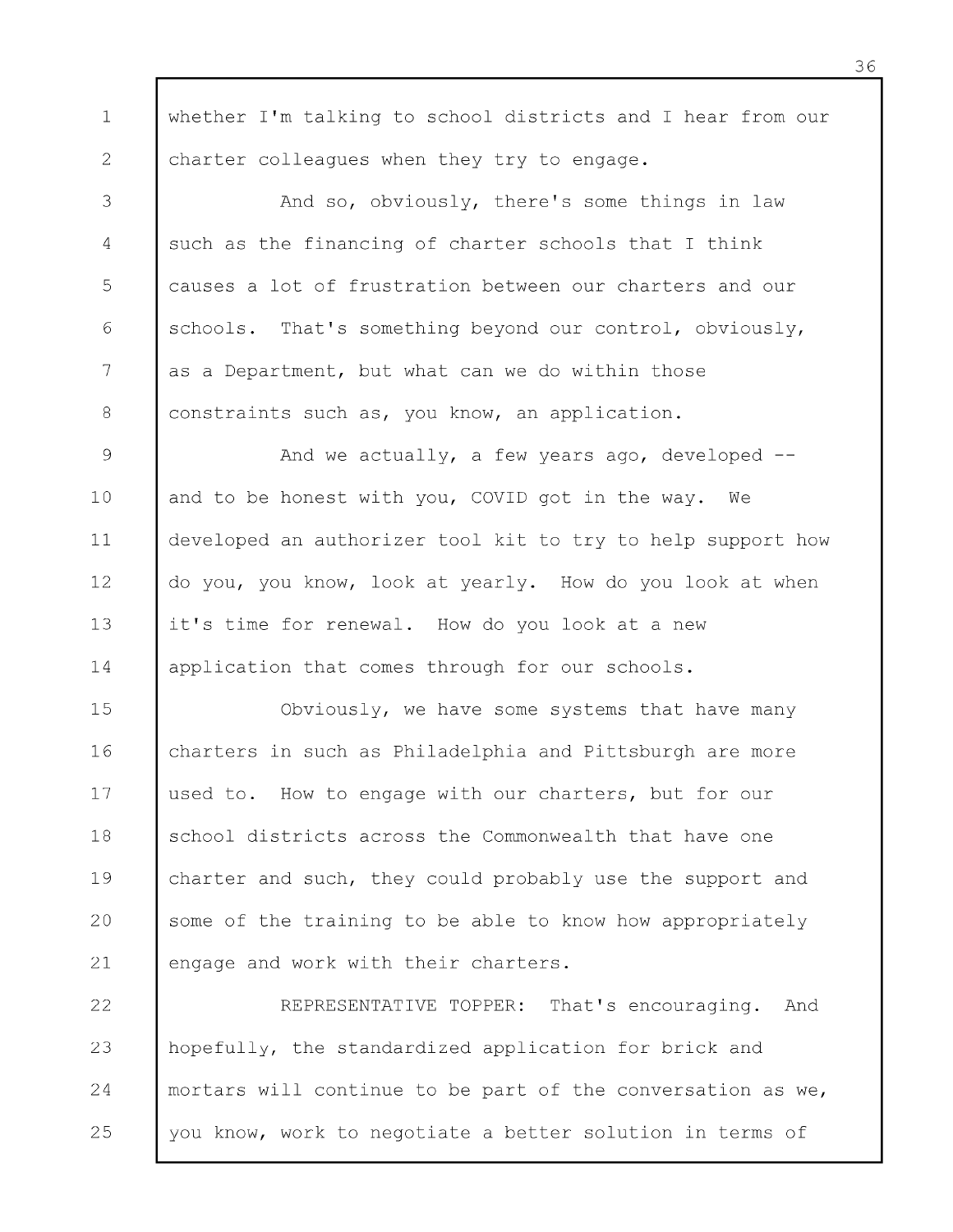1 updating our charter law.

2 3 4 5 6 7 8 How do you see, how have you seen the role of cyber charters change, if at all, during the pandemic? I mean, we talk about the test scores that just came out which reflected that, you know, obviously, when our traditional brick and mortar, K thru 12's went to virtual learning, it did not go well. So was the stability of the cyber charters important during the pandemic?

9 10 11 12 13 14 DR. SMITH: I don't think we can question that. So, you know, they had set programs and providing confidence for some of our parents to make that choice for their students rather than some schools that were moving to charters -- or excuse me, moving to a virtual environment for the first time for all their students.

15 16 17 18 19 So we saw an increase of about 6 to 7% of our students moving to some of our cyber choices over the last two years and that's maintained. We have seen that around 60,000 of our students have chosen cyber charters across the Commonwealth.

20 21 So I forget your second part of your question, sorry.

22 23 24 REPRESENTATIVE TOPPER: No, that was the question. And my second part I hadn't asked yet, so you were right on track with -

DR. SMITH: Okay.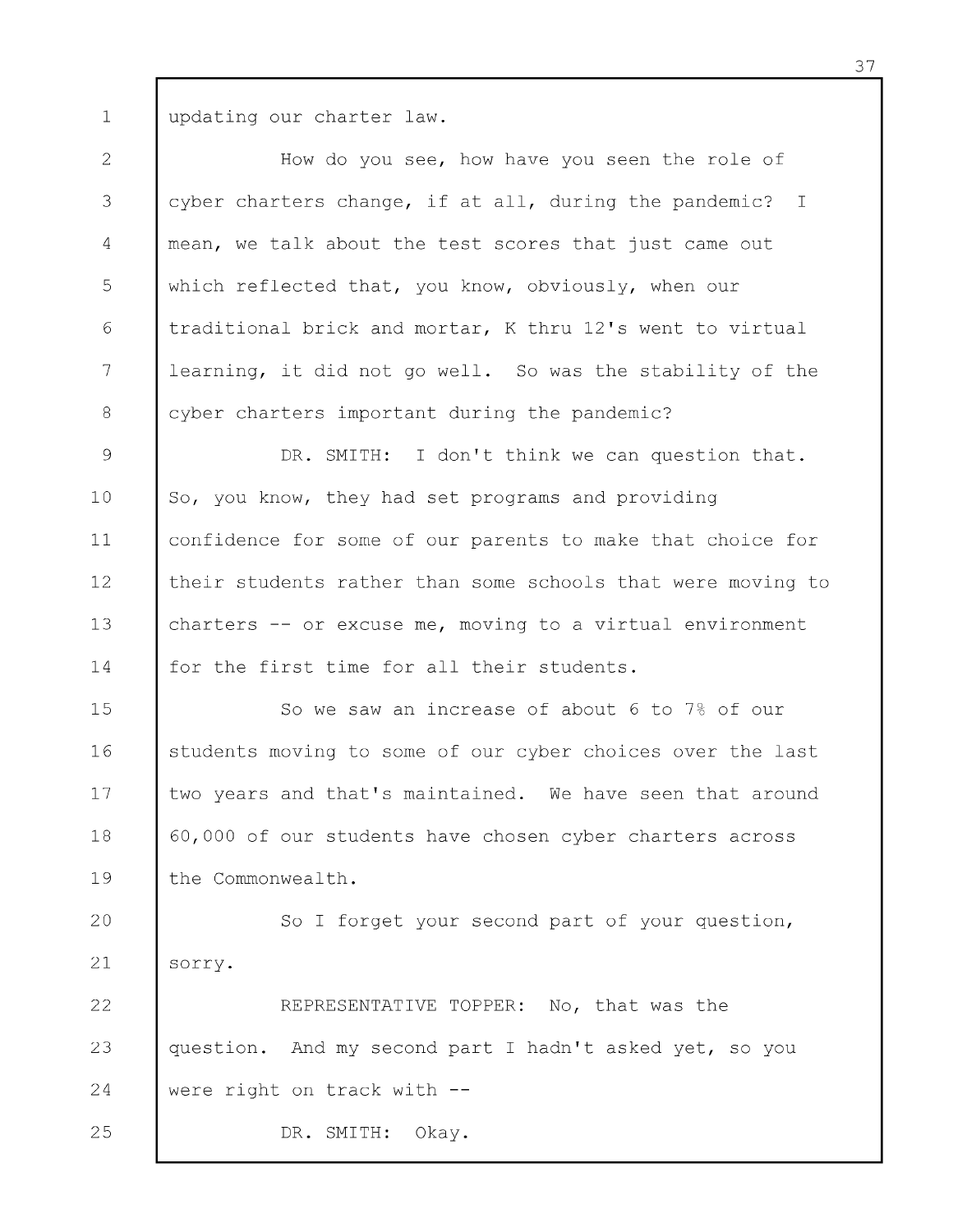1 2 3 4 5 6 7 8 REPRESENTATIVE TOPPER: -- answering it. It would be about the waiting list. So we see that that has continued. Almost every cyber charter has a waiting list of some kind. And, of course, many of our brick and mortars do as well, but specifically, cyber charter. Does that impact as you look at the evaluation of a cyber charter, look at the waiting list as part of the metrics or not?

9 10 11 12 In other words, people vote with their feet. So if there's a lot of people looking to get into a program, does that make a difference as PDE is looking at that calculation?

13 14 15 16 17 18 19 20 21 22 23 24 25 MR. SCHOTT: A waiting list wouldn't be a consideration in a renewal decision. And, in fact, we would have significant concerns about a cyber charter school having a wait list. We believe that all students have a right to timely enrollment in a public school. A traditional public school needs to timely enroll a student. REPRESENTATIVE TOPPER: Well, but wait a minute now. Cyber charters do have caps, do they not? MR. SCHOTT: One of 14 cyber charter schools has a transparent data derived enrollment parameter. REPRESENTATIVE TOPPER: All right. MR. SCHOTT: Many of the other cybers report to us that they are -- that they have difficulty enrolling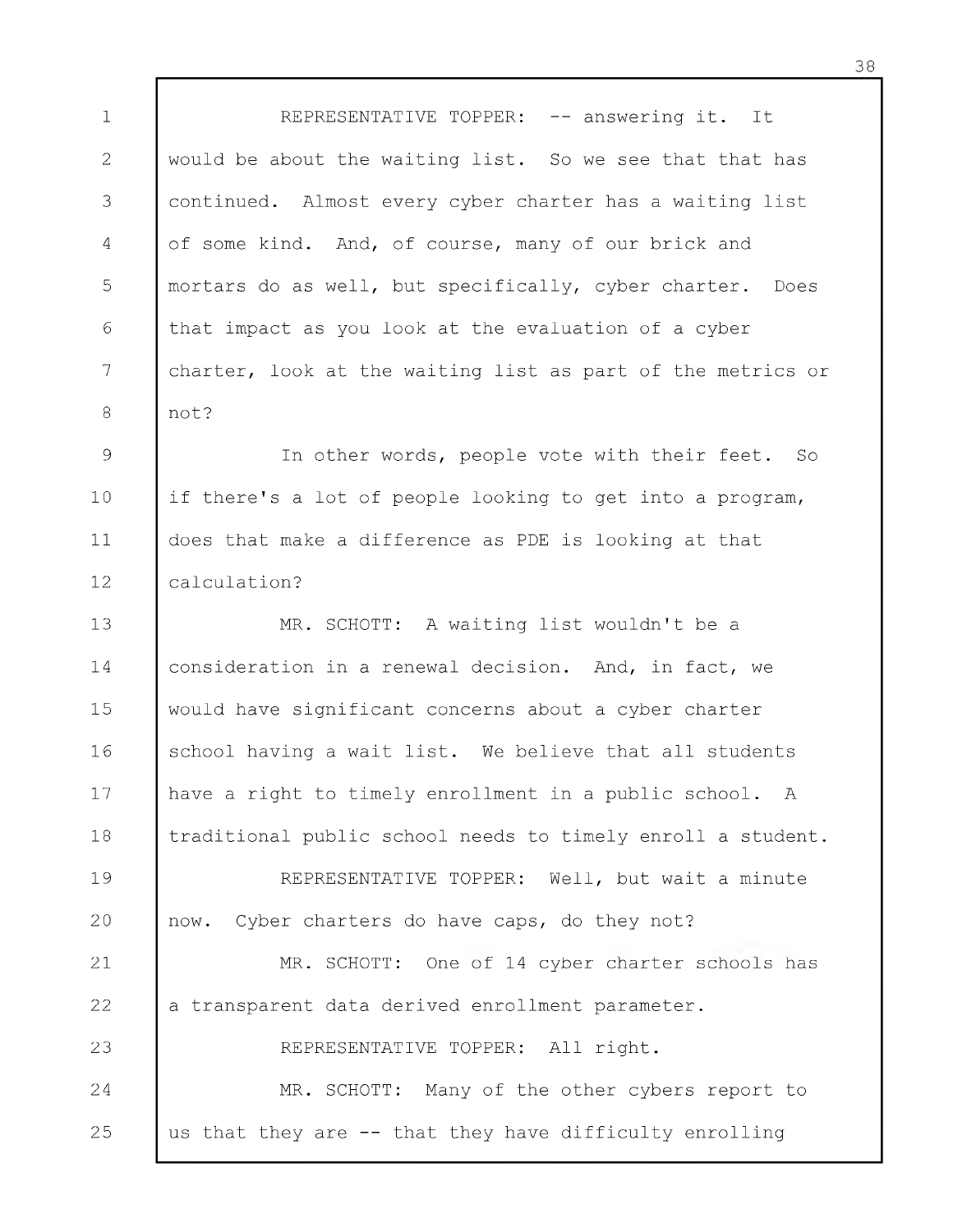1 2 3 4 students. Our challenge has been that some of these schools also advertise aggressively to parents and families in a period of significant upheaval and then cannot enroll those students, basically.

5 6 7 REPRESENTATIVE TOPPER: What is the cap per -for each cyber charter school is that negotiated in part of the renewal process?

8 9 10 11 12 13 14 MR. SCHOTT: For a -- excuse me. For a cyber charter school that is designated as a comprehensive support and improvement school, one element that we would discuss in the renewal process is an enrollment parameter. It wouldn't be -- it wouldn't -- it would never effectuate a cut in student enrollment, it would just manage the growth going ahead until the school came out of the -

15 16 17 18 19 20 21 22 23 REPRESENTATIVE TOPPER: I mean, even in the virtual world, we would all agree that a teacher, an educator has only so much bandwidth and so many students. And again, we don't have to imagine what that would look like in the traditional educational world because we saw it take effect. And I had many teachers who were my friends who said look, it was just, you know, we're still managing, we still can only manage a certain amount of students, even through an online platform.

24 25 Representative Isaacson brought up the -- some of the challenges and I think Representative Gillen as well in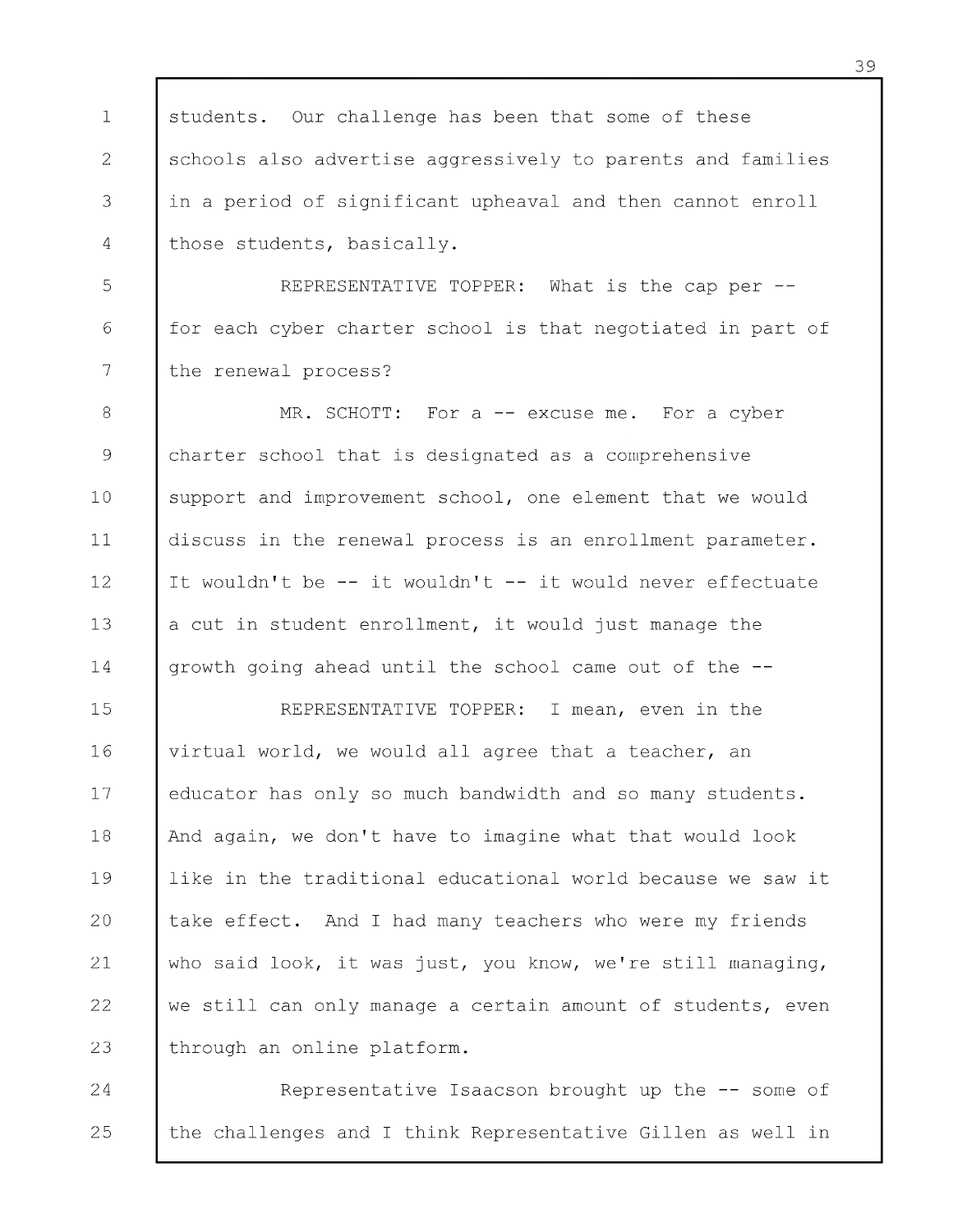the urban environment, but looking to more my area which is Port Royal/Appalachia which has many of actually those same challenges that maybe our different from the suburbs.

1

2

3

4 5 6 7 8 9 10 11 12 13 14 One of the challenges is as we look at it, what happens if the Supreme Court comes back and says, you know, hold harmless is done. Has the Department looked at what would be the effect of many school districts in rural Pennsylvania closing, which would happen. There would be consolidation. You would have districts that would close day one if the Court comes out and says that. What impact would that have in terms of consolidation and then how much more of a part would cybers play in rural Pennsylvania, should that happen? Has the Department looked at that at all?

15 16 17 18 19 DR. SMITH: Representative, unfortunately, we can't answer any of those questions because it's pending litigation. So, and to be honest with you, I wouldn't even be able to answer that question for you without that at this point. I just couldn't answer that.

20 21 22 23 24 25 REPRESENTATIVE TOPPER: All right. Well, let me try it another way. Let's take the court case out of the equation. And let's just say if anything would cause consolidation or the elimination of school districts in rural Pennsylvania, would you see the need for cyber charters grow or decrease?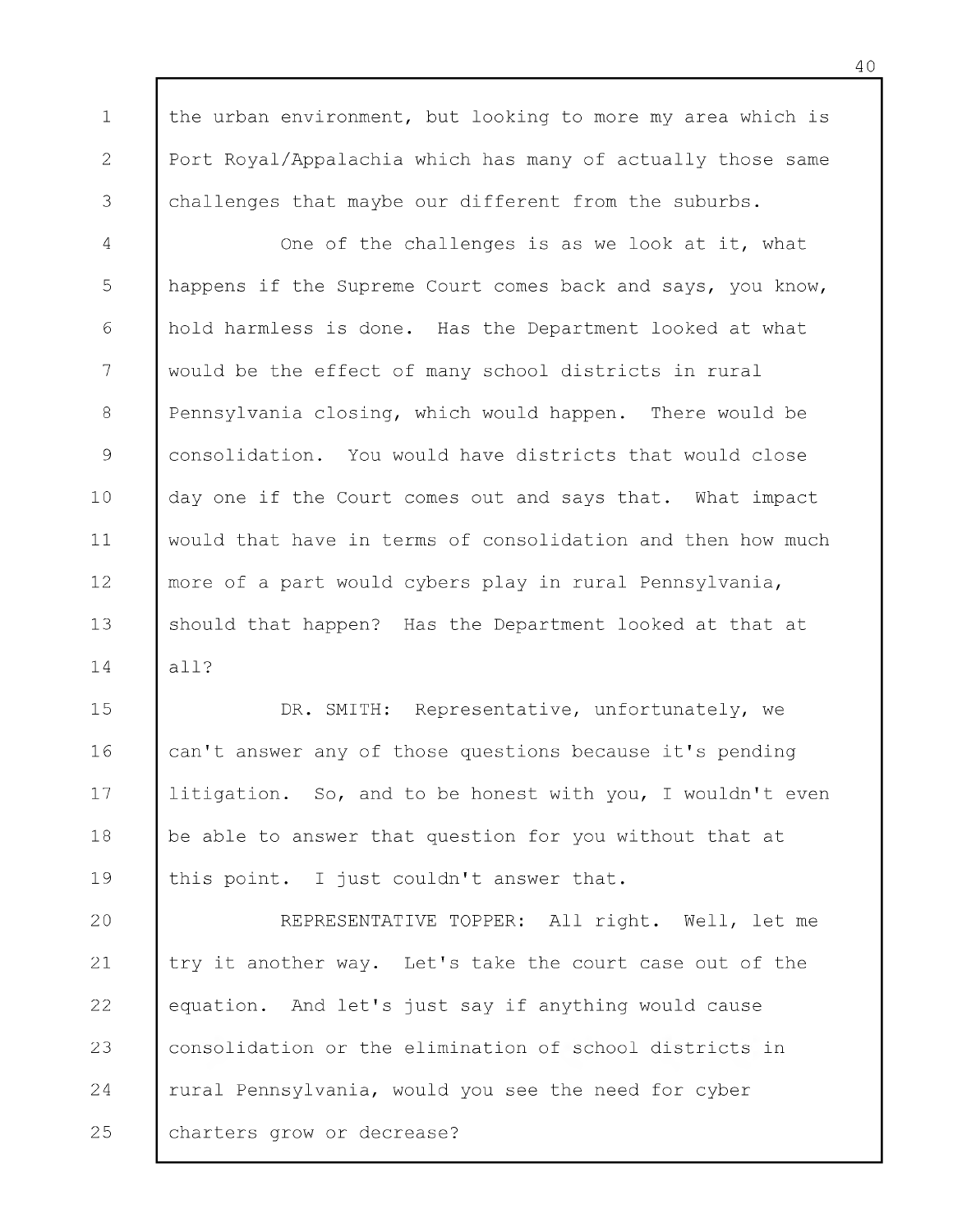1 2 3 4 5 6 7 DR. SMITH: I don't know how -- yeah, I'm not sure how we could speculate that. I would think that, you know, it wouldn't just be cyber. There would probably be some desires for brick and mortar charter or other options for parents in that area to the rural school because of location. So yeah, that would all be speculation as to what would occur in that regard.

8 9 10 11 12 13 14 15 But, you know, to be honest with you, I think that one of the things that we recognize and I recognized in my own students as a superintendent, had a virtual option for my students within my school district is there's a sector of students that do well in virtual, but it's a small sector and there's a lot of students that need that in-person instruction, that touch to be able to learn. It's a reality of how students learn.

16 17 18 19 20 And so, you know, I think certainly, any time a school would close, you know, a cyber option may be something more those parents would reach out to. They might also reach out to more private. They may reach out to more brick and mortar charters.

21 22 23 24 25 REPRESENTATIVE TOPPER: I mean, and for instance, I represent ten school districts. Currently, in the district I represent, there are no brick and mortar charters. There are no private school options. I mean, this is the reality of rural Pennsylvania which is --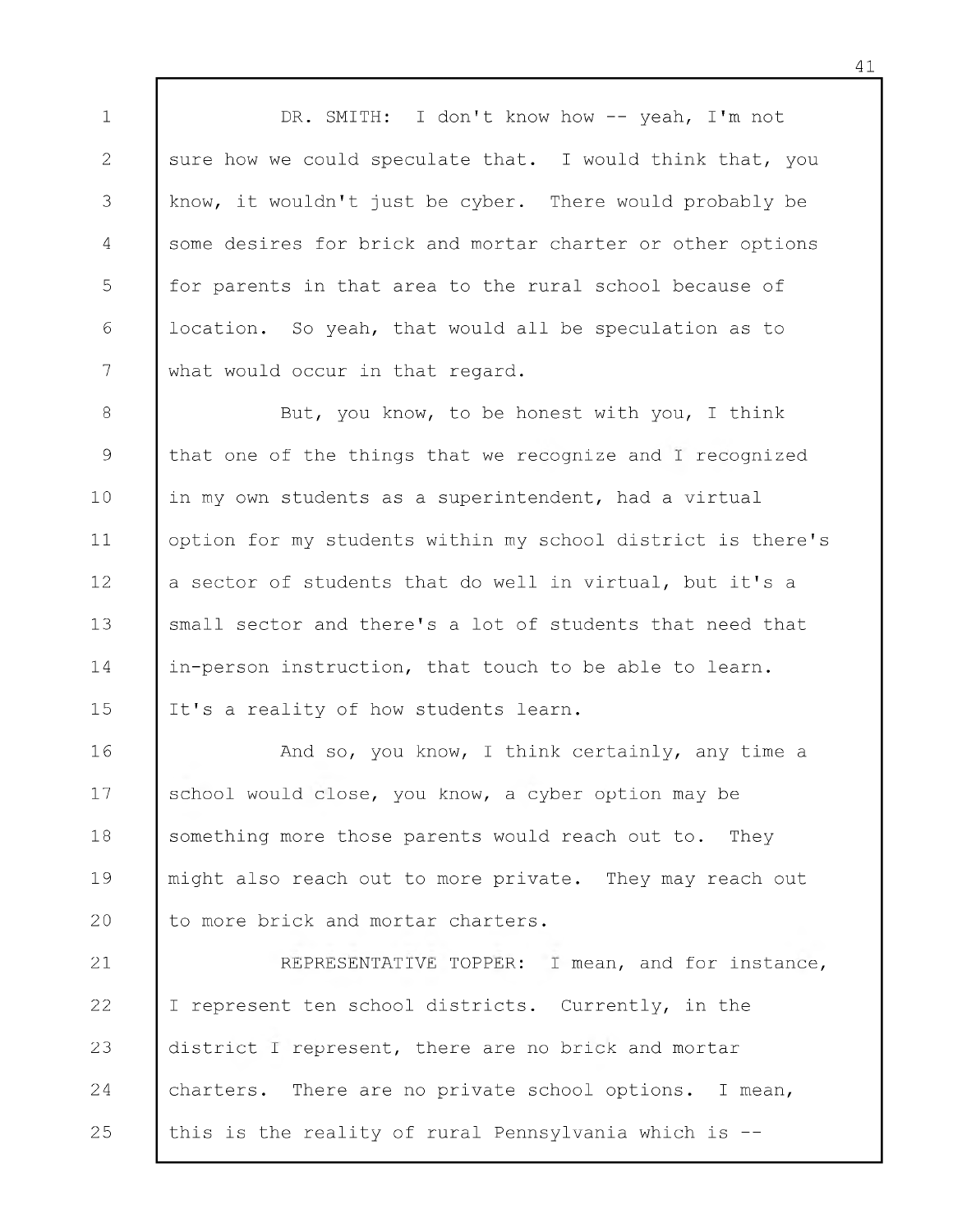DR. SMITH: Exactly.

1

2 3 4 5 6 7 8 9 10 REPRESENTATIVE TOPPER: -- far different than, quite frankly, even an urban setting or suburban area. And so, I think that needs to be, you know, in the mix of what it means, you know, to take a bus two hours, you know, for an elementary school student or to have the, you know, have a possibility that there are no other private school options available. And even if there were some, the affordability factor in a place that has a high poverty level would not necessarily be reachable.

11 12 13 14 15 16 17 18 And you brought up district cyber programs that have started. What are some of the comparisons, if any, and maybe there is not because many of those are fairly new of the success of those programs or in line with more cyber programs that have been out there or is it about the same? In other words, the kids who are going to thrive virtually can thrive virtually whether it's CCA or whether it's a Northern Bedford cyber program.

19 20 21 22 23 DR. SMITH: So as a Department for data collection as our school districts that have virtual schools, they report -- that's a program, it's not a separate school. So we don't get to poll the data from there. I will just give you an example, Representative.

24 25 As a superintendent, I had like 67 students were full virtual. They were a program. So they were -- their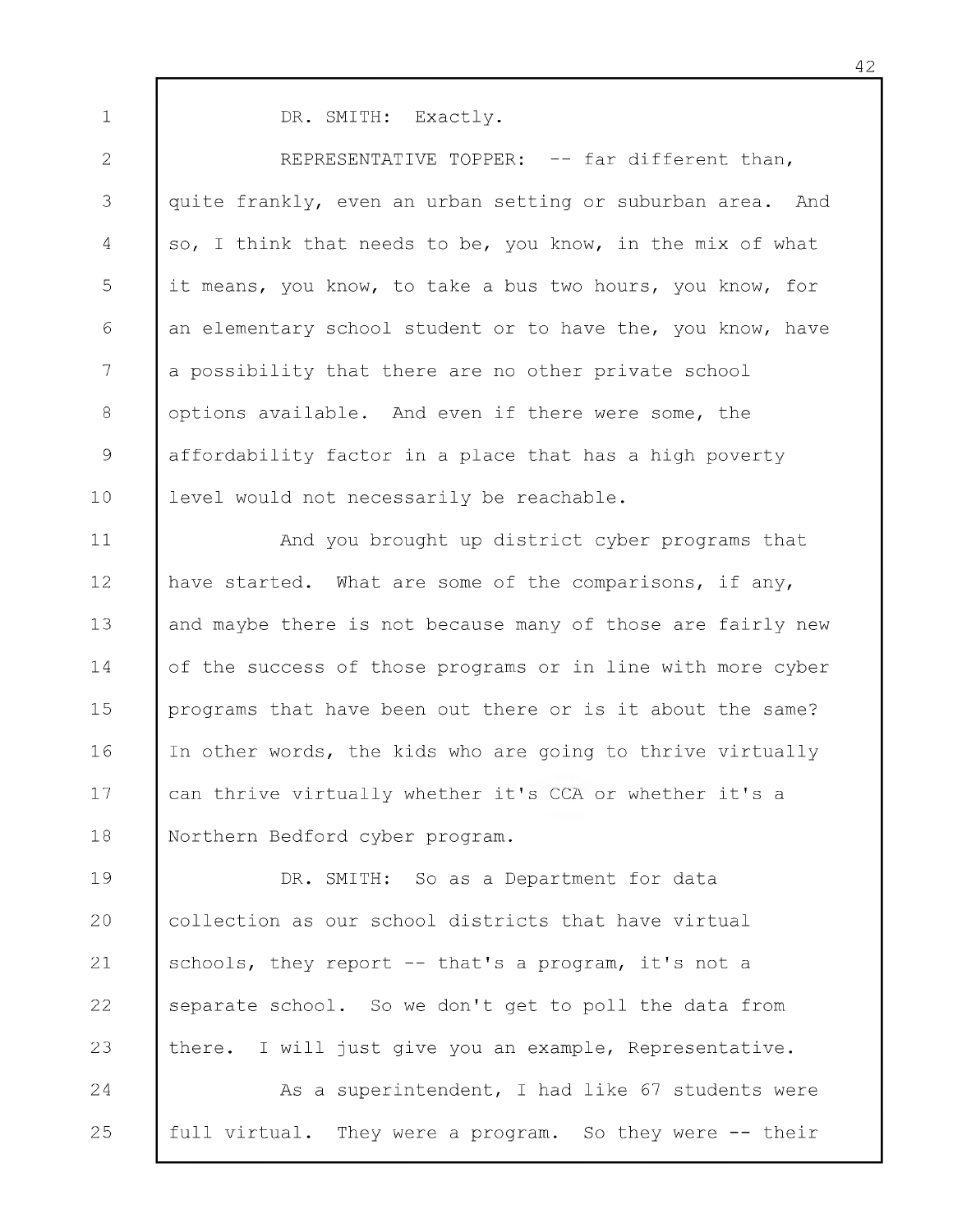1 2 3 4 5 6 7 8 9 10 11 12 13 14 15 16 17 18 19 20 21 22 23 24 25 data wasn't polled differently at the state level, they were just reported as the full group of the high school. I can tell you how my students performed in that virtual because I followed them closely and can make that comparison, but I'm not sure that's fair, that's fouryears-old. And - REPRESENTATIVE TOPPER: No. but I would say that most superintendents would probably follow what you did and follow that closely to see how that program was doing. DR. SMITH: Absolutely. Absolutely, very closely. REPRESENTATIVE TOPPER: Yeah. And, look, that brings us back, we got a lot of points and I know, you know, Chairman Sonney probably wants me to shut up, but there are many ways that we have talked about evaluating student performance. And, you know, when I worked on the teacher evaluation updating that model, the move was let's kind of get away from just using standardized testing as such a big metric. DR. SMITH: Absolutely. REPRESENTATIVE TOPPER: Well, I think it's -- I think we need to the same all the way around. Again, people vote with their feet. What is actually happening when people are going to a cyber charter and what is happening to those students when they leave? Are they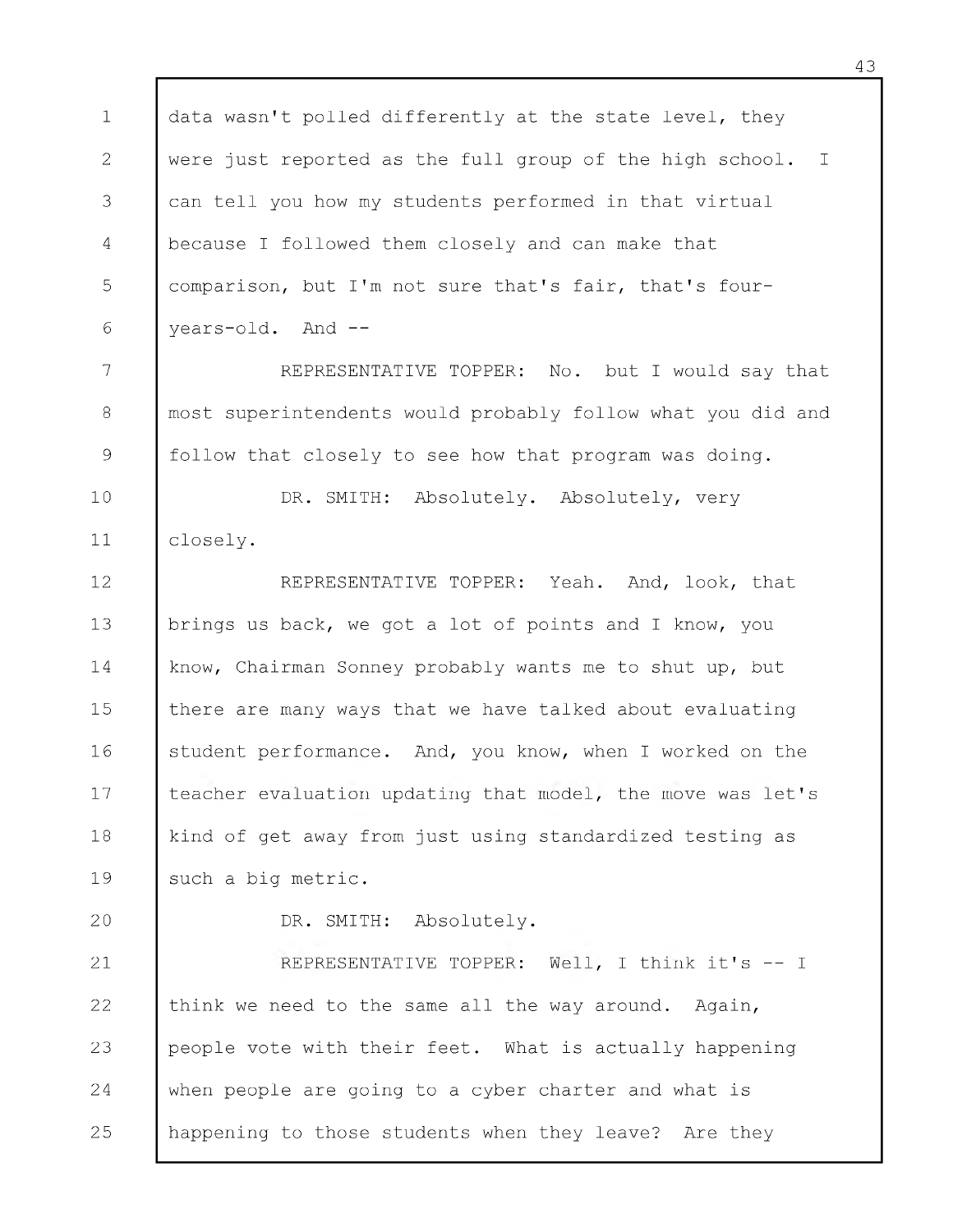1 2 3 4 5 6 7 8 9 10 11 12 13 14 15 16 17 18 19 20 21 22 23 24 25 getting jobs? Are they staying in Pennsylvania? These are the kind of metrics that I want to see across public education to be used as a little more of a standard. Now I know and understand that as an authorizer, that's difficult. And again, there's a reason why standardized testing is also used by the federal government, even through we would like a little less reliance on it because it is a standard and I understand that. But if we're looking at transforming the whole system, then I think that's part of the conversation as well is can we do that better? Can we look at maybe give flexibility, more flexibility in the metrics that we use to decide what schools are high performing and not in every sector. And I think that's part of our ongoing challenge. I mean, look, I don't think anybody can argue that public education will be forever different since COVID-19. DR. SMITH: That's correct. REPRESENTATIVE TOPPER: And so, we need to instead of seeing that as a negative, take that as an opportunity. And I also agree with you that once certain things are fixed, maybe form -- through the formula, maybe we can see a better relationship between all of our public schools and take some of the toxic nature of the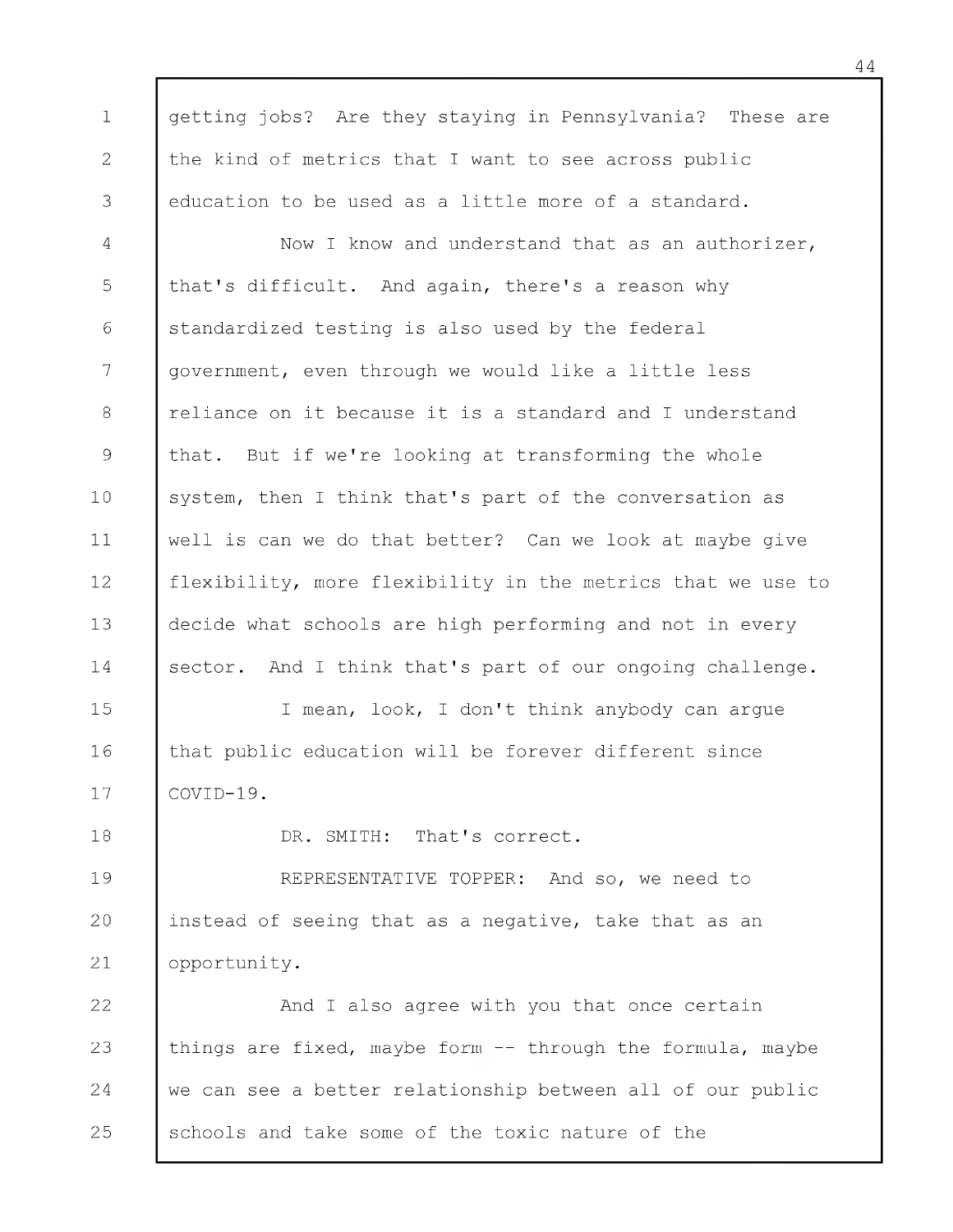1 2 3 4 5 6 7 8 9 10 11 12 13 14 15 16 17 18 19 20 21 22 23 24 relationship out because that doesn't serve anyone well. It doesn't serve --DR. SMITH: Right. REPRESENTATIVE TOPPER: -- our kids well, it doesn't serve our families well, it doesn't serve -- and they're our number one stakeholders are the students that we're trying to educate. So, thank you for your time. Thank you, Mr. Chairman. MAJORITY CHAIRMAN SONNEY: Representative Nelson? And he is virtual. REPRESENTATIVE NELSON: Thank you. Yes, absolutely. Thank you very much. I appreciate the time. For my edification, we've mentioned this several times. You mentioned it even in your testimony, the importance of separating the head of PDE from the process of application approval for his own ability to act impartially. Could you talk a little bit about what the rest of the Department is able to do? How are you structured to distinguish between the -- those who have approval responsibilities versus those who have general oversight responsibilities for both our cyber charters and all of our school systems. Do you all keep any sort of a firewall that is able to protect and isolate those responsibilities

25 that you all have?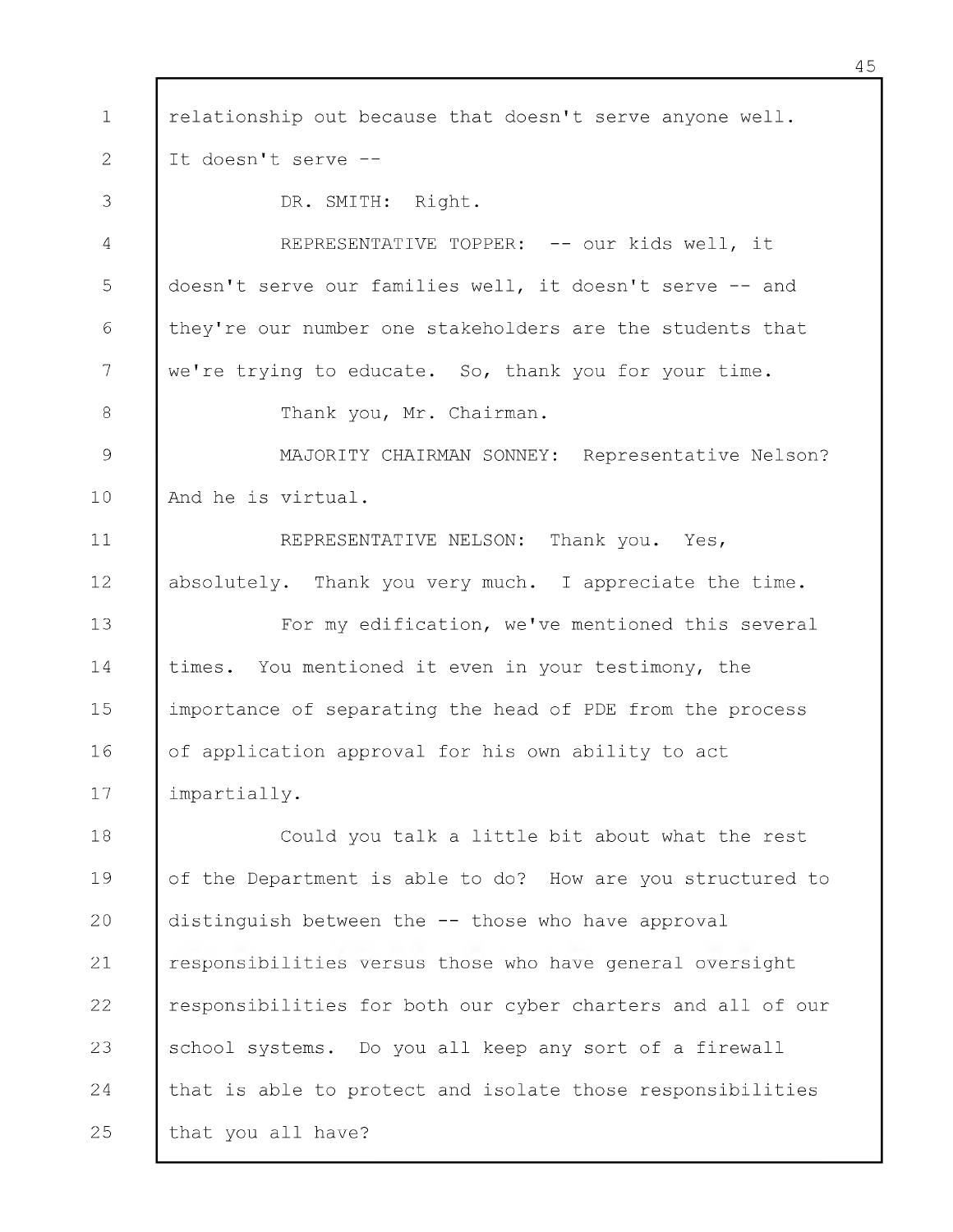1 2 3 4 5 6 7 8 9 10 11 12 13 14 15 16 17 18 19 20 21 22 23 DR. SMITH: Do you want --MR. SCHOTT: Sure. Thanks for the question, Representative. There are important walls of divisions and functions throughout the agency. For instance, the State Charter Appeal Board which is comprised of volunteer members nominated by the Governor and confirmed by the State Senate. They have their own legal counsel and staff who advise them as schools move through that process. As Dr. Smith said, we have a division of charter schools that provides an array of technical assistance to all charter schools, virtual and brick and mortar alike. Really, the division of functions that the Deputy Secretary referenced this morning, they relate to if there are significant concerns about the operations of an existing cyber charter school, some responsibilities are delegated from the Secretary to me to proceed through that process so that the Secretary's role is preserved to be the ultimate decision-maker at the agency level on whether or a nonrenewal -- on whether a cyber charter school would continue to operate based on a notice of charges, all of the school's due process rights, and then that would reach the Secretary's office.

24 25 REPRESENTATIVE NELSON: It is a self-serving question to ask and so, you know, I kind of ask it to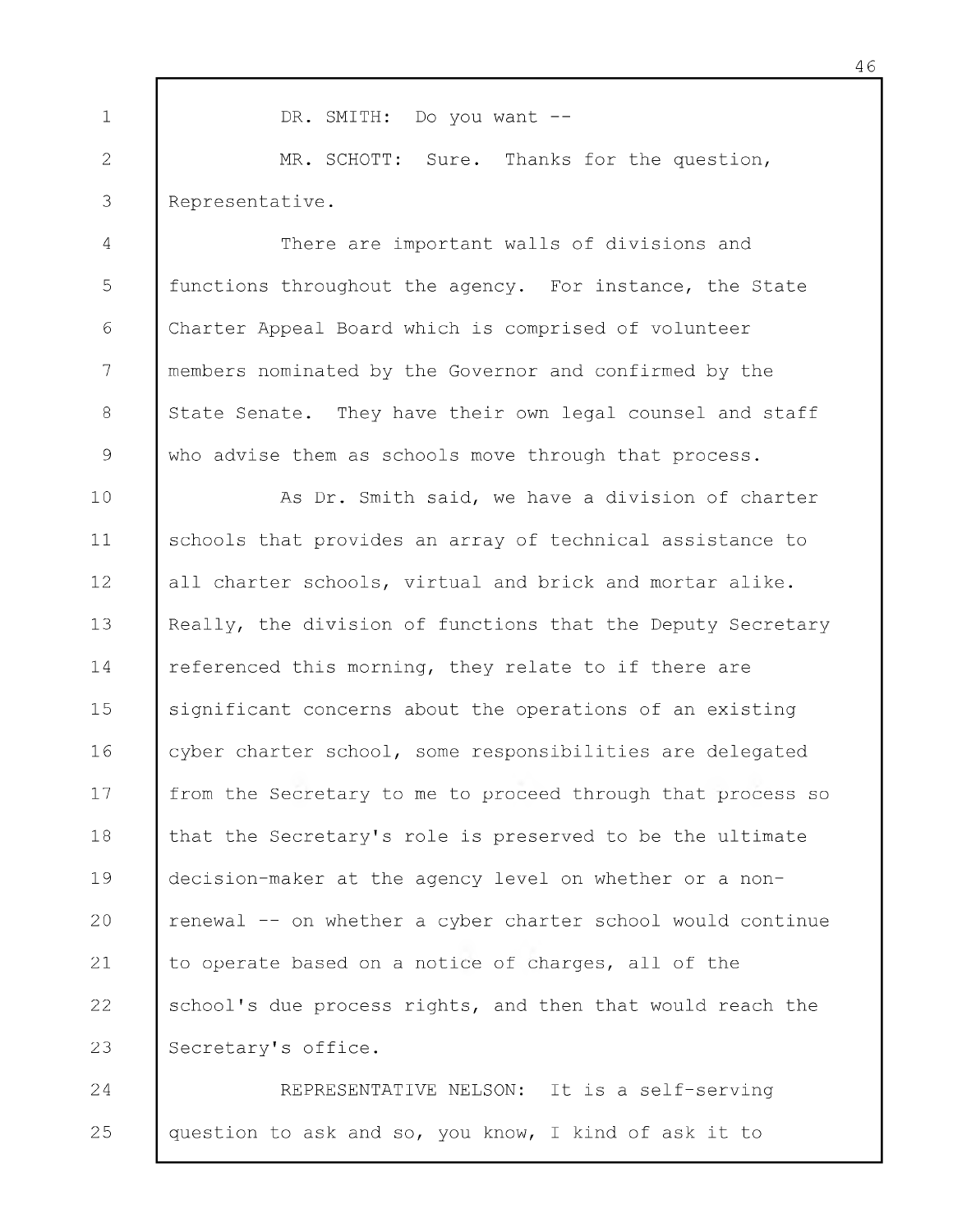1 2 3 4 5 6 please put the greatest tad of impartiality on this question as possible. That structure seems like it's still an awful lot of interplay amongst a relatively important SWAT team of sorts in providing oversight to our -- to the approval process for our charter schools, particularly, our cyber charter schools.

7 8 9 10 11 12 I am also very concerned that those who are educating our students in whatever form are provided the most equitable process for their applications, for their approval, for their review, and for their improvement steps. And I'm not yet certain that that is what we are seeing in PDE.

13 14 15 16 17 18 19 20 21 22 Are there improvement steps that you all have made over the past many years? How has PDE learned from their experiences and learned from what has been modeled in other states to ensure that our processes for providing both oversight and approval of our charter, our public schools, and our cyber is ideal and equitable to the students who are attending those facilities? So it's --I'm not asking what are the barriers, but why have they changed? Where have they changed over the past several years.

23 24 25 DR. SMITH: I think I'll speak to that again. I  $-$  Representative, I think we've made significant improvements in all of that. First of all, the division of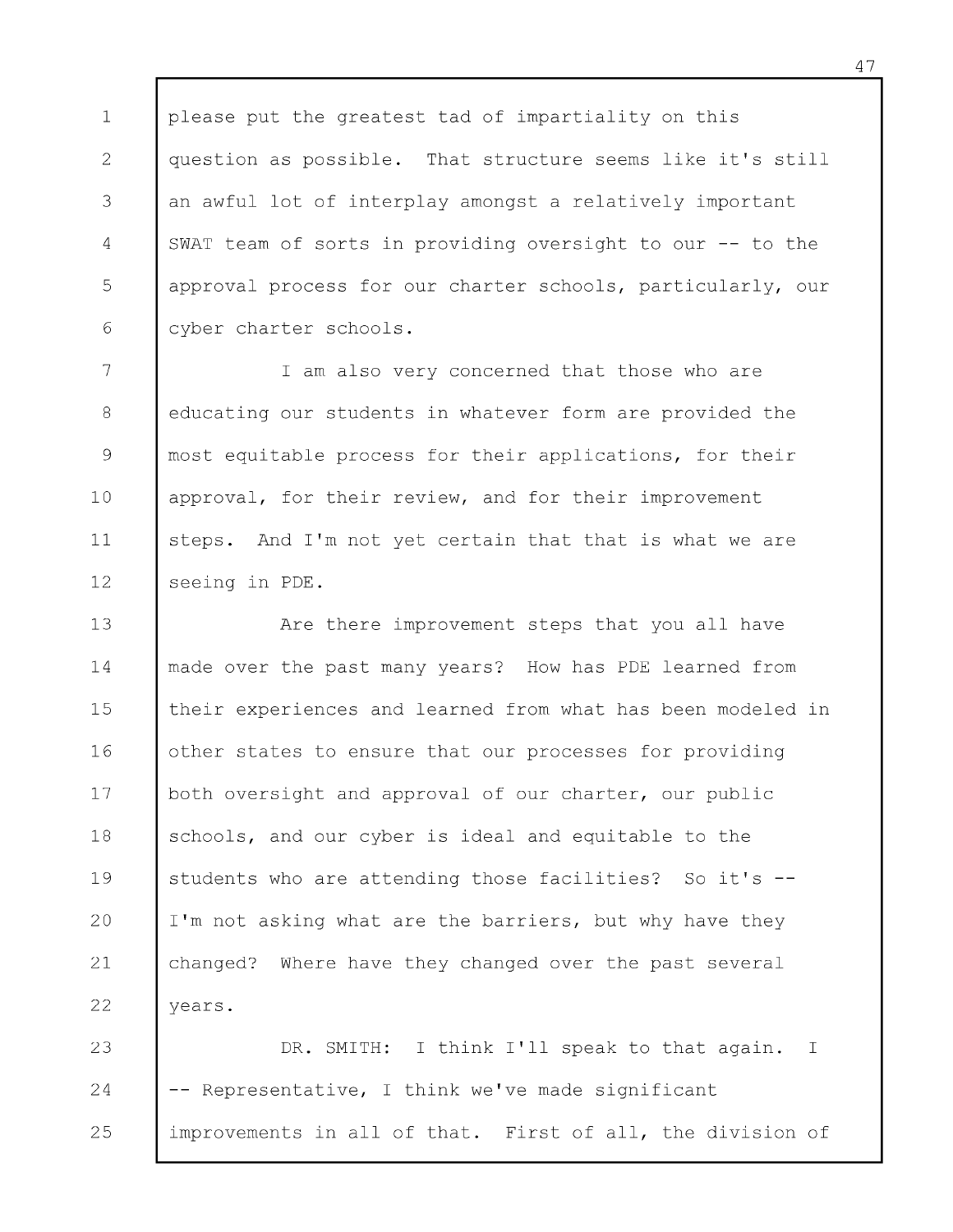1 2 3 4 5 6 charter schools is only four years in the making. And that was to, to be honest with you, to provide a conduit technical support for our charters to feel more comfortable with their contact to the Department and that has significantly assisted us in our relationships with not just our cybers, but our brick and mortar charters.

7 8 9 10 11 Know that in any kind of renewal or discussion on that, those decisions are not made by anybody that's at a part of that division or bureau, those decisions are made at a higher level with Adam, the Deputy Secretary and such to make the determination as to the areas of improvement.

12 13 14 15 16 17 18 19 Know that whenever we review all the information we collect from special education, we collect from EL, we collect from federal programs, we collect from our school improvement team, we collect all the data that we can and we put that stuff together into a presentation and we meet with the cyber that we're reviewing and give them full opportunity to respond to any of the questions or any of the concerns that we've had in regards to that.

20 21 22 23 24 25 And so, I can honestly say is that I think that the process that we've established is fair and we give any benefit of the doubt that we can. But again, remember the circumstances of which that we have to operate and it's really not because it's in the department, it's because we have only two choices which are outlined in charter school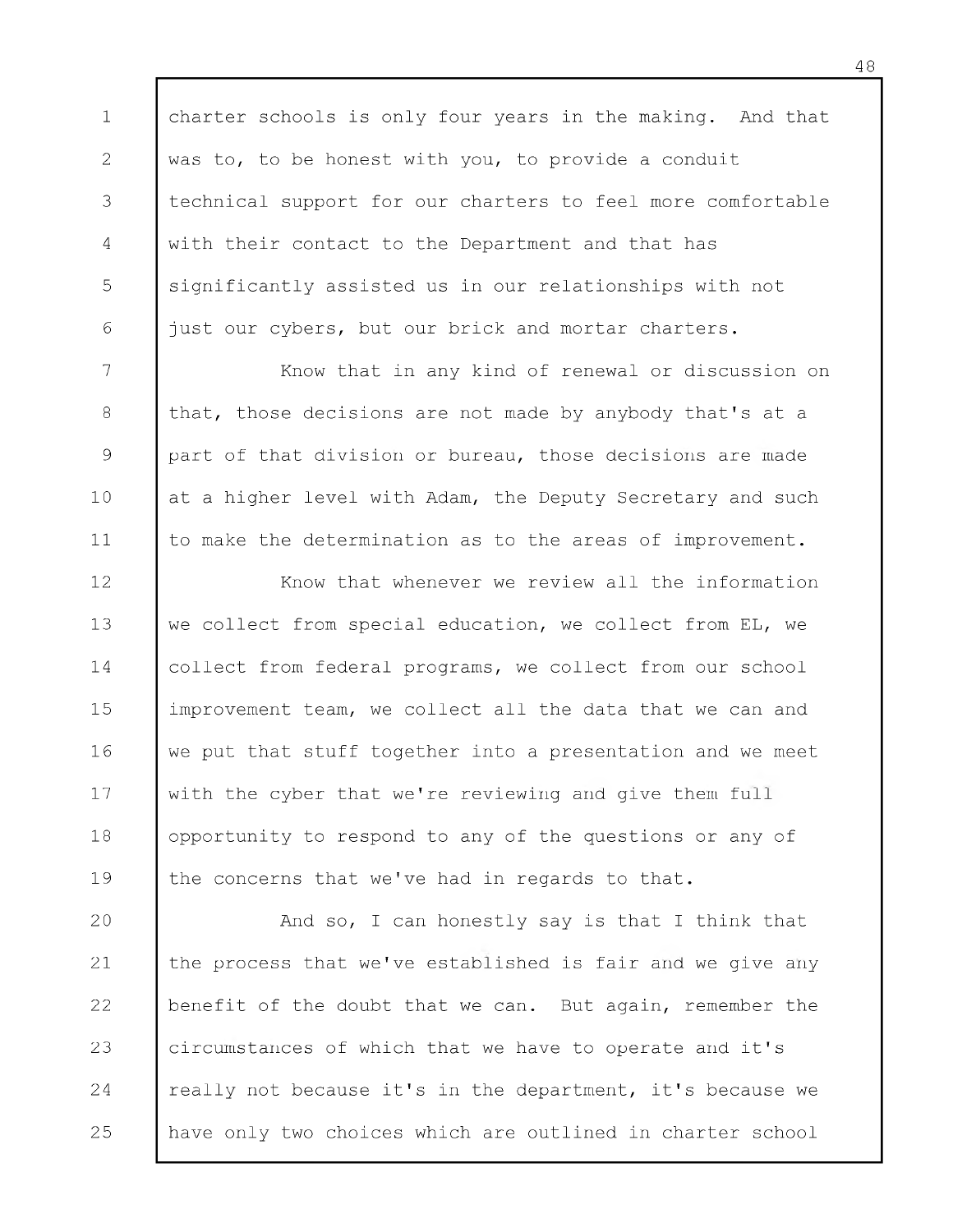1 2 3 4 5 6 7 8 9 10 11 12 13 14 15 16 17 18 19 20 21 22 23 24 25 law. REPRESENTATIVE NELSON: Thank you. MAJORITY CHAIRMAN SONNEY: I'd like to follow-up on that just a little bit. Could you explain, I'm assuming that all of these schools have been renewed at least once in the past. Is that accurate? MR. SCHOTT: Some have never been renewed. MAJORITY CHAIRMAN SONNEY: Some have never been renewed. So some of the current 14 are up for their very first time on being renewed? MR. SCHOTT: Yes. MAJORITY CHAIRMAN SONNEY: Some of the current 14 that have not been renewed today have in the past been renewed? MR. SCHOTT: Some. MAJORITY CHAIRMAN SONNEY: And so what has changed? In other words, what has changed within the Department from the inception of these charter schools and the renewal process over the course of the last 20 years? I think that Dr. Smith, you mentioned that was it four years ago you, you know, enacted a separate department, I guess, to handle those. So who was handling it before that in other -- you know, you could explain a little bit about what has changed within the Department that has led us to the current state that we're in today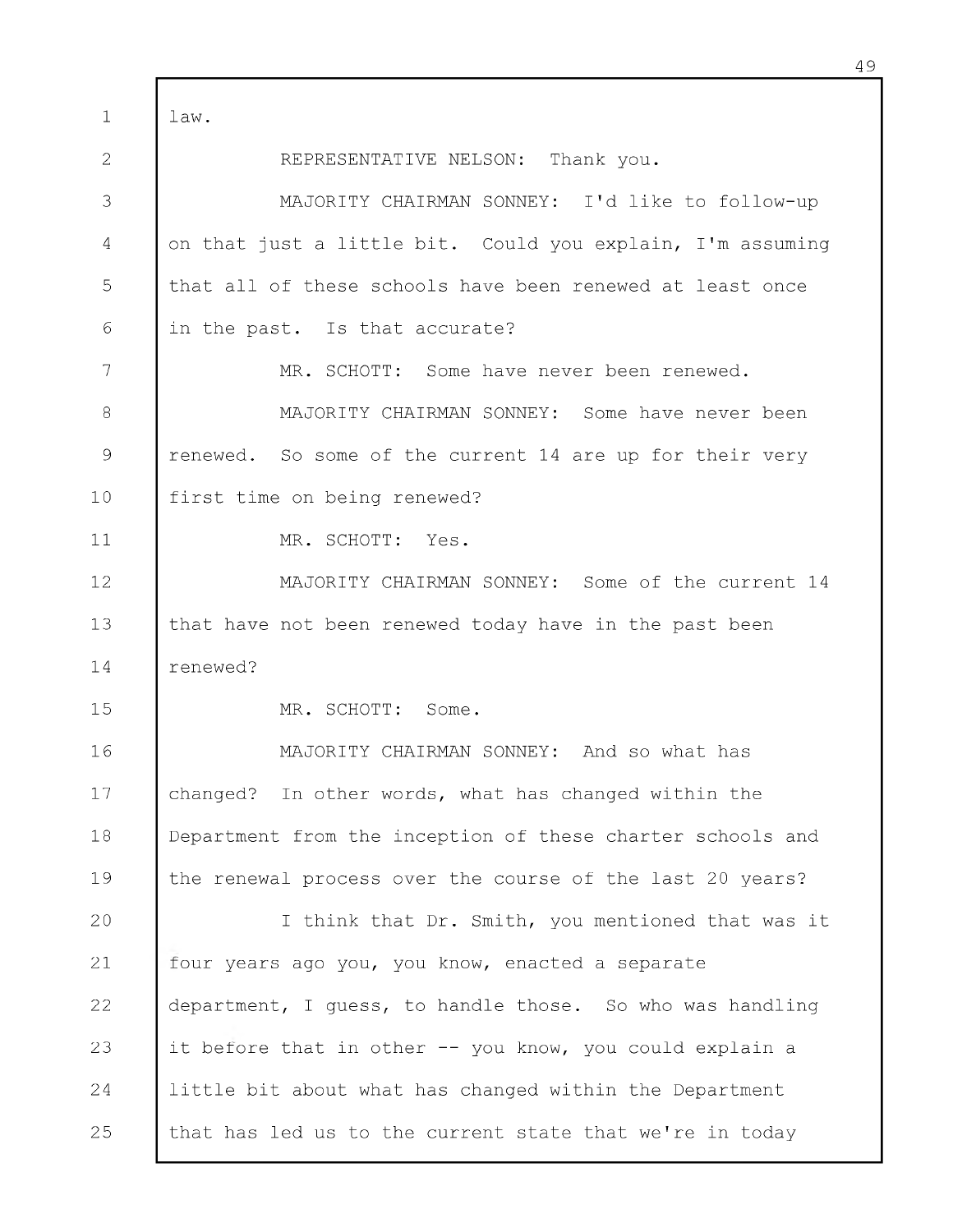that, obviously, didn't exist in the past.

1

25

2 3 4 5 6 7 8 9 10 MR. SCHOTT: So, I'm not sure we're in a position to speak to the authorizing practices of the prior administration. It's been the direction of our team that charter schools are public schools and cyber charter schools are also public schools. We want to have quality authorizing. We recognize -- talk to any charter school, talk to any cyber charter school administrator and they will tell you that they serve high numbers of very high need kids, including a lot of families in distress.

11 12 13 14 15 16 17 And so, we think it is a core function of our agency to make sure that those programs are functioning well. That those schools are well-situated to serve families and kids. That students make progress when they go to these schools, that they have prospects for postsecondary and life success. And so, we have a fair system for evaluating these schools.

18 19 20 21 22 23 24 Again, a very, very significant number fall in the bottom 5% of all public schools in the Commonwealth. We believe that these schools should get better before they get larger in many cases. We believe that we've got an obligation as an authorizer to be in regular communication with these schools as a technical assistance partner in addition to being their authorizer. And our --

MAJORITY CHAIRMAN SONNEY: So would you say under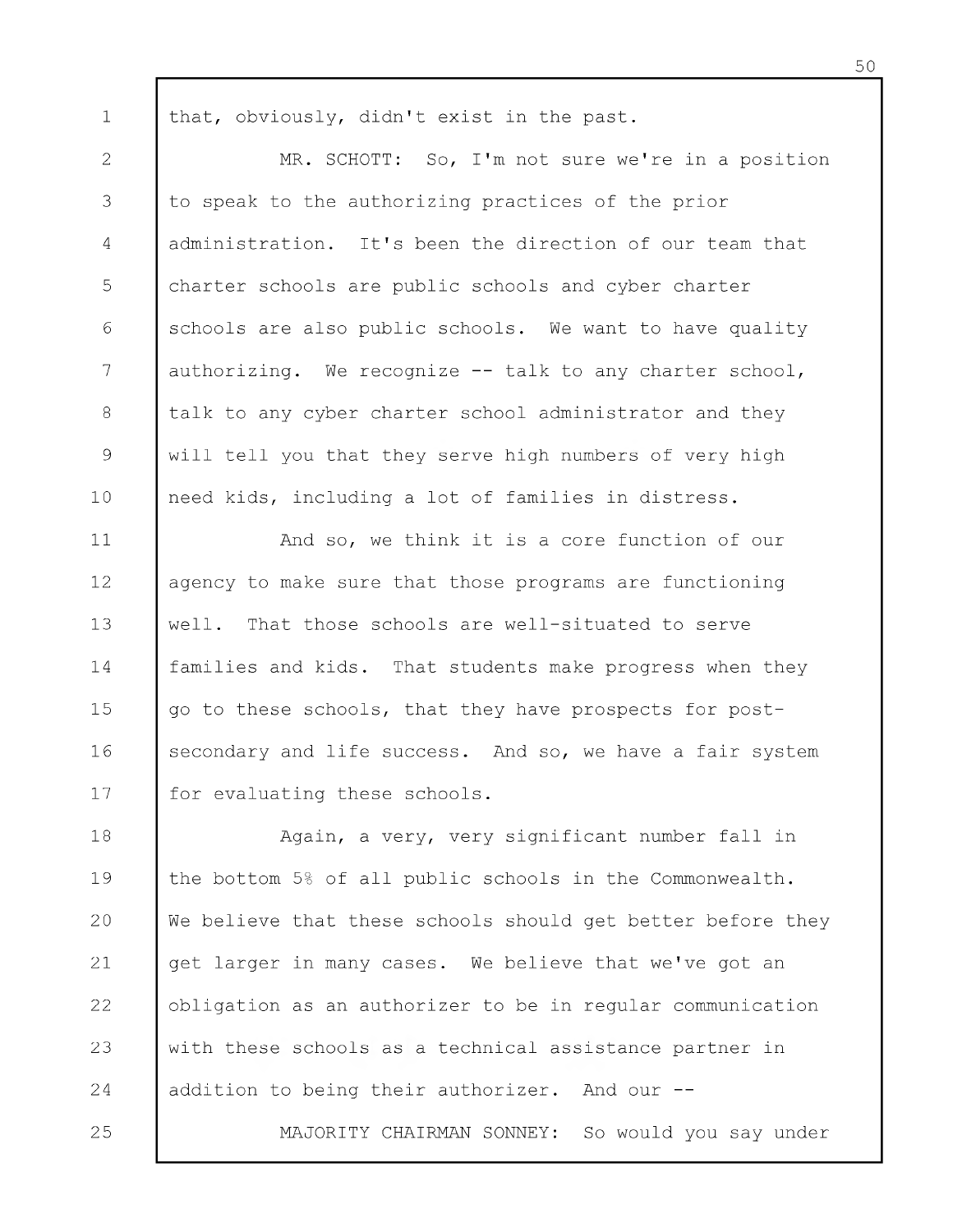1 2 3 4 this administration that you have been treating everyone the same for the entire course of this administration or would you say that you've developed additional processes along the way to get us to where we're at today?

5 6 7 8 9 10 11 12 13 14 MR. SCHOTT: Since we designated all public schools across the Commonwealth for federal accountability based on our state's ESSA plan, so a common set of rules of the road, our authorizing practices have been entirely consistent since we set that baseline through our state ESSA plan, through Future Ready PA, and believe that our inclination to support these schools is clear in that we have renewed all of the higher performing schools that collectively educate 15,000 students while not as of yet revoking any cyber charter.

15 16 17 18 19 MAJORITY CHAIRMAN SONNEY: And so, what would have been the need then as of late to hire outside agencies to assist you in these evaluations? In other words, why didn't -- had -- did you hire them ten years ago? Have they always been there to assist?

20 21 DR. SMITH: We weren't under this administration then. We've only been there four years.

22 23 24 25 So Chairman, I think that the answer to that question is that, you know, the Department of Education is a very small department anymore. And the Office of Elementary and Secondary Education, what used to be the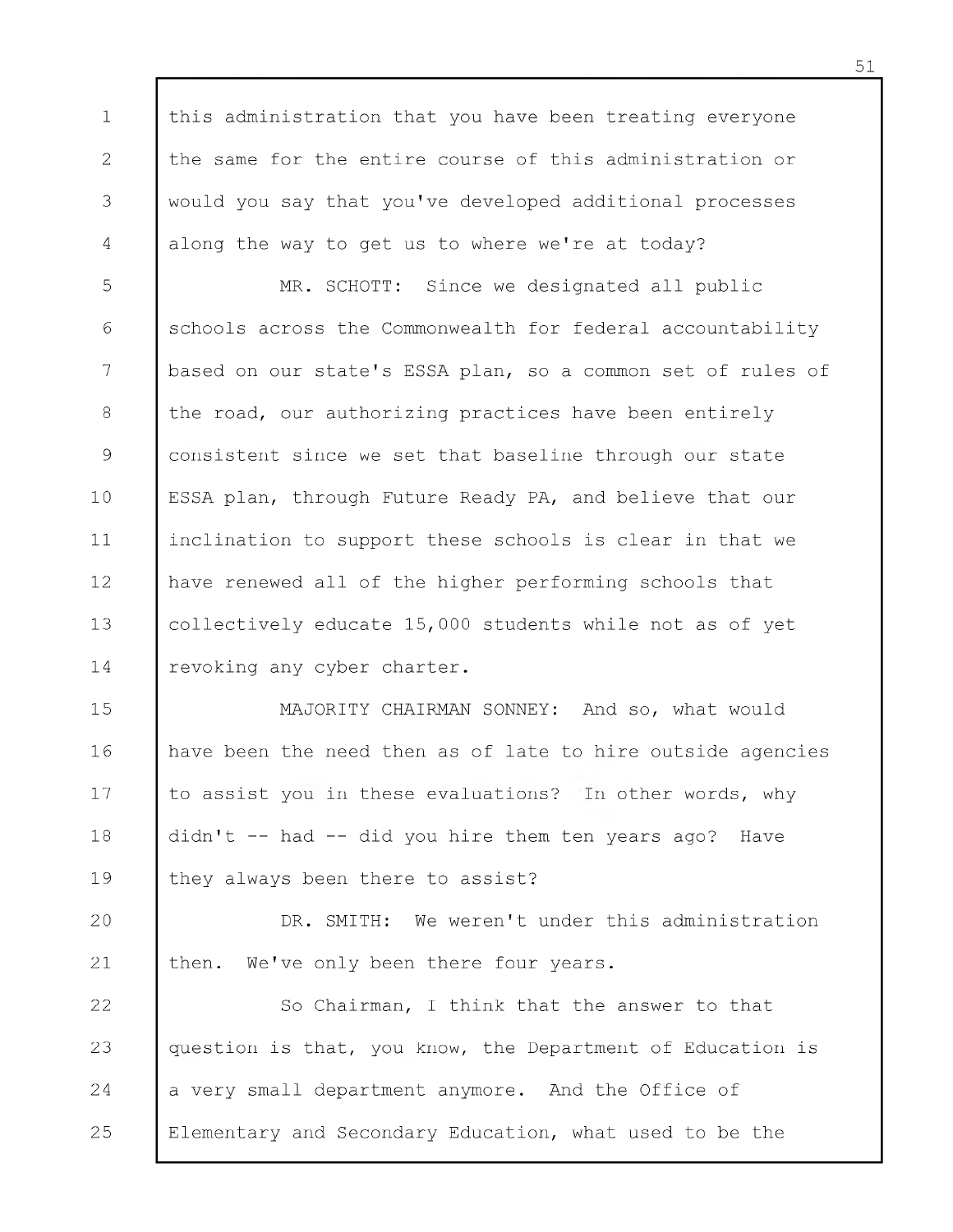1 2 3 4 5 practice is that we would have to poll for our English language lead, our mathematics lead, our science lead, our EL lead, our school improvement leads to do the reviews and it was only a very small portion of their job, their overall jobs.

6 7 8 9 10 11 12 13 14 15 16 17 So polling them regularly when we have the bank of cybers that we need to do is just not feasible and it's not going to do a good job. It's not going to do a good job for the cybers, it's not going to do a good job from our perspective of how we need to do our work because it takes away from their other responsibilities. We just really, the capacity wasn't there. Their knowledge base of how you educate virtually sometimes really wasn't there because -- and that's what the research and the expertise and those types of things coming to Temple provided for us. And hopefully, expedites our ability to do the work with some outside expertise to help us to do that, absolutely.

18 19 20 21 MR. SCHOTT: If I could just add one thing. So, Dr. Smith said we weren't here ten years ago, but it's our understanding that the Department had a partnership with Public Financial Management ten years ago.

22 23 24 25 So there was always a recognition that given the size of the sector, we have one of the largest virtual charter school sectors in the country. It was a recognition that the Department did need additional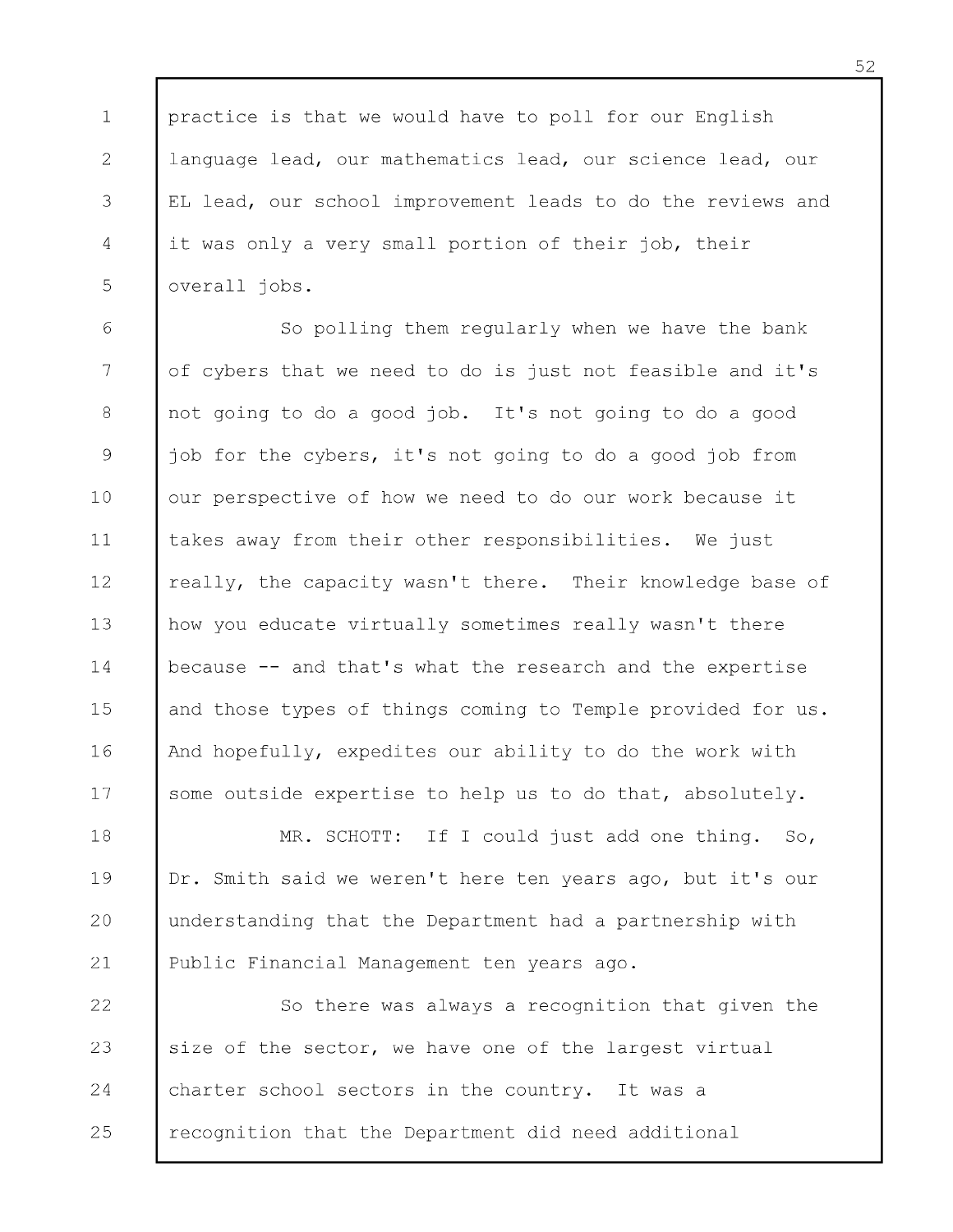1 expertise to support these schools.

2 3 4 5 6 7 8 9 10 11 There's been a longstanding relationship across administrations with PFM, but given the shift from a system that looked really just at standardized tests, to a system that looks at achievement in student growth and progress in moving English learners to proficiency, and graduation rate, and regular attendance, and school climate, all of these required elements of school quality and progress in addition to the fact that as the Committee has been attentive to, we have a historic teacher shortage in the Commonwealth.

12 13 14 15 16 17 18 19 So it made sense to bring in a higher education partner that has experience doing original research in all of those areas, how to improve student outcomes across the board while also preparing educators because the educator shortage that we have in the Commonwealth it's not unique to traditional public schools, we're seeing it across virtual charter schools, brick and mortar charter schools, and traditional public schools.

20 21 MAJORITY CHAIRMAN SONNEY: And so you'll look to those agencies for every renewal?

22 23 24 25 MR. SCHOTT: Right now we have -- there's a standing agreement between the Commonwealth and Public Financial Management. They serve a variety of agencies, I think, across state government and we plan to continue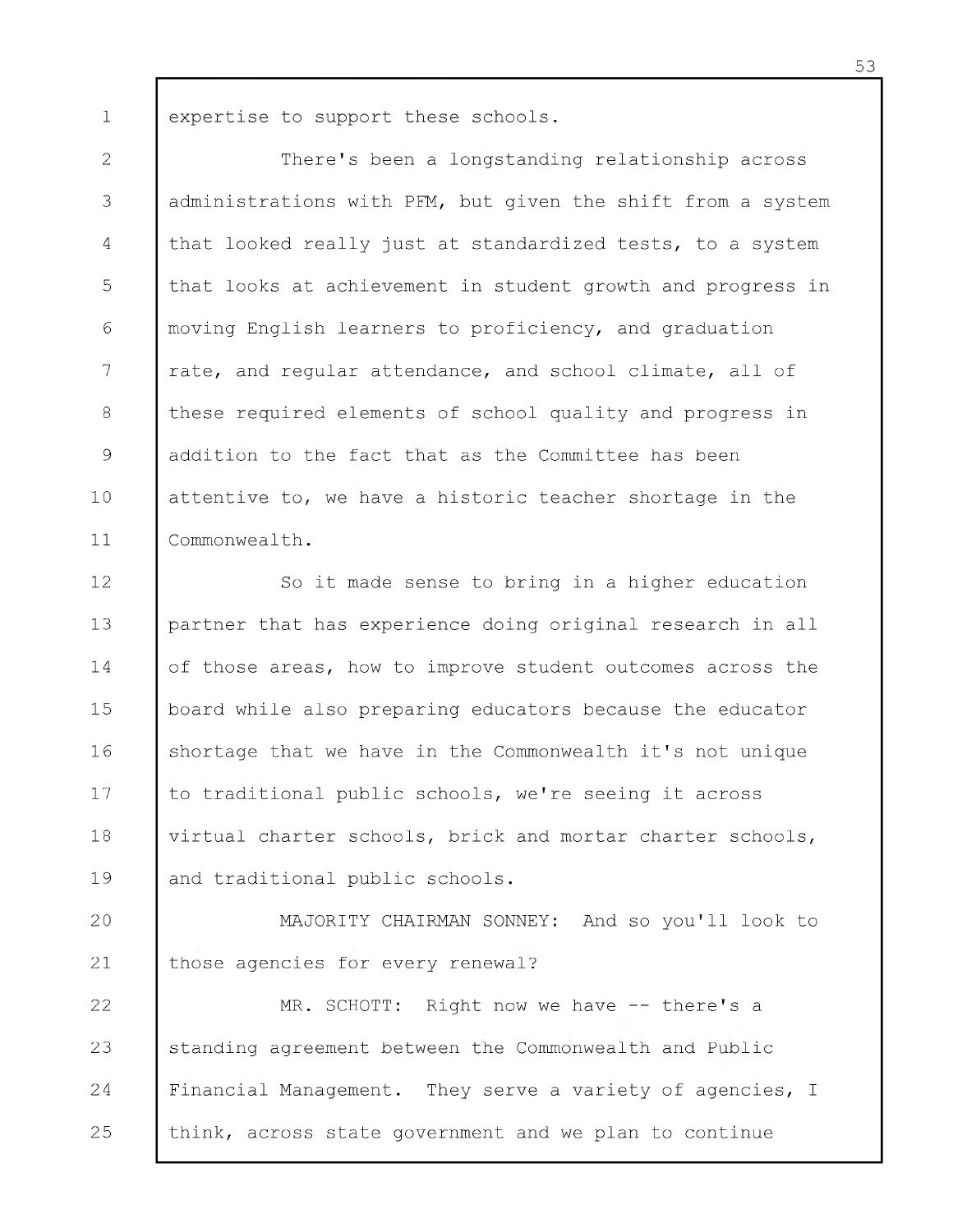1 2 partnering with Temple University through at least the end of this administration.

3 4 5 MAJORITY CHAIRMAN SONNEY: But you didn't answer the question whether you'll use them for every one of the renewals that are in front of you today.

6

7

MR. SCHOTT: Yes. For every renewal --MAJORITY CHAIRMAN SONNEY: You will.

8 9 10 11 MR. SCHOTT: -- that we would be in a position to treat before the end of the administration, it's the -- it is the same criteria, the same partners, the exact same process.

12 13 14 15 16 17 18 19 MAJORITY CHAIRMAN SONNEY: And why -- the Department was unable to  $--$  well, not to renew, but was  $-$ the CAB was ineffective because it was not -- only seated, correct, for a period of time. And so, the appeals process was basically shut down for a while. Correct? And does that relate in any way to the renewals of the cyber charter schools? In other words, why are we backlogged on the renewals?

20 21 22 23 24 25 MR. SCHOTT: So, the Deputy Secretary and I really can't answer questions about the CAB because that is a separate process, separate staff. A cyber charter school applicant that would be denied by the Department, we have the ability to go there, but again, we're walled off from that process.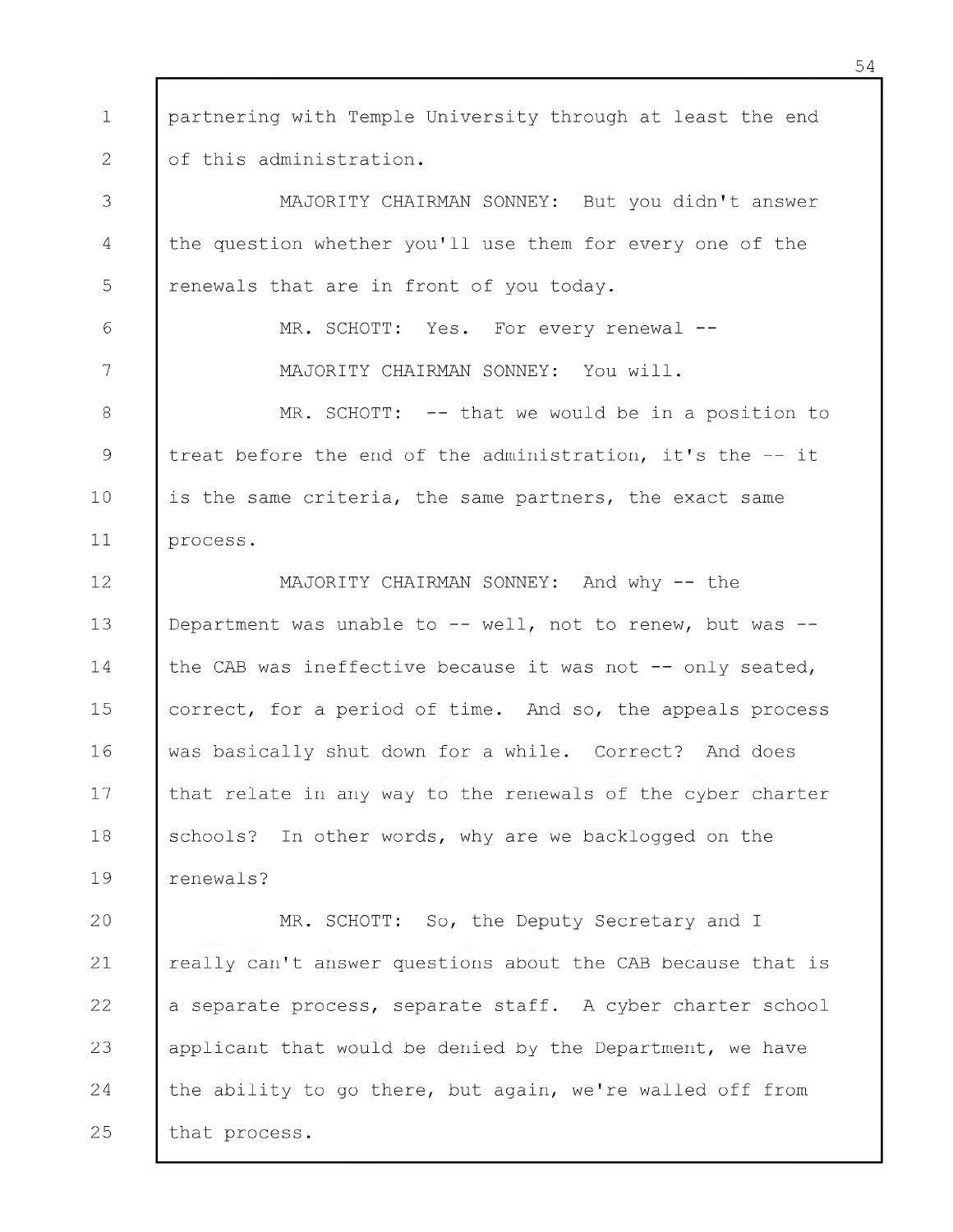1 2 3 4 5 6 Know the issue is that all of these charters are still active and valid across the cyber charter school sector, but it's our belief that a renewal should relate to close evaluation of the criteria under the law and a signal of quality in the school or at least a trajectory for improved performance.

7 8 9 10 11 12 As Chairman Longietti mentioned, it also should relate to a set of assurances built into the charter that give us confidence as an authorizer and position the school for success, but given the current charter school law, if a cyber charter school or any other charter school is averse to considering those quality standards, then we're stuck.

13 14 MAJORITY CHAIRMAN SONNEY: And how many charters today are up for renewal?

15 16 MR. SCHOTT: There are 11 that are currently operating under a charter term that expired.

17 18 19 MAJORITY CHAIRMAN SONNEY: And how many of the 11 are you currently looking at, in other words, going through the process for renewal?

20 21 22 23 DR. SMITH: Currently in process with five. MAJORITY CHAIRMAN SONNEY: With five. And are those the five that have been waiting the longest or not necessarily?

MR. SCHOTT: A mix.

24

25

DR. SMITH: A mix of them.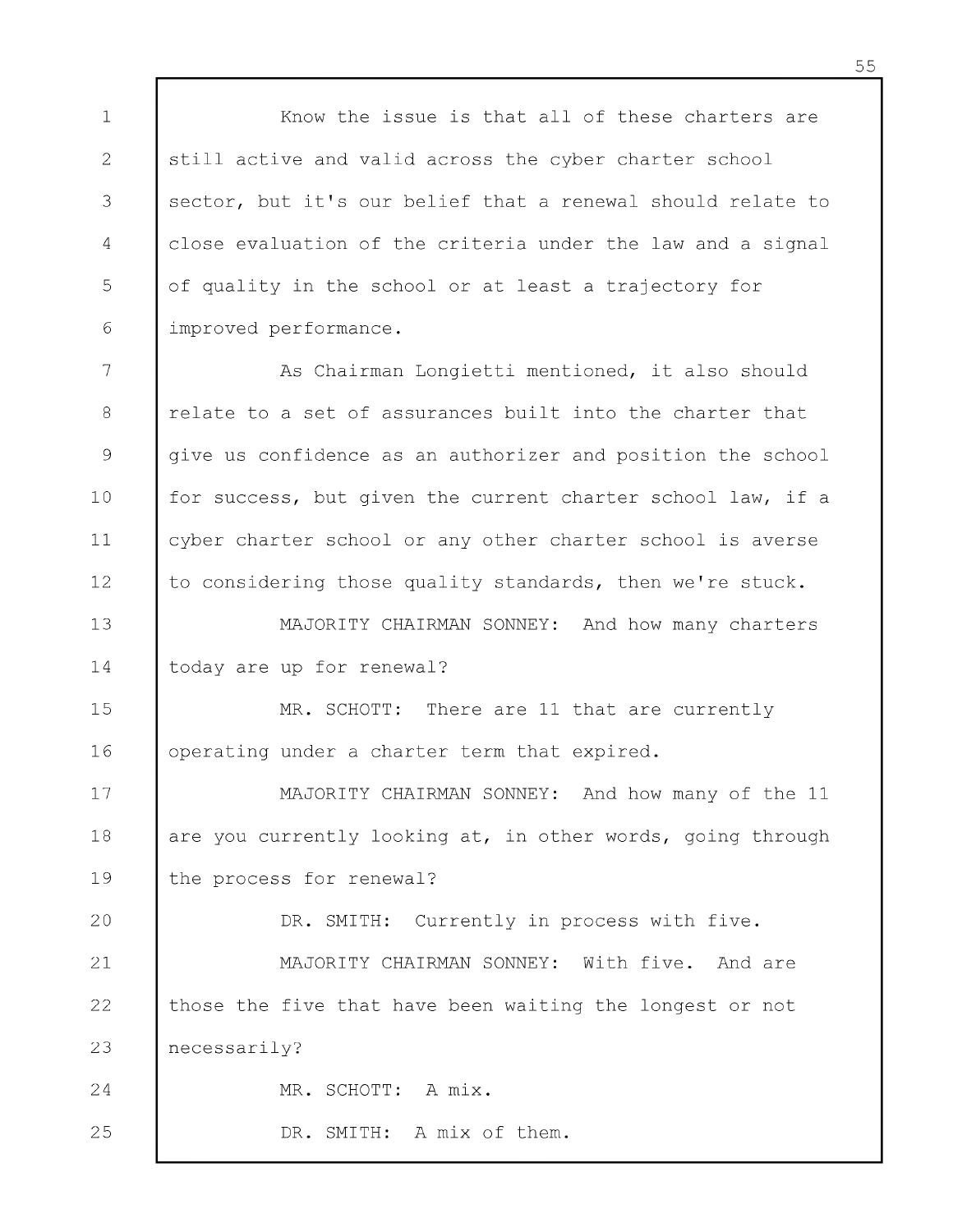1 2 3 4 5 6 7 8 9 10 11 12 13 14 15 16 17 18 19 20 21 22 23 24 25 MAJORITY CHAIRMAN SONNEY: Yes? DR. SMITH: It's a mix. MR. SCHOTT: It's a mix. MAJORITY CHAIRMAN SONNEY: It's a mix? And is there a specific reason why you chose those five? MR. SCHOTT: So it -- I want to be careful here. Part of the -- it is a mix for some of the reasons outlined in the testimony. Either there were perhaps opportunities for renewal, but a subset of schools was unwilling to consider certain quality assurances built into the charter and there are also cases where an entity beyond the Department would be looking at the performance of the school and we would need that process to play out. MAJORITY CHAIRMAN SONNEY: So would it be fair to say to sum it up by saying that you picked those first because they probably needed the most intervention? It doesn't necessarily mean you're not going to reauthorize, it just simply means that you're going to, you know, tackle, basically, tackle the toughest first. You know, why would you choose those five? MR. SCHOTT: We are --MAJORITY CHAIRMAN SONNEY: You know, why wouldn't you just say who's been waiting the longest, okay, they're first on the list? But you didn't do that. MR. SCHOTT:  $I$  -- that's what we can't get into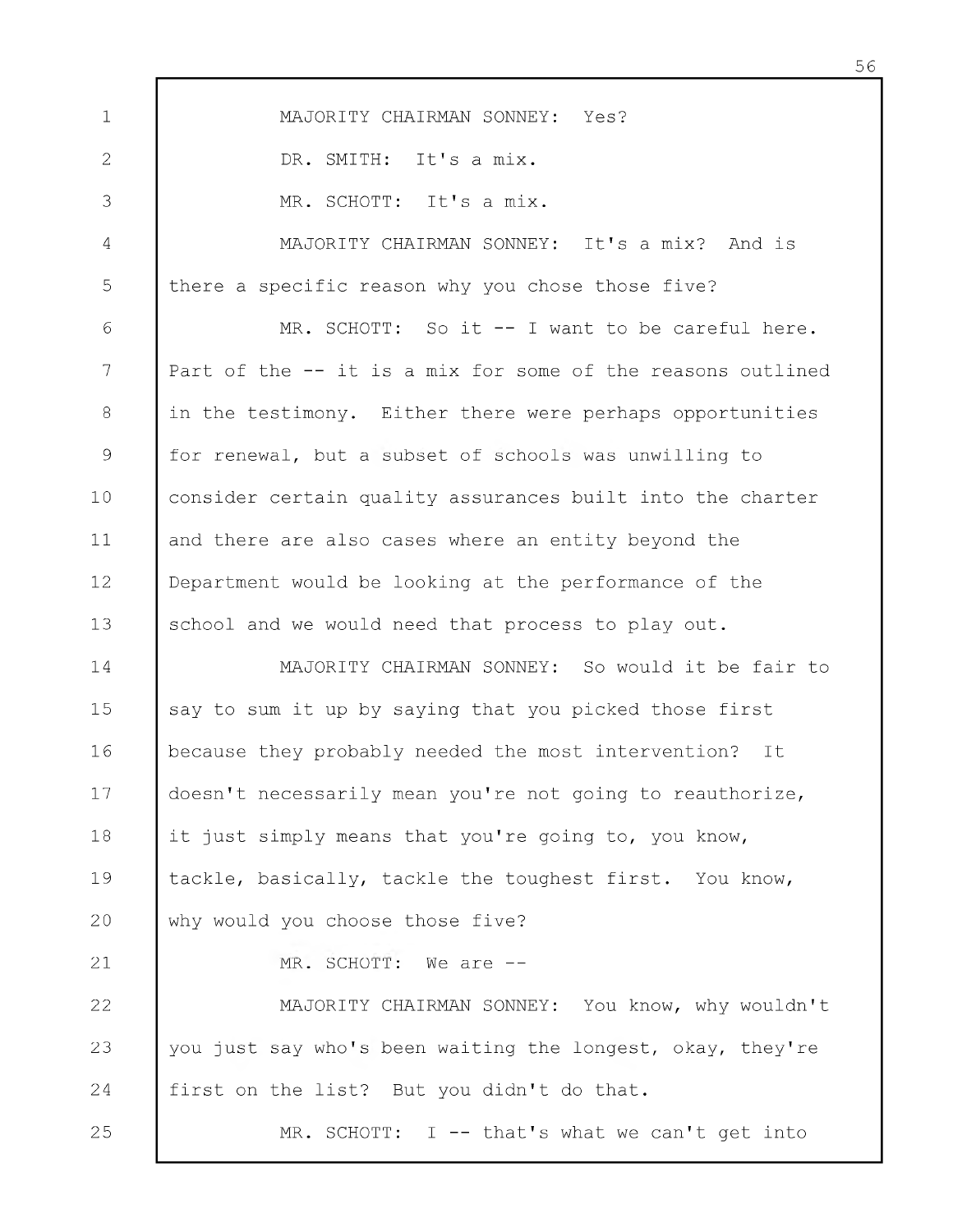1 2 3 4 5 today, unfortunately. So we are doing all we can as fast as we can with schools that have demonstrated through their renewal application and a willingness to sit with us and explore a charter renewal, we are doing all we can as fast as we can.

6 7 8 MAJORITY CHAIRMAN SONNEY: And is there a timeframe or a time limit on how long this can take? You know, the renewal process.

9 10 11 12 13 14 MR. SCHOTT: No, there is no time limit. Again, we would like to be further along and it is certainly our goal to renew as much of the sector as possible where there's -- where schools exhibit quality and a commitment to equity in student outcomes. We're going to do all we can over the course of the next several months.

> MAJORITY CHAIRMAN SONNEY: Representative Gillen? REPRESENTATIVE GILLEN: Thank you.

17 18 19 20 Thank you for your distinguished testimony. You've been very poised throughout. You've been very direct and I really appreciate the hard work that you all do.

15

16

21 22 23 24 25 If I could return to the city that I love. I was on Passyunk Avenue celebrating with my mother her 96th birthday with some cannoli's, eggplant, and pizza, so I spent a lot of time in the city. And it's a community that my family not only was raised in, but was educated in. And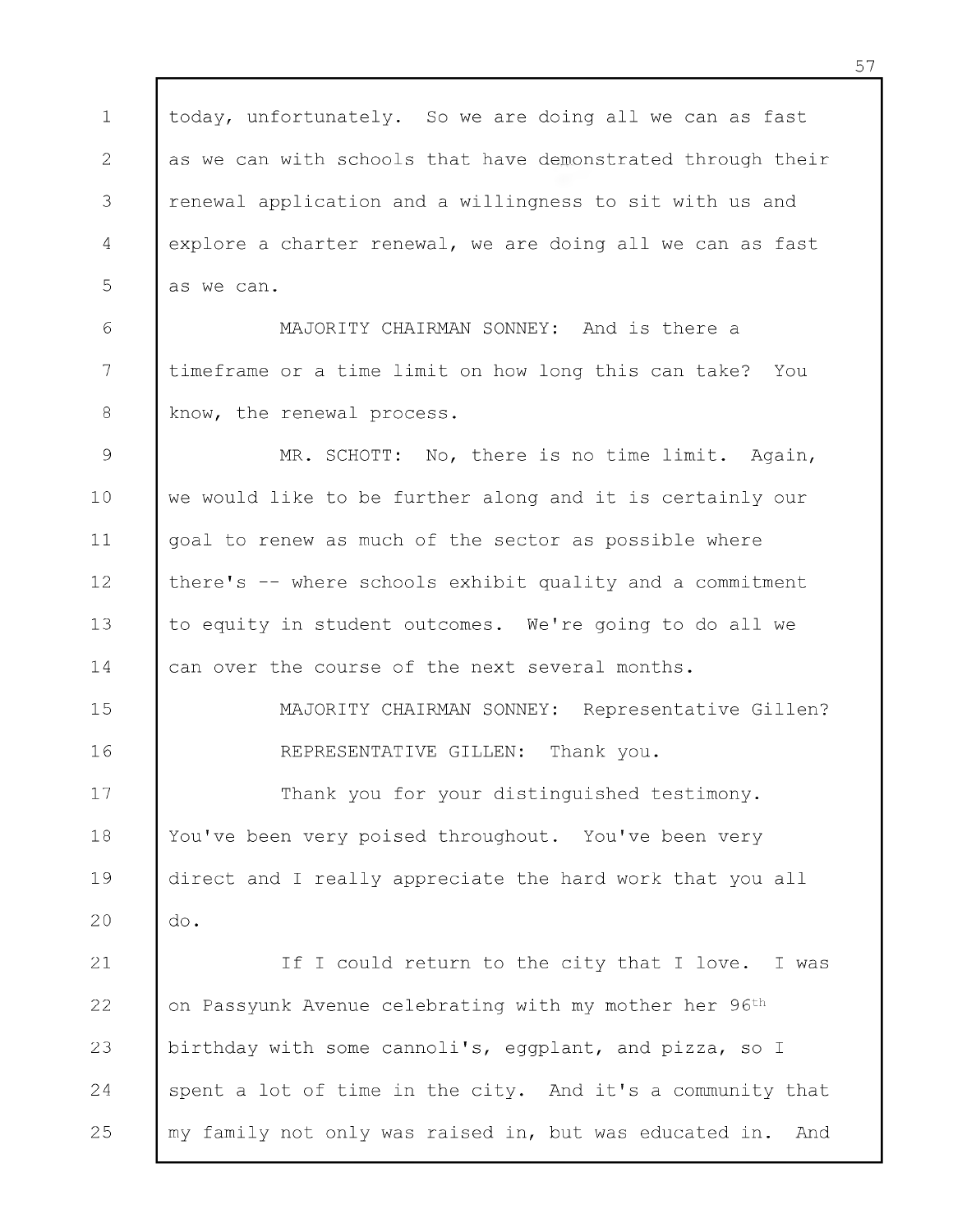1 I'm greatly appreciative.

2 3 4 5 6 7 8 9 10 11 12 13 14 15 16 17 18 The effects of charter schools on student outcomes in Pennsylvania was a paper report to the Pennsylvania Department of Education. And uniquely enough, it was from the College of Education, Temple University. And a lot of contemporary work there has been done by Dr. Cordes, Sarah Cordes. And I 'm just going to read a one line quote from her paper. It was prepared again by the Department of Education for the Pennsylvania Department of Education and this was the Temple University School of Education which had, I don't know if this award is still available from the Pennsylvania Department of Education, but they had received the Excellence Research and Evaluation Scholar Award. Something that Pennsylvania Department of Education at least gave out a couple of years ago. I quote from the executive summary. "Black, Hispanic, and economically disadvantaged students appear to benefit most from charter school attendance."

19 20 21 Would you concur with that research executive summary from the College of Education, Temple University, commissioned by the Pennsylvania Department of Education?

22 23 24 25 MR. SCHOTT: Representative, I have to confess, I have not read the full report. I saw it, but it does -what I did see of it does corroborate much of what was in the CREDO study in 2019. That for historically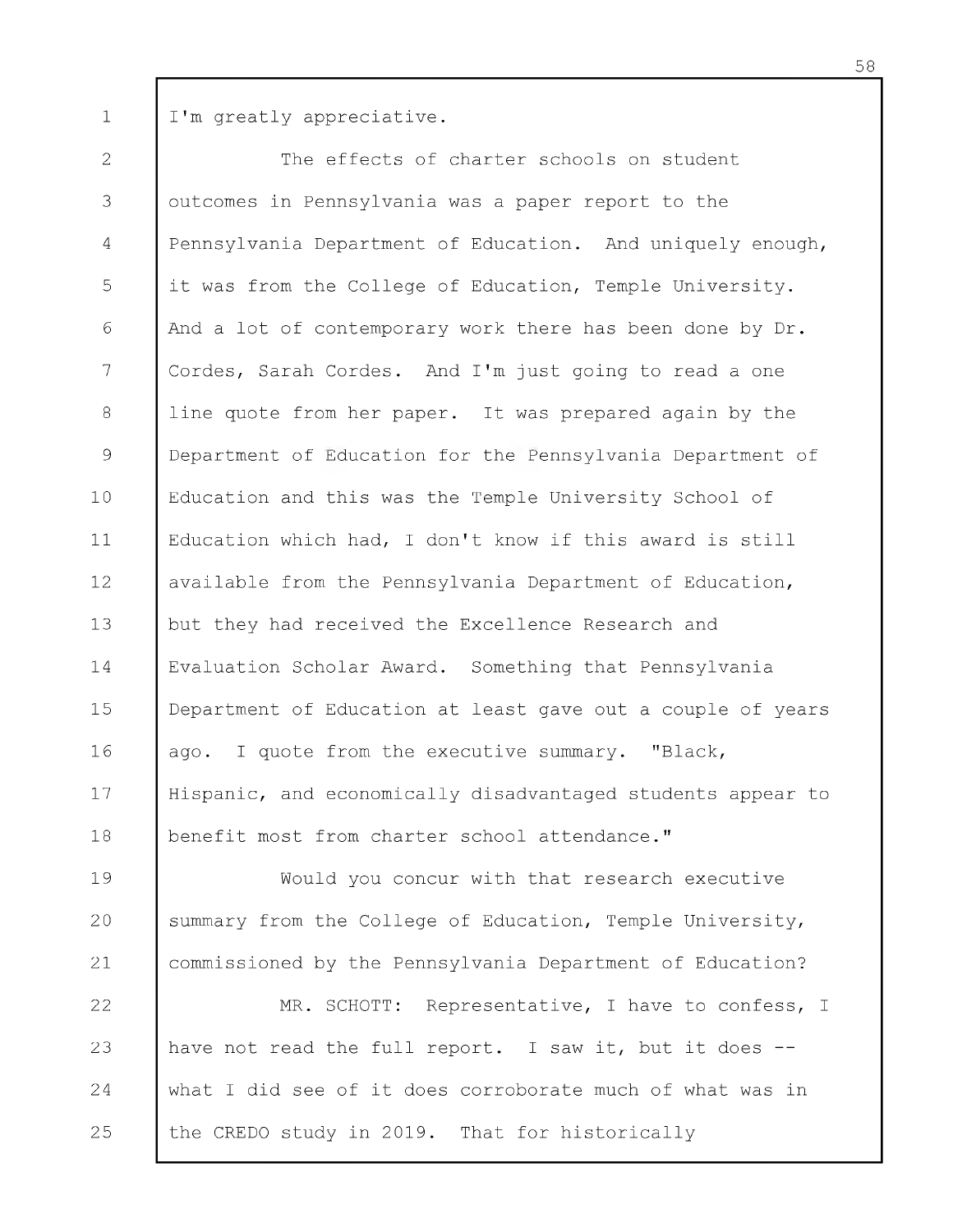1 2 3 4 5 disadvantaged student populations, charter schools can make a difference. And the CREDO report found that brick and mortar charter schools often do outperform other public school options, but I don't believe that those findings generalize to the virtual sector.

6 7 REPRESENTATIVE GILLEN: You don't believe -what's that last part? I didn't hear that.

8 9 10 11 12 13 14 MR. SCHOTT: I don't believe that the findings around benefits for certain student groups, that you could generalize those to the virtual or cyber charter school sector. There are some promising gains and outcomes in brick and mortar charter schools. Those are often drowned out when you consider the outcomes of the virtual school sector, just to be direct as you said.

15 16 17 18 REPRESENTATIVE GILLEN: Do you not have concerns if there was a non-renewal of charters relative to the disadvantaged and minority community? Are there any concerns at all?

19 20 DR. SMITH: I'm sorry, could you restate the question?

21 22 23 24 REPRESENTATIVE GILLEN: If there were non-renewal of charters is there any possible fallout to the minority or disadvantaged communities? MR. SCHOTT: Not --

DR. SMITH: From -- we can only speak to the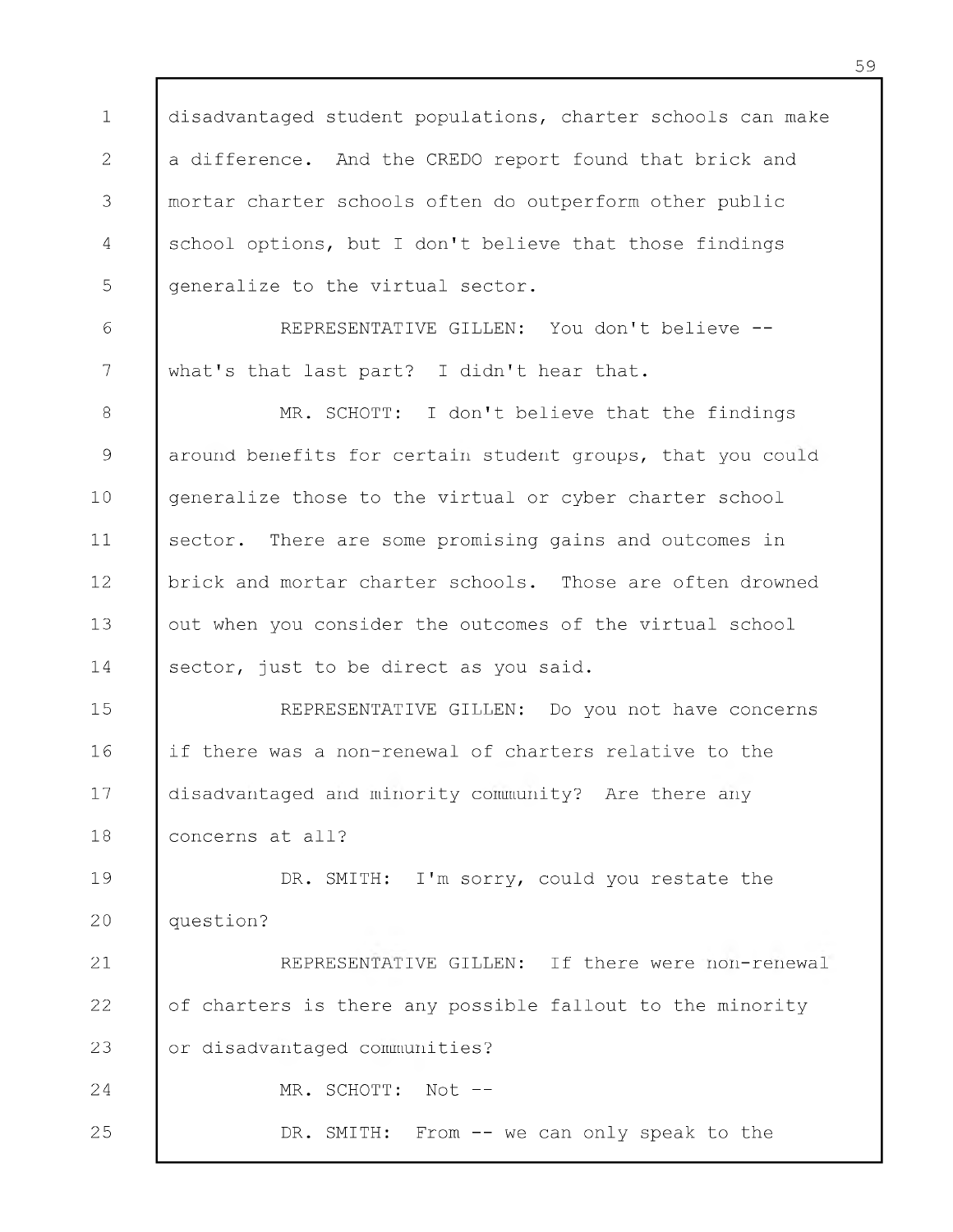| $\mathbf 1$   | cyber, so there's not been one for cyber.                  |
|---------------|------------------------------------------------------------|
| 2             | REPRESENTATIVE GILLEN: Pardon?                             |
| 3             | DR. SMITH: There's not been, you know, a closure           |
| 4             | of a cyber.                                                |
| 5             | REPRESENTATIVE GILLEN: Okay. If we're talking              |
| 6             | about non-renewal one level here of charters. Correct?     |
| 7             | DR. SMITH: So not having a current charter, but            |
| $\,8\,$       | continuing to operate?                                     |
| $\mathcal{G}$ | REPRESENTATIVE GILLEN: Right.                              |
| 10            | DR. SMITH: Is that what you're asking?                     |
| 11            | REPRESENTATIVE GILLEN: Right.                              |
| 12            | DR. SMITH: There's no change for that for                  |
| 13            | students and families. They can continue to use that       |
| 14            | charter or that cyber at any time.                         |
| 15            | REPRESENTATIVE GILLEN: Okay. Thank you very                |
| 16            | much.                                                      |
| 17            | Thank you, Mr. Chairman.                                   |
| 18            | MAJORITY CHAIRMAN SONNEY: Representative                   |
| 19            | Isaacson?                                                  |
| 20            | REPRESENTATIVE ISAACSON: Hi. I actually had a              |
| 21            | follow-up with regard to what Representative Topper was    |
| 22            | talking about with you regarding the standardization of an |
| 23            | authorizer.                                                |
| 24            | I guess the question becomes that I came from --           |
| 25            | the conversation considering he has a rural district and I |

Г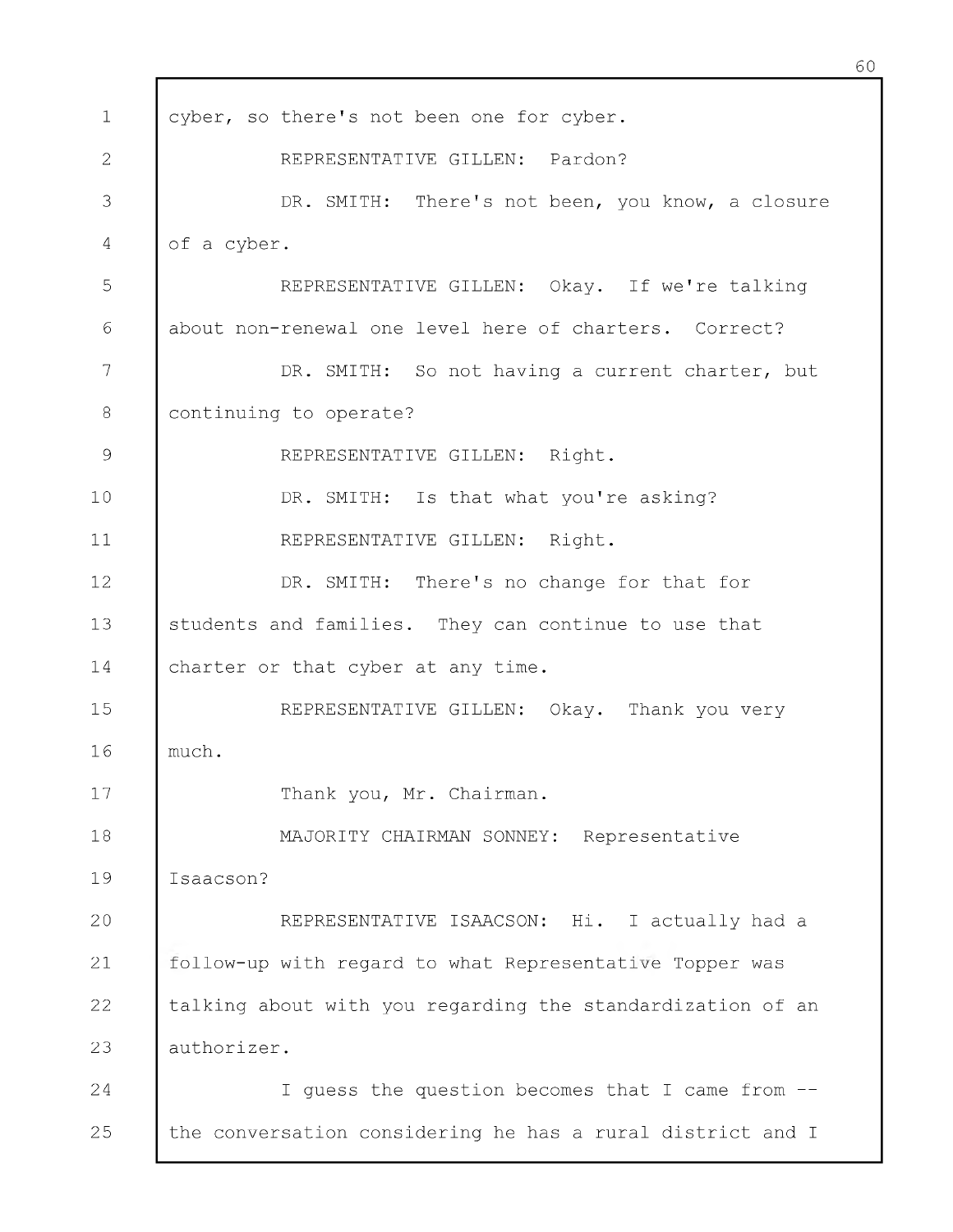1 2 3 4 5 6 7 8 9 10 11 have an urban district is how do you standardize the needs of the two different school settings that you would have and the economic backgrounds and the  $--$  all  $--$  everything that would go into consideration under authorization. Would a standardized authorizer be able to meet that, especially considering school -- the school boards, I mean, what is there 501 school boards in Pennsylvania? And certainly, we've heard a lot about school boards wanting to have their individual curriculums. How would a standardizer over charter schools and cyber charter schools be able to deal with that?

12 13 DR. SMITH: Representative, thank you for that question.

14 15 16 17 18 And I'm going to make sure I'm clear in this. I think what Representative Topper and I were discussing was a standardization of an application. How a charter applies or what their program looks like would be different per charter and/or per what was needed in the community.

19 20 21 22 So it would be a standardization of the application, but how they built their program and such would be specific to their area and to what their charter wants to align to.

23 24 So yeah, I mean, it would still be obviously tied to locally the board and their approval.

25

REPRESENTATIVE ISAACSON: Okay. And I understand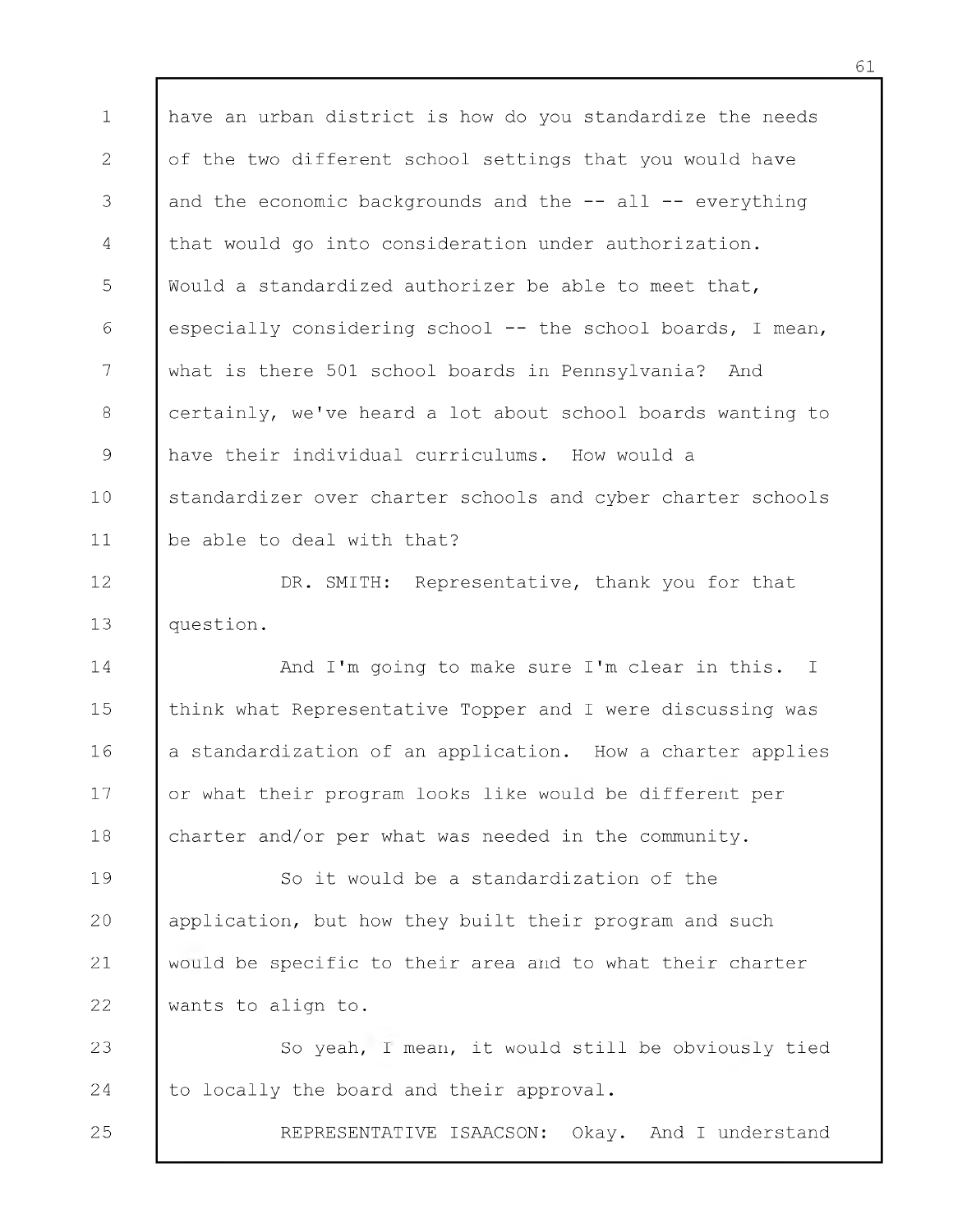1 2 3 4 5 6 7 8 that with regard to the application is what you're saying rather than the -- I guess my question is if you're going to have a standardized application, well how do you have a standardized authorizer because that was the word that stuck -- struck me was how does somebody authorize something in a standardized manner equally when you don't have the same situations in all the different areas, rural, urban, suburban, et cetera, across the school districts.

9 10 11 12 13 14 15 16 DR. SMITH: So, again, it's a process. It's not necessarily content in those. So, you know, again, even under application, I want to make sure that I'm clear on this. A local school could also ask additional questions if they so needed. I mean, the whole idea is to understand and build that relationship beside what the charters are providing for students and that relationship with the authorizer as the school district.

17 18 19 20 21 22 23 24 As far as an authorizer tool kit, what we're looking at again is more process. Do they know that they should be yearly engaging in talking about, you know, the student outcomes, the attendance of the students, is attendance staying up? How are they doing on performance measures? How, you know, how are they doing financially, solvent and operationally in those types of just constant conversations.

25

So that again, so it's building relationships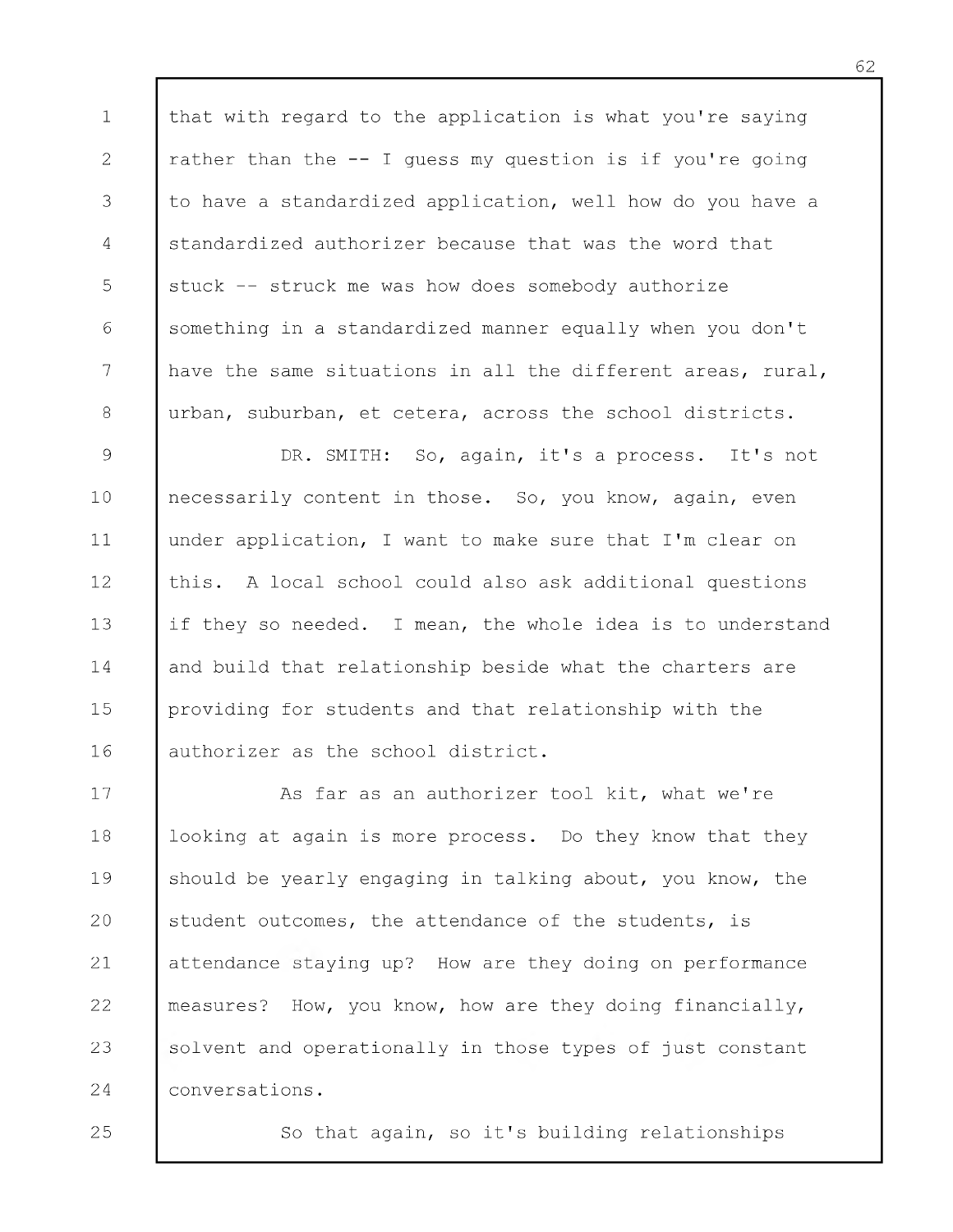1 2 instead of separating and dividing between the authorizers and the charters.

3 4 5 6 7 8 So it's not necessarily -- they can look very different, right? I taught urban, I taught suburban, I taught rural and, you know, I understand the differences of what communities needs are based on the students that we get the pleasure of teaching. And so, it's going to look different, our charters across the Commonwealth.

9 10 11 12 13 REPRESENTATIVE ISAACSON: Yes, certainly. As following up to Representative Gillen, we did in Philadelphia, have to take away a charter and relocate the students and that was done on the local school level, not through the Department of Education.

14 15 16 17 18 But I understand -- and the reason I was asking about the standard authorizers if we do do legislation finally and somehow get some reforms through, I would be very cautious with that language is what I wanted to get to.

19 20 21 22 And I also agree with you that I think it's a great thought to have a probationary period rather than the five year renewal and do an annual authorization. Thank you very much.

23 24 MAJORITY CHAIRMAN SONNEY: Representative Ciresi has joined us on the virtual platform.

25

The next question will be from Representative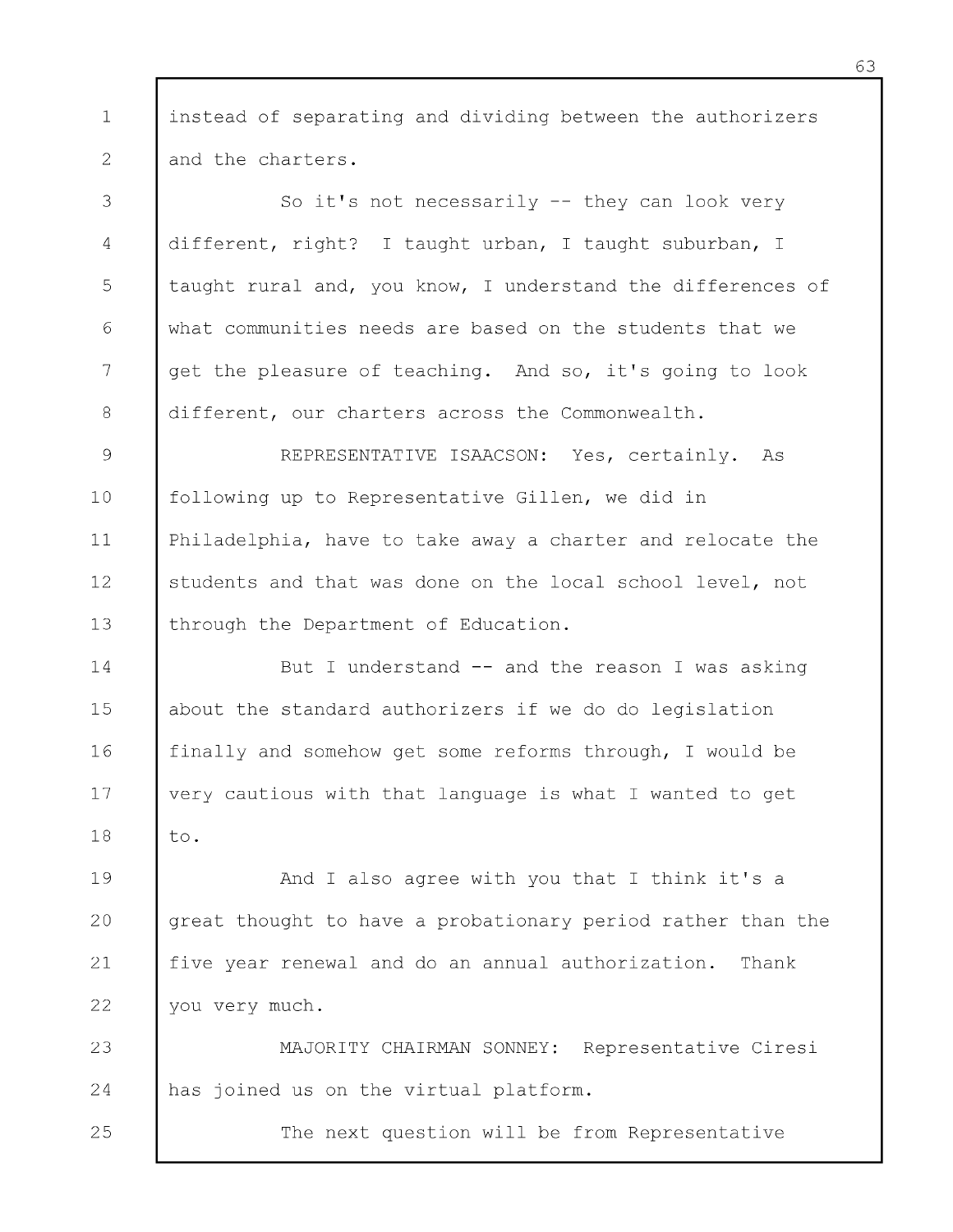1 Gleim.

2 3 REPRESENTATIVE GLEIM: Hello. Thank you for attending today.

4 5 6 I just had a quick question. Is there generally a higher percentage of special needs students per total population in a cyber charter than other schools?

7 8 9 10 11 12 DR. SMITH: Yes. So generally, we can say yes, they have a higher level of students with special needs that are attending virtual, but they -- but that would be for the Level 1 types of students, their level into 2 and 3, the one -- the students who need additional supports are less likely in a cyber environment.

13 14 15 16 17 REPRESENTATIVE GLEIM: Okay. And do the cybers have the same access to the intermediate unit help or is there like a pecking order of sorts? Do public school -brick and mortars get the help from the intermediate units first and then cyber get the help?

18 19 DR. SMITH: So I'll just speak for Representative, what I can speak to.

20 21 22 23 24 25 So as a Department, we work with our intermediate units, the state system of support work through all of our intermediate's to provide support to all of our public schools, whether there our CTC's, there our school districts, there our charters or cybers. So that level of support should be consistent.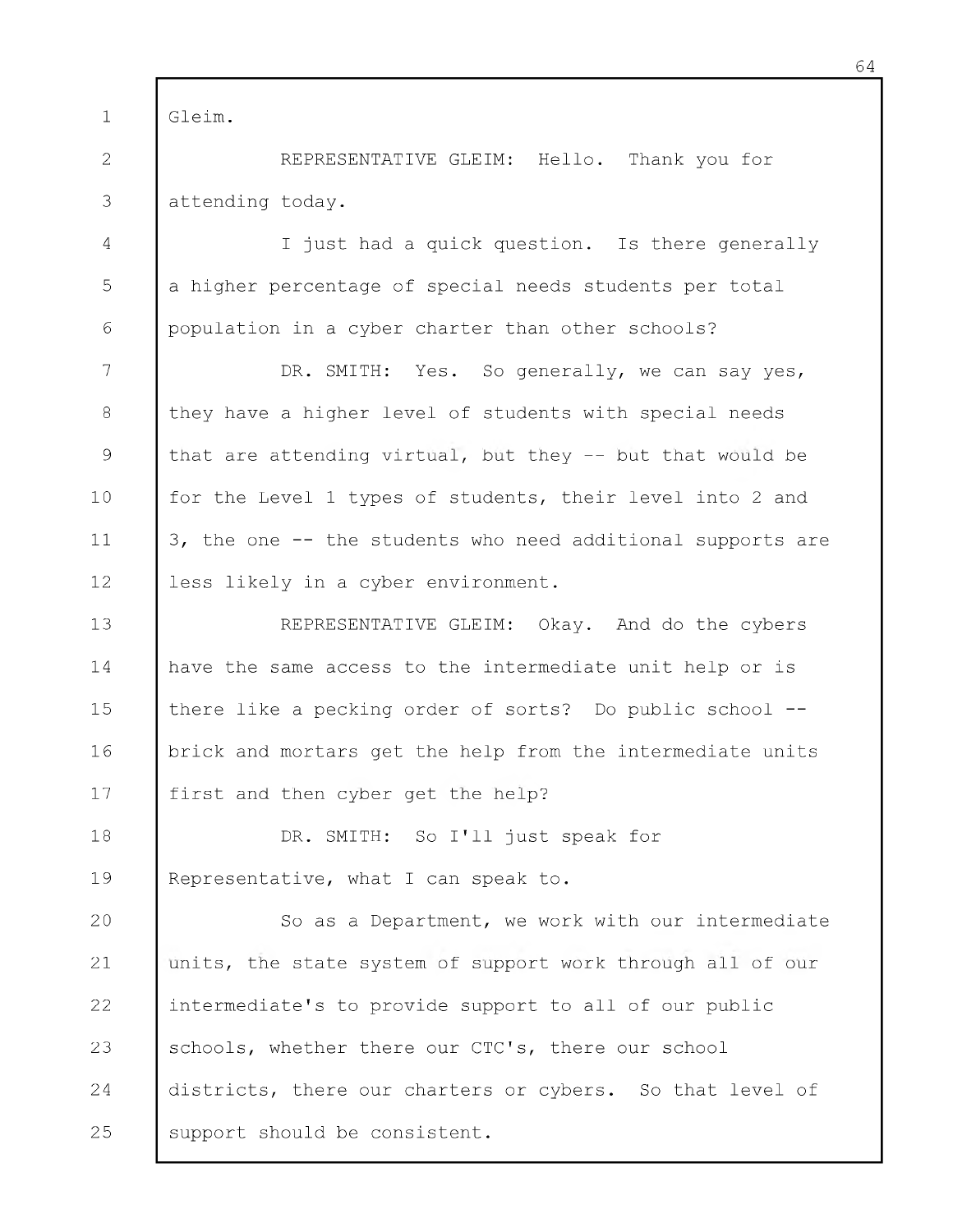1 2 3 4 5 6 7 8 9 I would tell you that I would think to be quite honest with you, that our brick and mortar charters probably are -- access more of the intermediate unit work than cybers, but I do know that over the -- particularly, over the past two years, we actually identified an IU to provide support directly to our cybers because we know again, there's a difference in how you educate and what their supports are sometimes compared to an in-person instruction model.

10 11 So we, you know, we have looked at that to make sure that we're trying to provide equity in their access.

12

REPRESENTATIVE GLEIM: Okay. Thank you.

13 14 15 16 17 18 19 20 I just would hope that when you are looking at these applications for renewal, that you take into consideration that what I am hearing and experiencing from my constituents is that there is a barrier there to get the help that they need that then impacts their level of their performance. So that's just a, I guess, a comment more than a question, but I would definitely take that into consideration.

21 22 23 24 25 DR. SMITH: I would certainly take that into consideration. I 'll earmark again our cyber schools that have been designated, 11 out of the 14 have the same level of support for school improvement. They have an advisor in a coudre [ph] of our intermediate unit folks that work with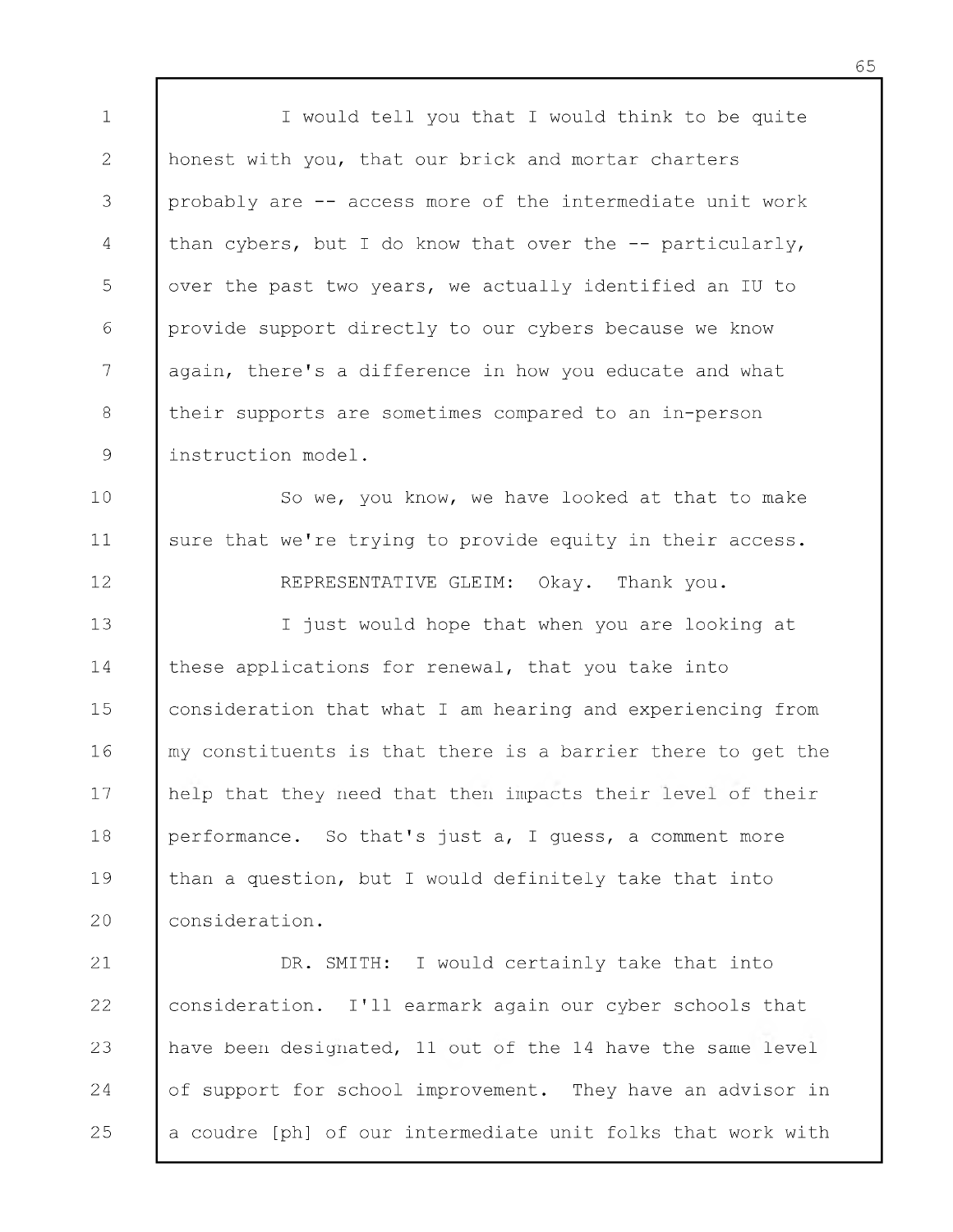1 2 3 4 5 6 7 8 9 10 11 12 13 14 15 16 17 18 19 20 21 22 23 24 25 them on their plans and their implementation once they're identified. So they receive the same support, ma'am. MR. SCHOTT: If I could just add one thing, Representative. Another instance of that was during the global pandemic when all schools were transitioning in their programs. Some of the cyber charter schools did raise their hand and asked for additional support from an intermediate unit because they're not in a specific geographic area. They didn't have a logical IU to go to. So the Deputy Secretary arranged for one of our intermediate units to provide services specifically to cyber charters during that time. REPRESENTATIVE GLEIM: Okay. And were all the cybers, did all of them know about that? MR. SCHOTT: Yes. We provided a communication to them. REPRESENTATIVE GLEIM: Okay. MR. SCHOTT: A direct line of communication with one of the intermediate units for that technical assistance. DR. SMITH: And we, all of our schools, charter, and our school districts all receive the same information and all the guidance documents and such. They're on the same mailing orders as everybody else is.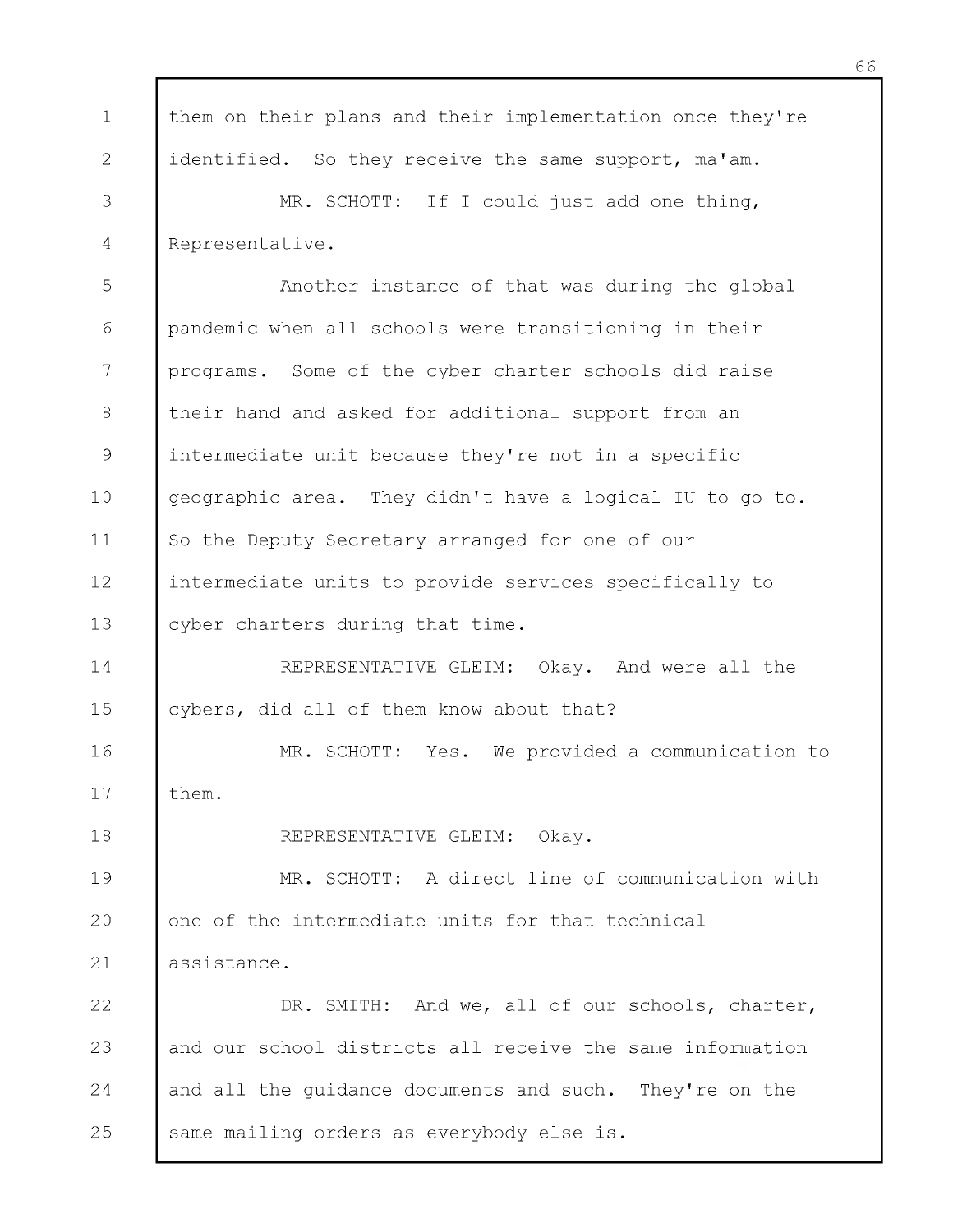1 2 3 4 5 6 7 8 9 10 11 12 13 14 15 16 17 18 19 20 21 22 23 24 25 REPRESENTATIVE GLEIM: Thank you. MAJORITY CHAIRMAN SONNEY: Representative Curry? She'll be on virtual. REPRESENTATIVE CURRY: Sorry about that. Thank you, Chair. I just had a quick question. I know Rep Gillen was talking about the minority, the black and brown. I believe it was Rep Gillen. Is there in looking at the impact, because I did pull up the charter school, the cyber school, Charter School Impact Report from 2019. How is that evaluated? Because I know he just said that he referred to the fact that students do better, the minority students do better when they're in the cybers, the ones that have been recorded. I 'm just wondering how that impact is reflected and how we are looking at that in terms of the renewal. How various students are impacted when they do go to the cyber charters. The main reason for me asking the question is because I 've seen students come back into the districts after being in the cyber charters and the data that is -that comes out, looks like there are a lot of deficits that come back into the public school districts after being in cyber charters.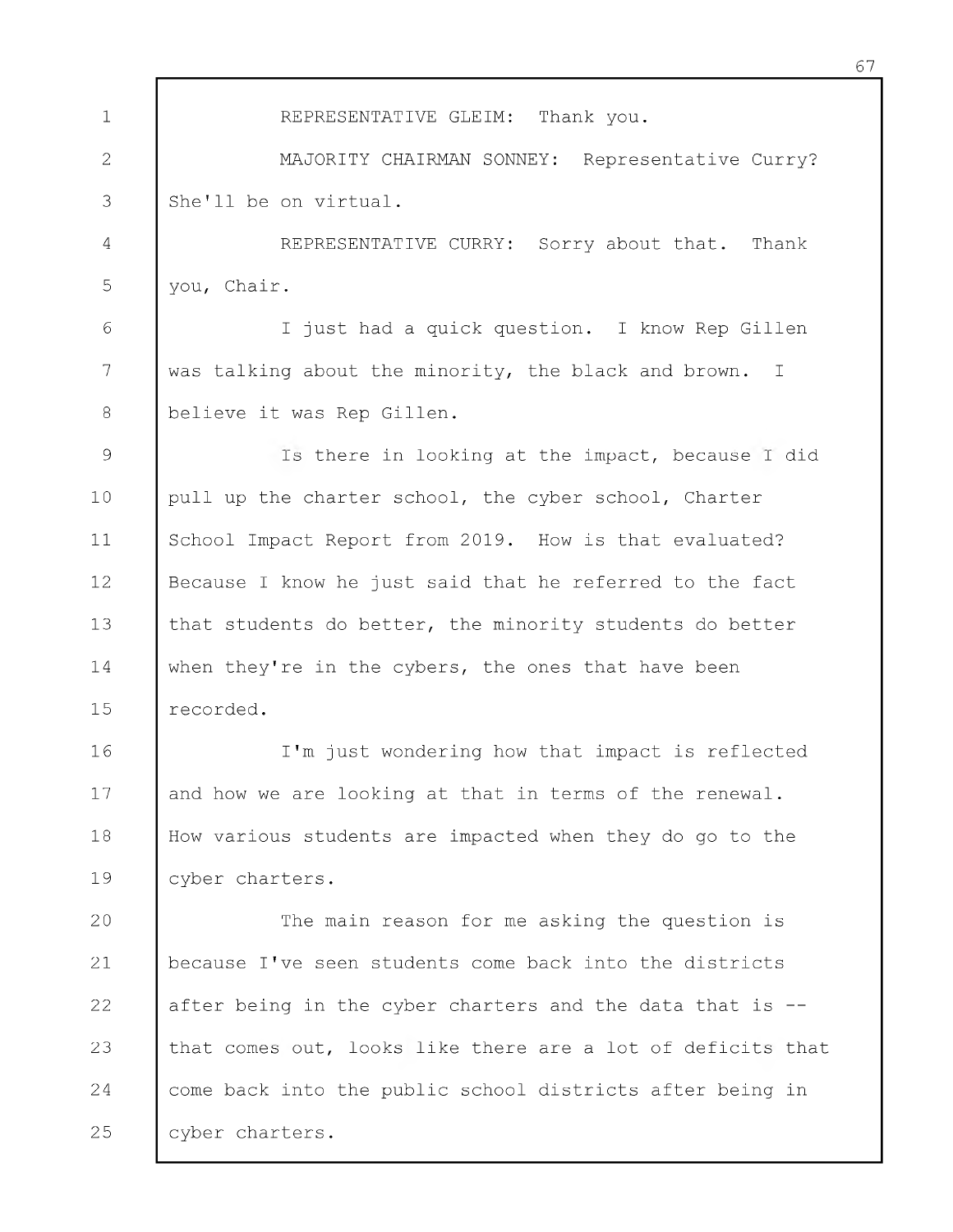1 2 3 4 5 6 7 8 9 10 11 12 13 14 15 16 17 18 19 20 21 22 23 24 So I was just wondering from PDE, how that is evaluated or if it is in terms of the renewals. MR. SCHOTT: Thank you, Representative. I have not read Dr. Cordes reports so I don't want to go much further on that. In terms of the CREDO report, the way in which the researchers designed the study was they assigned a virtual twin for students currently enrolled in virtual schools. So they found a virtual twin in another setting that accounted for students prior testing history, level of poverty, student demographics. And all of those factors were applied to see whether there was an outcome in one setting or another that you could attribute to the educational program. And that design works much the same way as our state's value added or growth measure which is a component again of educator evaluation and federal accountability that looks both at the achievement level in a building, but also the level of progress that students have made across an academic year given their prior testing history. REPRESENTATIVE CURRY: Thank you. I appreciate that. I just want to make sure that, you know, as we talk about the diversity equity and inclusion spaces around

education, that those are spaces that we really do need to

25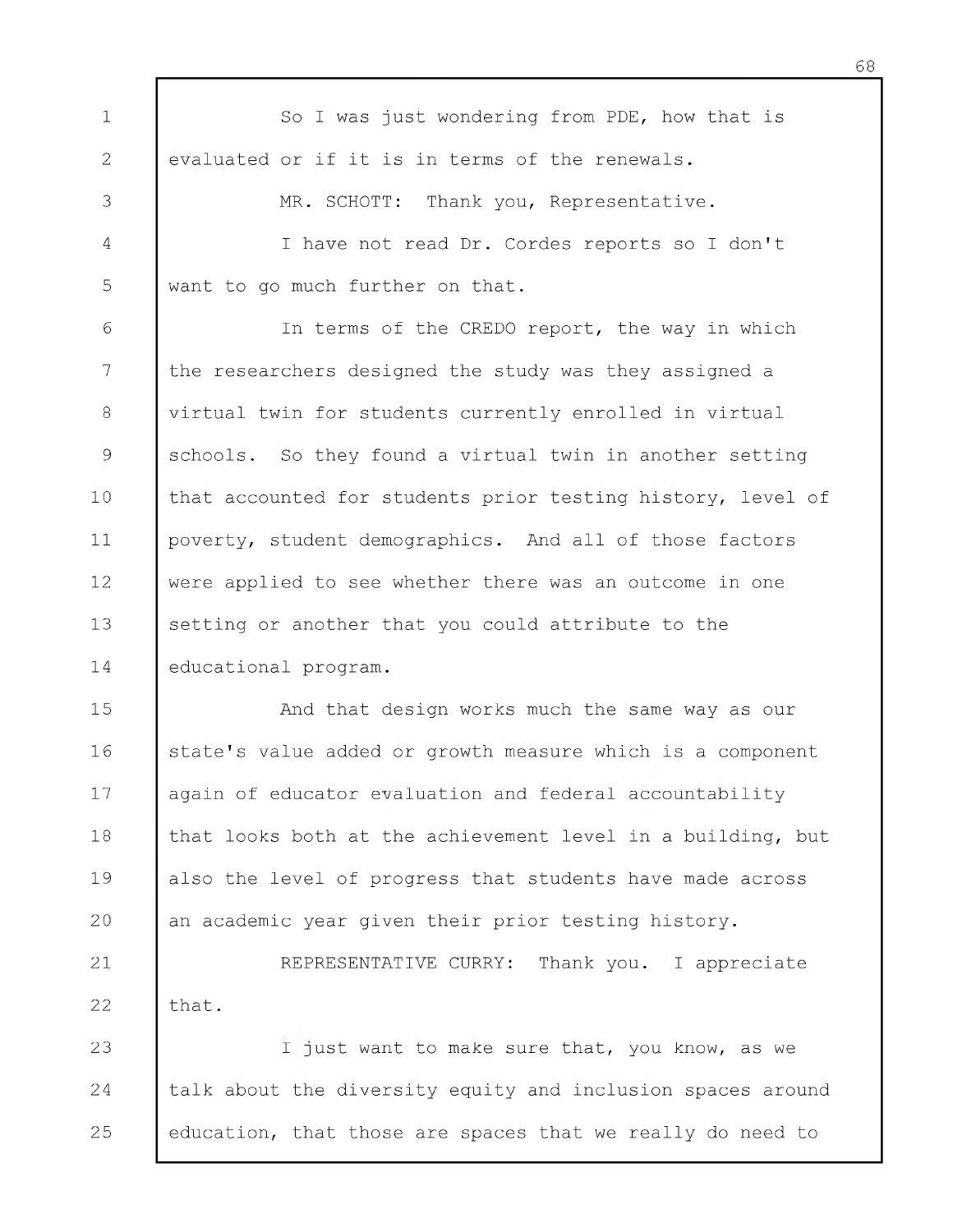1 2 3 4 5 6 7 8 9 10 11 12 13 14 15 16 17 18 19 20 21 22 23 24 25 look at as well being that charter and cybers are heavily utilized not only in the rural areas, but in urban areas and minority areas where students definitely need to be have evaluations, in my opinion, of how they're being educated in the cyber charters because then they're coming back into the public school districts and the public school districts then have to navigate, you know, bringing the students up to where they need to be to then be in those schools. So I just think that it's something that we need to be looking at. I don't know if it's in terms of renewals, but we do need to have that data. DR. SMITH: Thank you. We share your commitment to that. MAJORITY CHAIRMAN SONNEY: Representative Topper? REPRESENTATIVE TOPPER: Thank you, Mr. Chairman. The Appropriations Committee Member in me is coming out and I just have to know. What exactly is the cost with the Temple contract? Do you have that readily available? MR. SCHOTT: For the current term, it would be \$480,000. REPRESENTATIVE TOPPER: For the -- per year? MR. SCHOTT: Yes. REPRESENTATIVE TOPPER: Okay. Was that a bid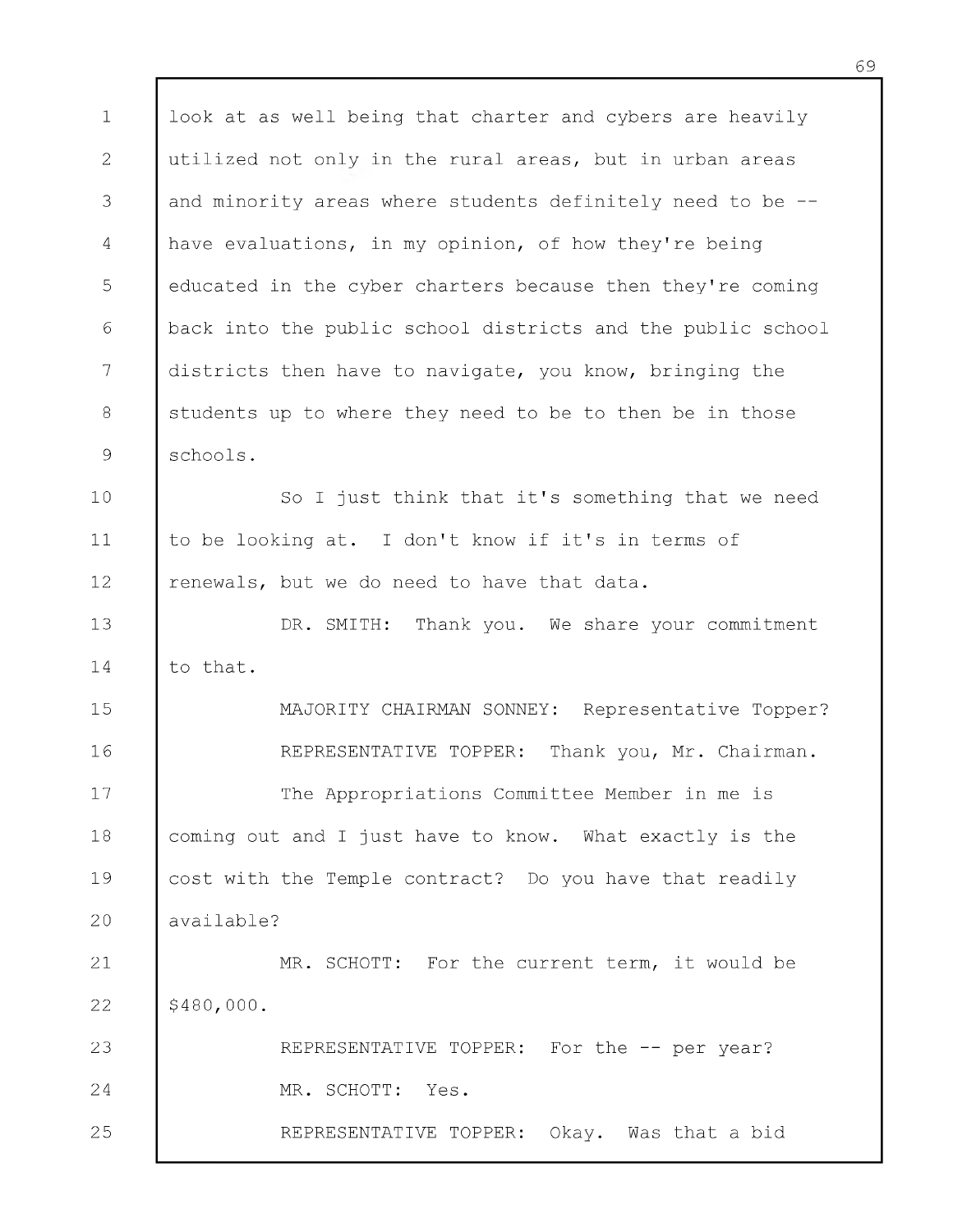1 process or was that just -

2 3 MR. SCHOTT: That's a very good question, thank you for it.

4 5 6 7 8 So the Commonwealth has master agreements with various research universities and individual departments can sort of tether back to those master agreements whether Temple University or another research university to perform specific work in the agency.

9 10 11 12 13 14 15 So we could have done that, but we wanted to go a step further in the interest of transparency, so we did have a bid process. We met with two universities. They submitted proposals. We had a committee score them. Both were very strong. Temple's came out a bit ahead and then our procurement staff negotiated down the cost of the contract.

16 17 18 19 20 REPRESENTATIVE TOPPER: And the reports that come from this contract are they available for the public in any way or at the very least, do they go  $-$  are they available for the cybers, the cyber community to look at or is that something that only PDE sees?

21 22 23 24 25 MR. SCHOTT: They are pre-decisional documents. But to be clear, any element from any of those reports that would factor in our renewal decision we share that information with the school. We provide them a chance to check our data and assumptions. We provide a follow-up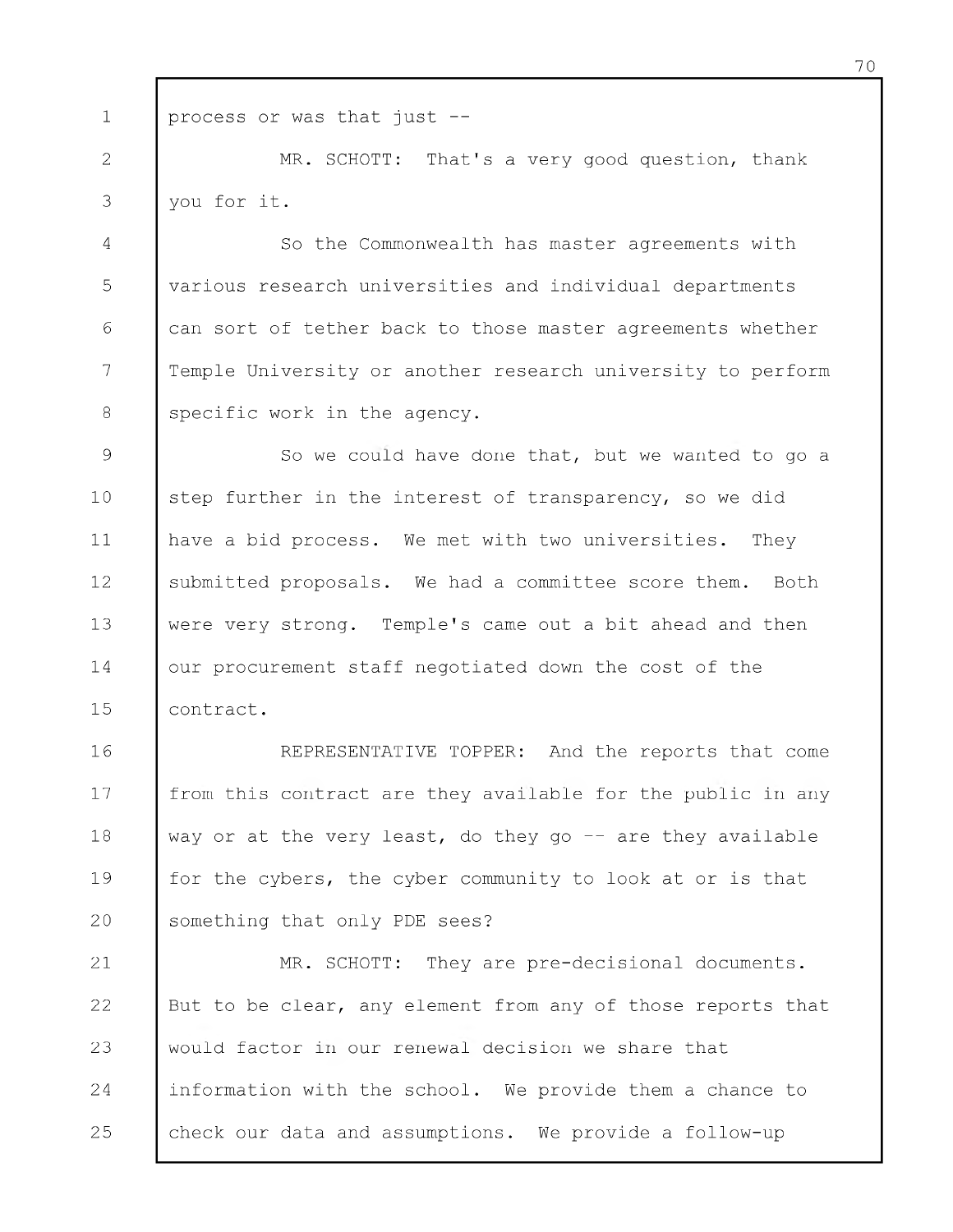| $\mathbf 1$   | communication, but those have been consistently found to be |
|---------------|-------------------------------------------------------------|
| 2             | pre-decisional documents. We're the authorizer, not         |
| 3             | Temple, not PFM.                                            |
| 4             | REPRESENTATIVE TOPPER: So it's a -- the 480,000             |
| 5             | a year is the contract sort of for their -- as a            |
| 6             | consultant, but you're still the authorizer, so you'll take |
| 7             | what they say if I'm understanding you correctly. And if    |
| 8             | something that they say in the report impacts a decision in |
| $\mathcal{G}$ | terms of authorization, that is when the school would be    |
| 10            | notified of that. Is that correct?                          |
| 11            | MR. SCHOTT: We check every single data element              |
| 12            | with the school, provide them an opportunity for            |
| 13            | correction. Typically, an extension for the opportunity to  |
| 14            | correct. That's absolutely right.                           |
| 15            | REPRESENTATIVE TOPPER: And I would say -- thank             |
| 16            | you.                                                        |
| 17            | And then to Representative Curry brings up a good           |
| 18            | point in terms of the transitioning, you know, back-and-    |
| 19            | forth whether it be coming in from a cyber school, a        |
| 20            | charter school, a private school, or even it's the same     |
| 21            | thing the school districts need to do in transient areas    |
| 22            | where kids are moving from school district to school        |
| 23            | district. That's always going to be challenge. Not every    |
| 24            | school district is alike, including the traditional K       |
| 25            | through 12's when they receive a student from another       |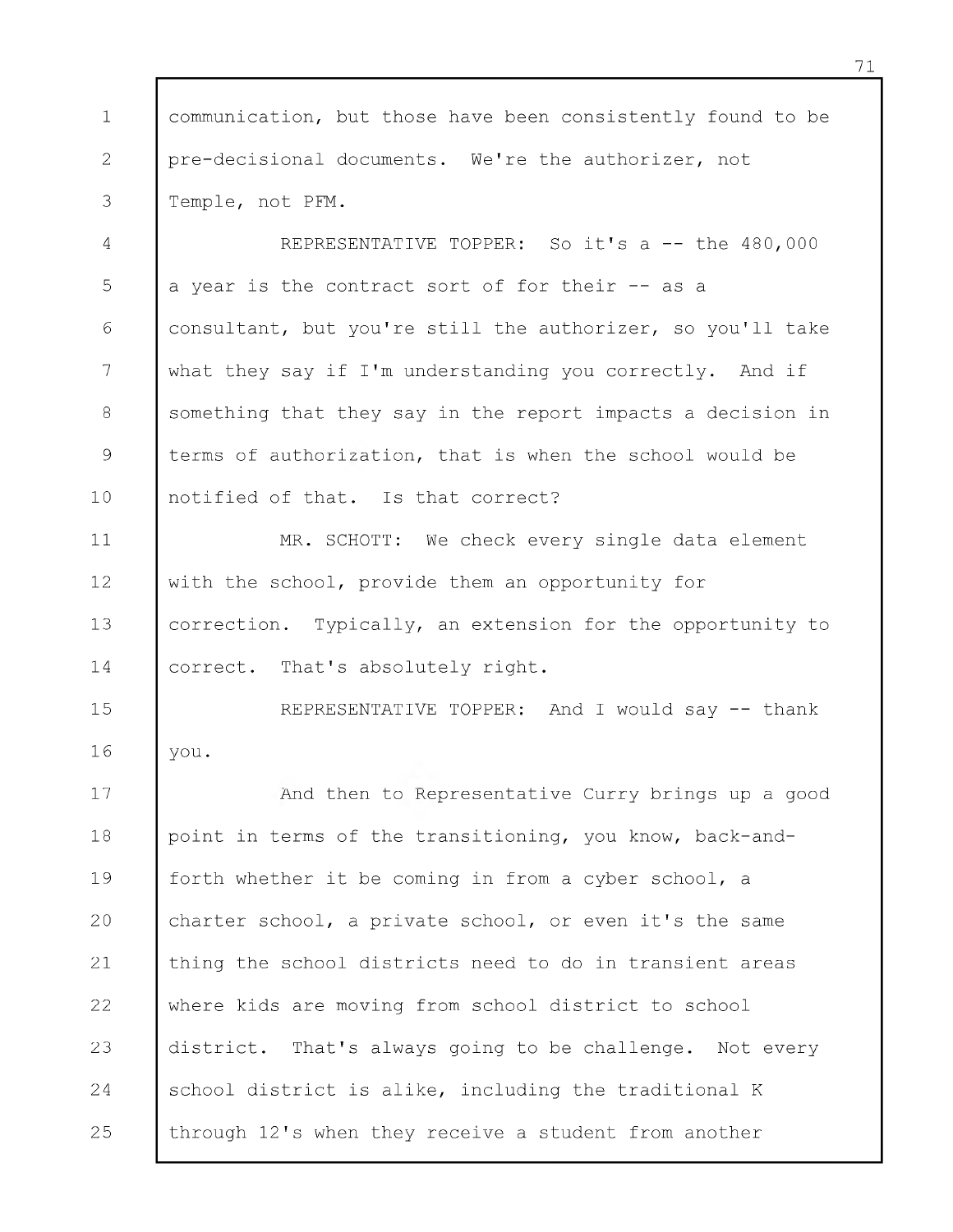1 2 3 4 5 6 7 8 9 10 11 12 13 14 15 16 17 18 19 20 21 22 23 24 school district, there very well could be a gap or some kind of remediation that needs to take place to catch them up to that particular district. So, Mr. Chairman, thank you very much. And thank you to our testifiers. MAJORITY CHAIRMAN SONNEY: Well I can say that was the last question. So I'm sure that this Committee is probably going to want to revisit some of this in the future. You know, obviously, you are at the present time very active in moving forward with reauthorizations and I think it would be very interesting in the future to have this conversation again. I think we are all very interested in any law changes that we can make to make this process better. And so, I thank both of you, Dr. Smith and Mr. Schott for being here with this morning. And --DR. SMITH: Thank you for the opportunity. MR. SCHOTT: Thank you. DR. SMITH: And any questions, feel free to reach out to us, we'll be there for you. MAJORITY CHAIRMAN SONNEY: And we will. Thank you. This hearing's adjourned. (The hearing concluded at 11:08 a.m.)